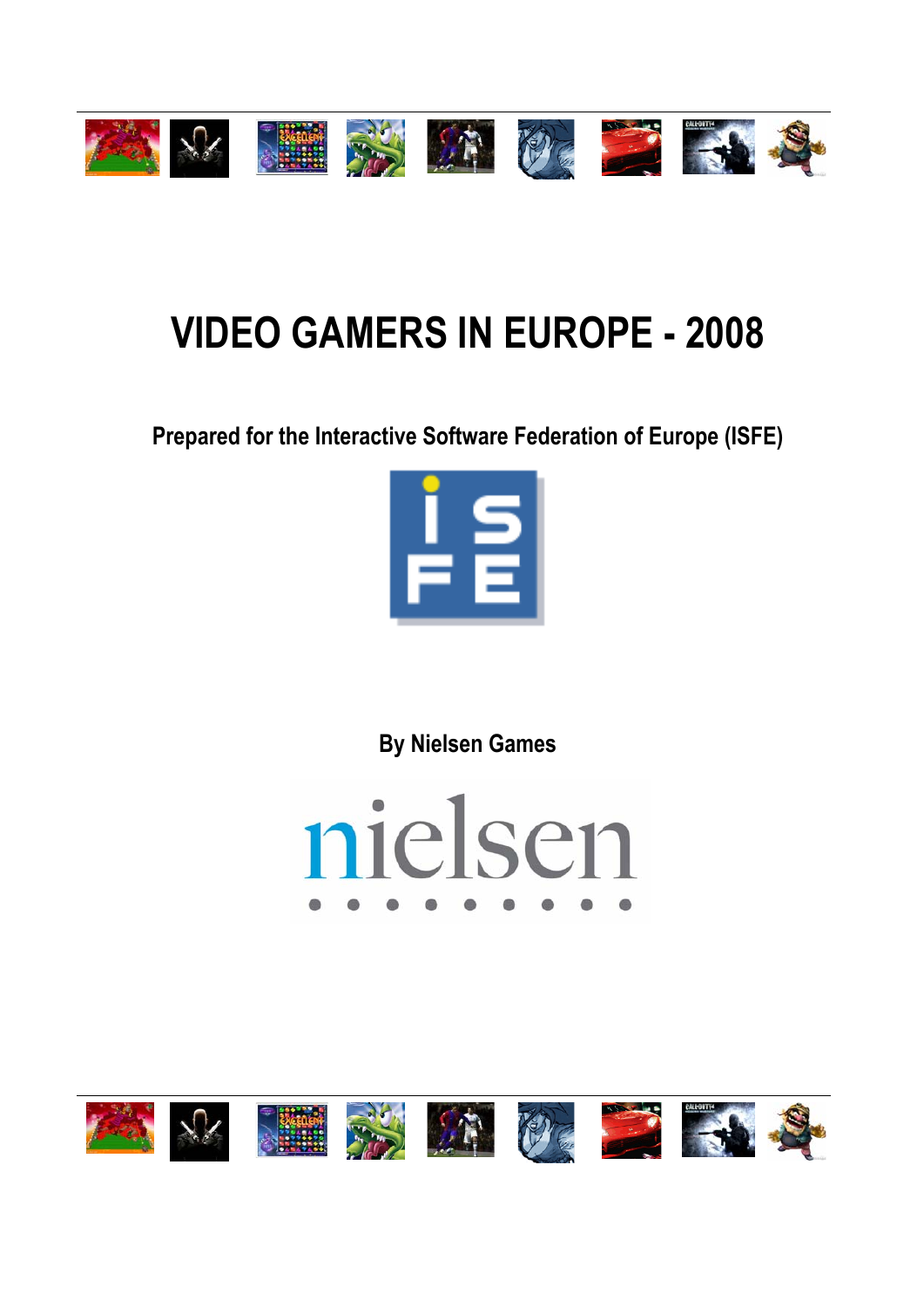![](_page_1_Picture_0.jpeg)

![](_page_1_Picture_1.jpeg)

# **CONTENTS**

| EXECUTIVE SUMMARY                                                                                                                                                                                                                                                                                      | 4  |
|--------------------------------------------------------------------------------------------------------------------------------------------------------------------------------------------------------------------------------------------------------------------------------------------------------|----|
| BACKGROUND AND METHODOLOGY                                                                                                                                                                                                                                                                             | 15 |
| SECTION 1: WHO'S PLAYING VIDEO GAMES? A SNAPSHOT ACROSS EUROPE<br>(UK, FINLAND AND SPAIN)<br>Sizing the Market in the UK, Finland and Spain<br>Demographic Profile of Gamers vs. Non Gamers in the UK, Finland and Spain<br>▶ Profile of Gamers vs. Non Gamers Aged 16-49 in the UK, Finland and Spain | 18 |
| SECTION 2: USAGE OF VIDEO GAMES<br>Console Ownership and Usage<br>Gameplay Hours<br>Purchase Behaviour and Video Game Ownership                                                                                                                                                                        | 24 |
| SECTION 3: VIDEO GAME ATTITUDES AND PREFERENCES<br>Motivations For Playing Video Games<br>Attitudes Towards Gaming Among Non Gamers                                                                                                                                                                    | 30 |
| SECTION 4: VIDEO GAMES AND THE FAMILY<br>► Video Games as a Family Activity<br>Motivations For Family Gaming<br>▶ Purchasing Video Games For Children<br>Monitoring Video Game Content and Purchases                                                                                                   | 34 |
| SECTION 5: VIDEO GAMES AMONG OTHER LEISURE OPTIONS<br>▶ Participation in Leisure Activities and Favourite Ways to Spend Spare Time<br>Time Dedicated to Leisure / Entertainment Options<br>► Benefits of Video Games in Relation to Other Media                                                        | 41 |
| SECTION 6: ONLINE GAMING AND MULTIMEDIA<br>• Online Gaming Habits<br>$\blacktriangleright$ Wireless Devices<br>$\blacktriangleright$ Multimedia Devices                                                                                                                                                | 46 |

![](_page_1_Picture_4.jpeg)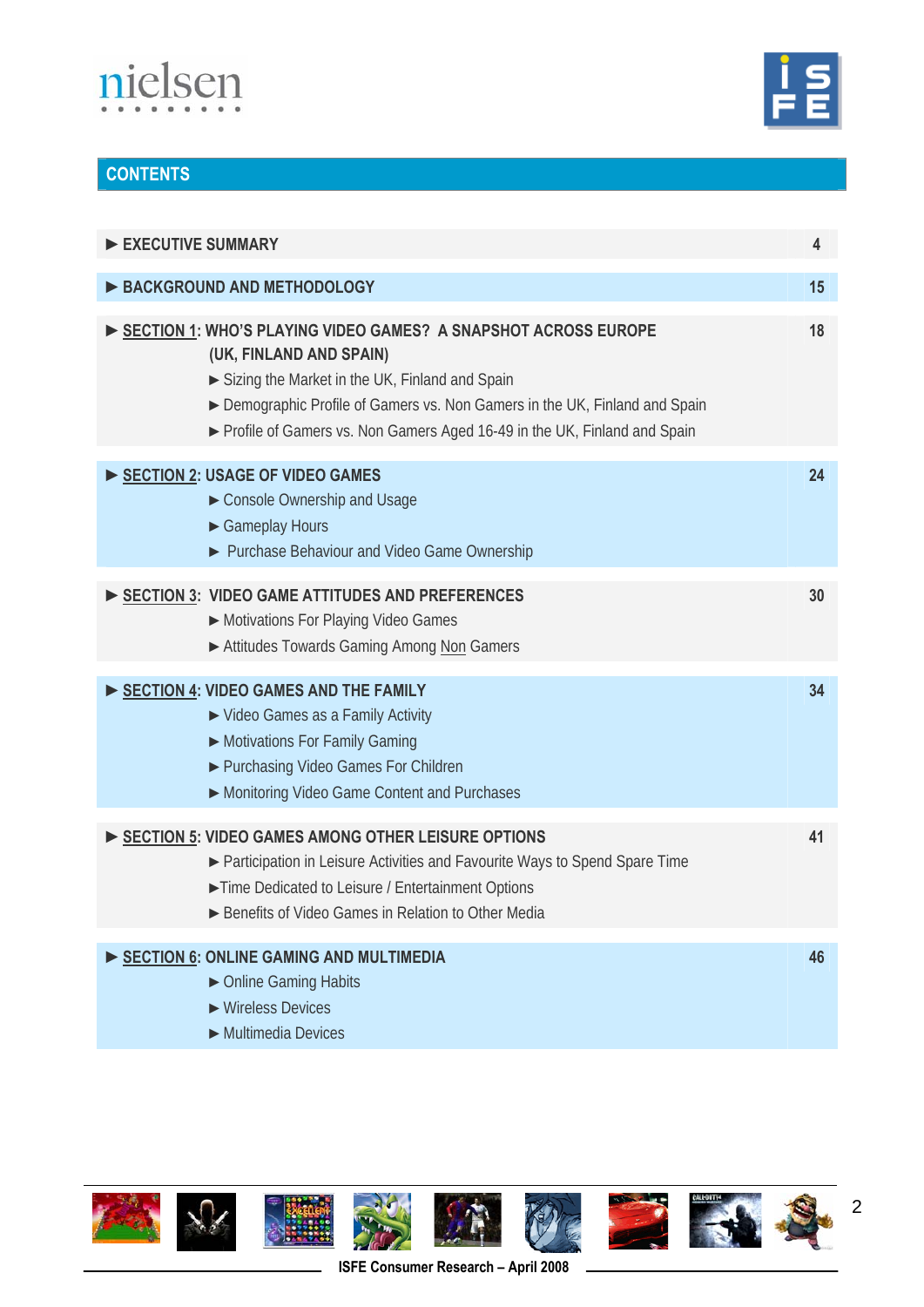![](_page_2_Picture_0.jpeg)

![](_page_2_Picture_1.jpeg)

| SECTION 7: PEGIAGE RATINGS AND GAME DESCRIPTOR SYSTEMS |  |
|--------------------------------------------------------|--|
| ► PEGI Age Rating System                               |  |
| ▶ PEGI Descriptors for Violence, Bad Language and Fear |  |
| $\blacktriangleright$ PFGI Online                      |  |
| ► PEGI Website and Complaint Procedure                 |  |
|                                                        |  |
| SECTION 8: APPENDIX - Demographic Information          |  |
|                                                        |  |

![](_page_2_Picture_3.jpeg)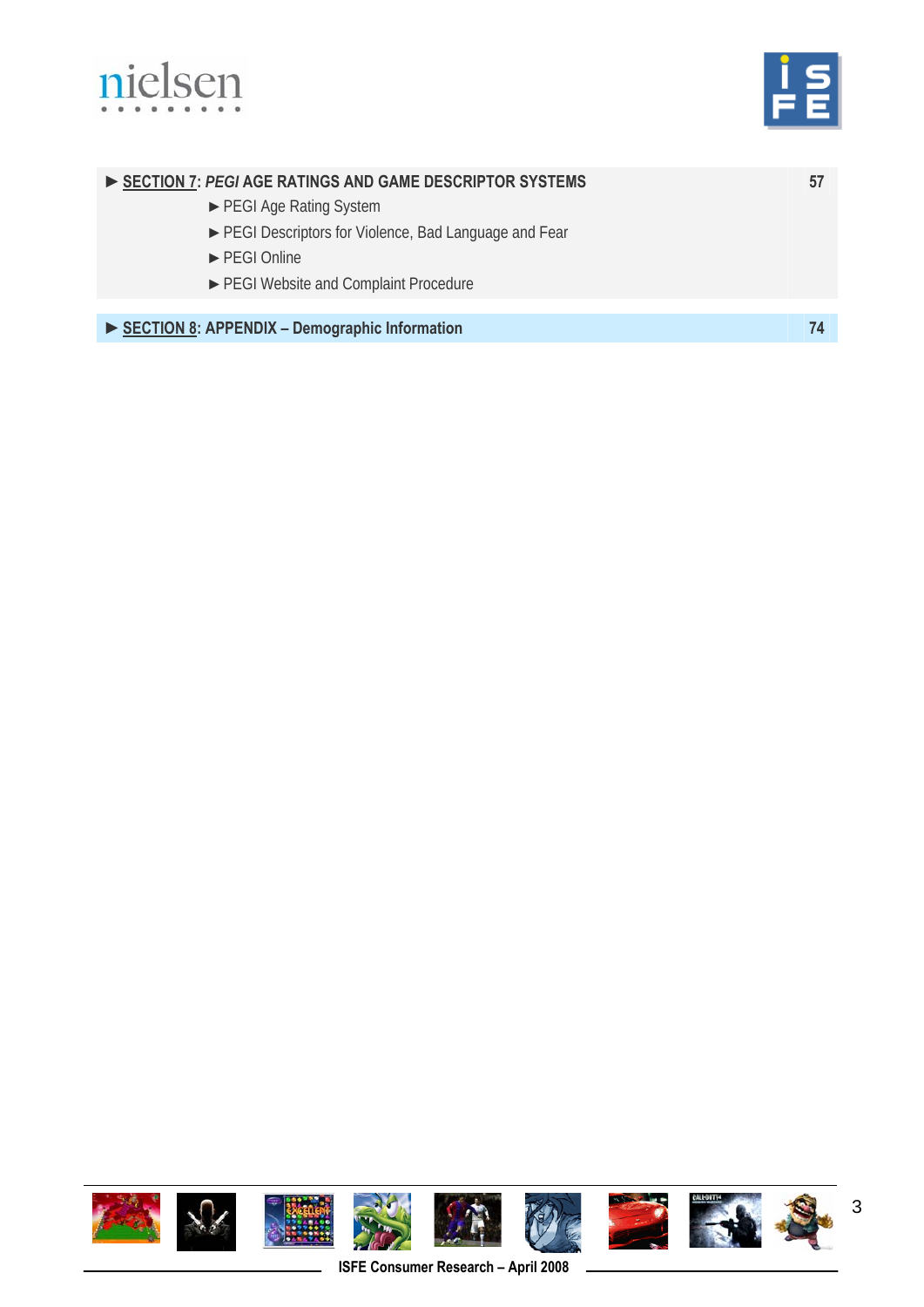![](_page_3_Picture_0.jpeg)

![](_page_3_Picture_1.jpeg)

## **EXECUTIVE SUMMARY**

# **►Background on the European Games Market**

In 2007 interactive software sales in nine of the major European markets\* reached an approximate total of €7.3 billion. These figures represent games software alone (i.e. the games themselves, excluding the revenue generated by sales of hardware). The UK alone represented €2.3 billion in revenue, followed by France (€1.6bn), Germany (€1.4bn), Spain (€0.7bn) and Italy €0.6bn).

The growth in software sales was accompanied by an explosion in hardware sales. New consoles such as the Sony PlayStation 3 and Nintendo Wii joined Microsoft's XBOX 360 in offering gamers a 'next generation' experience and hardware revenue represented €5.7 billion in 2007 compared to €3 billion in 2006. Comparatively, reported software revenue in the United States was approximately €6.9 billion\*\* in 2007 and €7.4 billion\*\*\* in the Asia-Pacific region for 2006 (2007 figures not yet available).

As indicated in this year's research report, in large part this expansion in revenue appears related to the growing ability of video games to offer a mainstream and stimulating experience to a wide range of Europeans. The predominance of mainstream video games among 2007's best-sellers also indicated the growing breadth of the European market.

In 2007, only one game rated 16+ featured in the top 20 best-sellers of the year in France. The situation was similar in Spain, where all of the top ten games except for one (which was rated 16+) were rated suitable for players over the age of three years old. The top 10 in Germany consisted of eight games rated 3+ and two games rated 12+. In Italy, games designated for those eighteen and over achieved two places in the top 10, while in the UK only one game rated 18+ listed among the ten top selling games of the year.

Building on previous research commissioned by ISFE in 2004, 2005 and 2007, this year's research report continues to profile the evolving composition of the European market, consumer perceptions of games in relation to other media, awareness and understanding of age ratings and potential future directions for the industry. This Executive Summary now provides consumer insight from Benelux, Austria, Switzerland, Denmark and Finland - in addition to countries included in previous surveys – and a snapshot of the games consumer in relation to the general populations of the UK, Finland and Spain.

\* Based on GFK data out of GFK sales and consumer panels 2007 for the UK, France, Germany, Spain, Italy, Netherlands and Switzerland, as well as data provided by the Swedish and Finnish ISFE member organizations.

\*\*Based on the ESA press communication from February 20, 2008. Michael D. Gallagher, president and CEO of the ESA, reported \$9.5 billion of software sales for 2007.

![](_page_3_Picture_12.jpeg)

<sup>\*\*\*</sup> Price Waterhouse Report, 2006.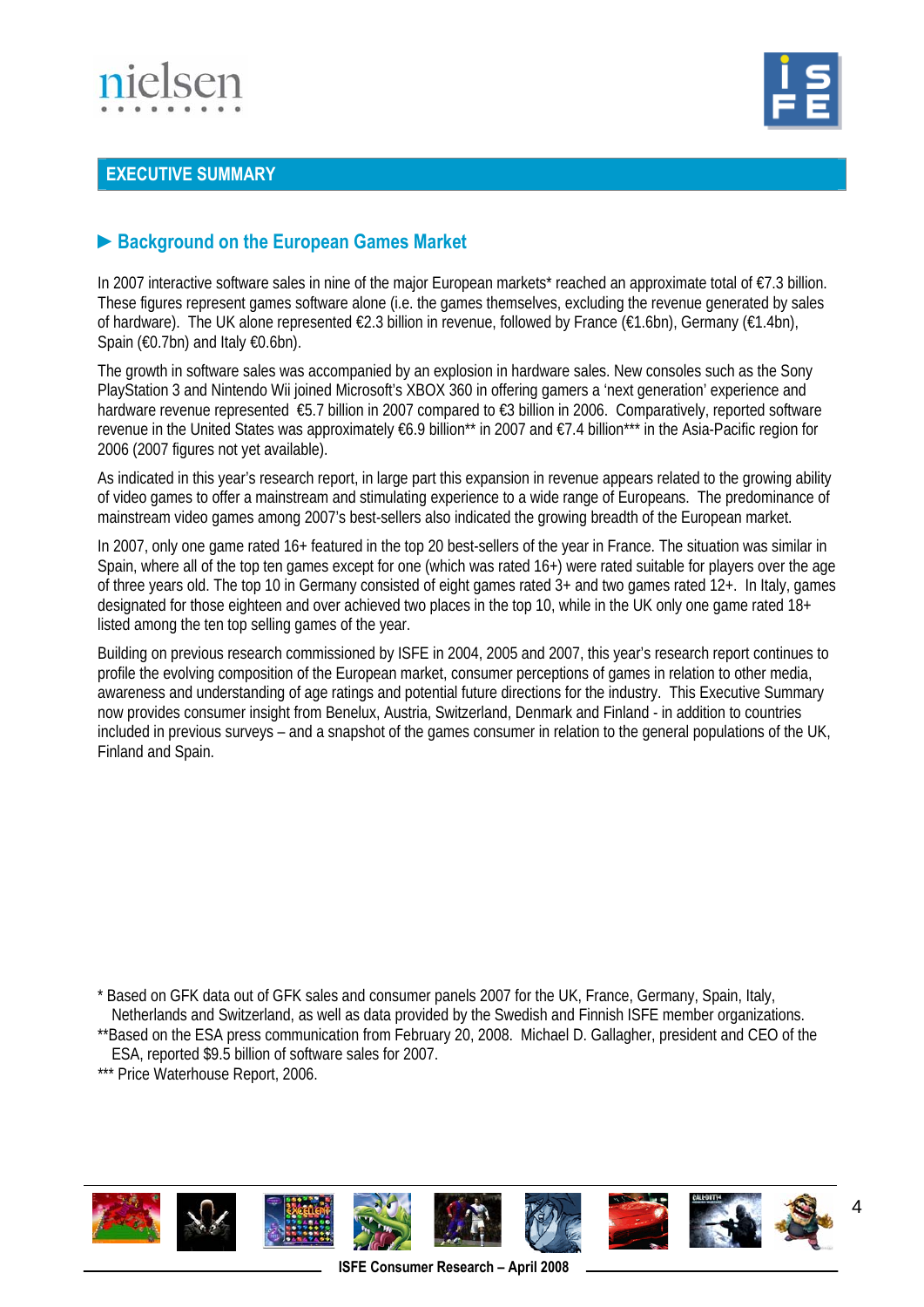![](_page_4_Picture_0.jpeg)

![](_page_4_Picture_1.jpeg)

# **►Who's Playing Video Games? A Snapshot Across Europe….**

Based on nationally representative omnibus data in the UK, Finland and Spain (chosen to represent a range of European geographies and stages of market development), the proportion of the population playing video games has reached very significant levels. Highlights include:

- In the UK, 37 % of the population aged between 16 and 49 describe themselves as 'active gamers' (defined as currently playing games on a console, handheld or PC).
- In comparison, in Spain and Finland 28% of the population aged 16 and 49 are defined as 'active gamers'.
- Among those under the age of 30, playing video games is even more ubiquitous (48% of 16 to 29 year olds classify themselves as active gamers in the UK, 43% in Spain, 36% in Finland).
- However, gaming is not restricted to the 'younger crowd'; 33% of those aged 30 to 49 in the UK classify themselves as active gamers, followed by 23% in Finland and 16% in Spain.
- In this sample of European countries, the average age of the active video gamer ranges from 33 years old in the UK to 26 years old in Spain (average age of Finnish gamers stands at 30).
- While males (aged 16-49) in Finland and Spain are twice as likely to be active gamers when compared to females (38% vs. 18% of females), females still represent a sizeable chunk of the gaming market. In the UK, the gap is narrower (48% of males are active gamers vs. 29% of females), perhaps reflective of its status as one of the more mature gaming markets.

![](_page_4_Picture_10.jpeg)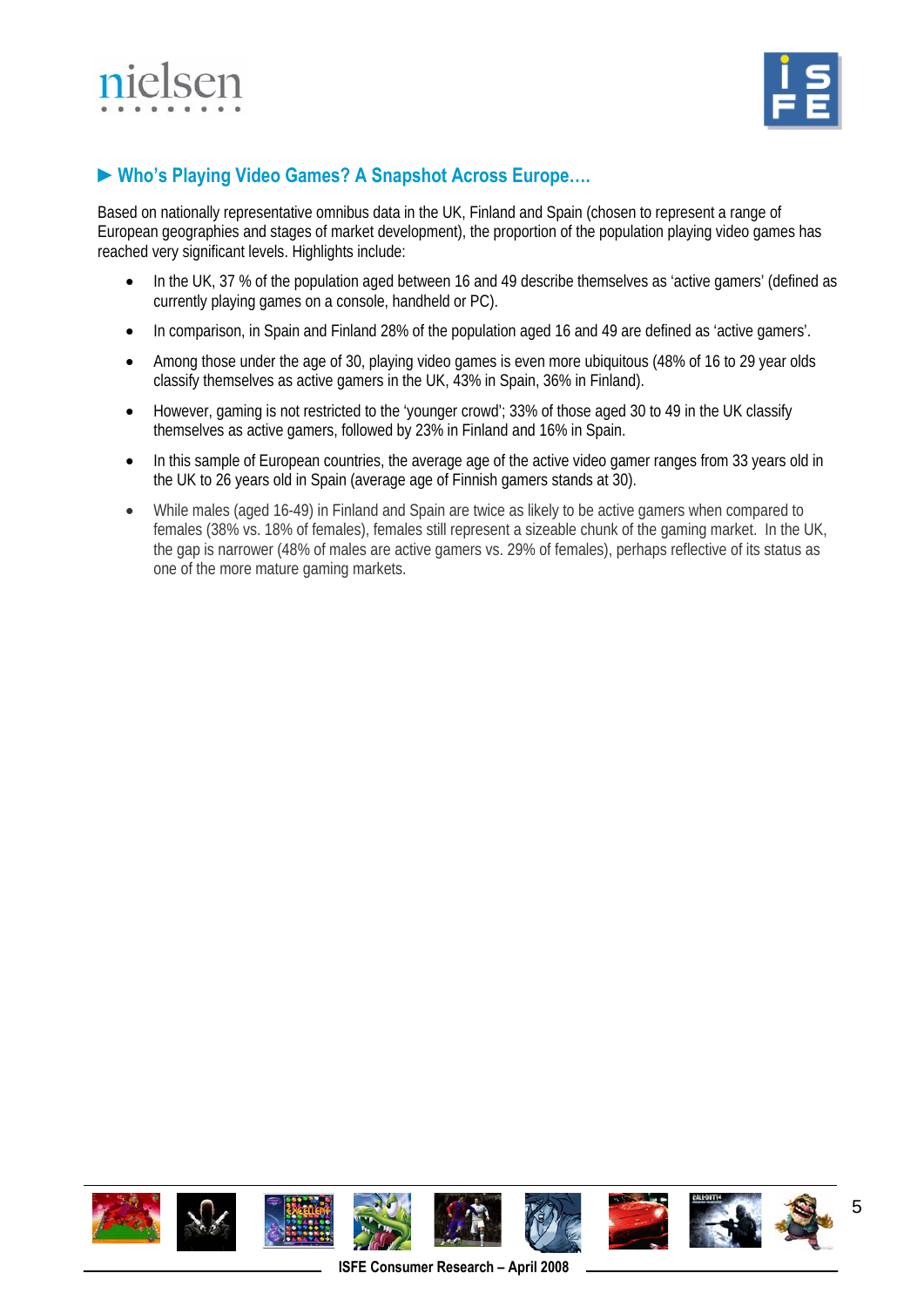![](_page_5_Picture_0.jpeg)

![](_page_5_Picture_1.jpeg)

## **►Video Gamers' Broader Activities and Interests**

In addition to the age profile of gamers in the countries selected above, this year's broader research data (gathered online across fifteen European countries) also shows that European gamers incorporate a broad range of interests, levels of education and occupations:

- Two in ten (20%) European gamers say they have completed graduate or post graduate degrees (11% report they are still at school, 44% that they have school/ advanced school leavers qualifications, with a further 17% saying they left education while either at school or university.
- While students made up the largest single element in the 2008 survey (25%), 17% of gamers categorised themselves in professional or service-related industries (i.e. law, medicine, banking), while a further 12% said they work in sales, entrepreneurial areas or management.

Furthermore, European gamers participate in a wide range of activities – chatting and spending time with friends, shopping, going out to eat or the movies – with over 50% saying they participate in these activities at least once a month - and over a third saying they regularly play sports.

#### **Total European Gamers:**

**If you have a few hours of spare time, what sort of leisure or entertainment-related activities do you usually do at least once a month, Do you...?**

![](_page_5_Figure_9.jpeg)

![](_page_5_Picture_10.jpeg)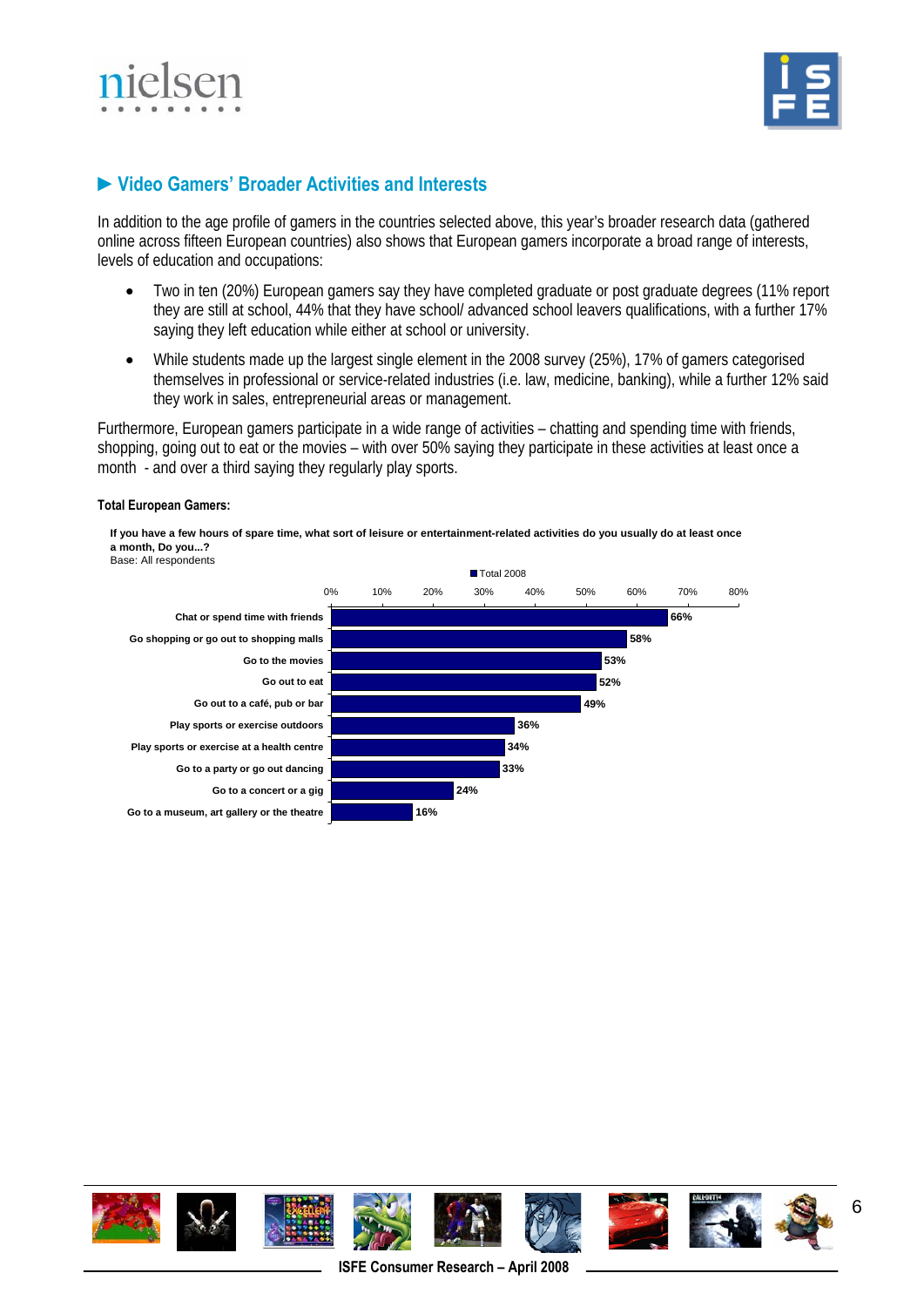![](_page_6_Picture_0.jpeg)

![](_page_6_Picture_1.jpeg)

# **►Time Spent Playing Video Games**

Despite active and busy lives, video games appear to have demarcated a clear role in the lives of many Europeans and this is reflected in the number of hours gamers report playing in an average week. While 16 to 24 year olds (who tend to have the most available leisure time) report the heaviest gameplay activity, a quarter of gamers aged 30+ say they play between 6 and 10 hours a week. Furthermore, while men report playing more hours per week than women, over 50% of female gamers say they play between 1 and 5 hours in a typical week, with a further third saying they play more than 6 hours a week.

![](_page_6_Figure_4.jpeg)

#### **Total European Gamers – Breakdown by Demographics:**

![](_page_6_Picture_6.jpeg)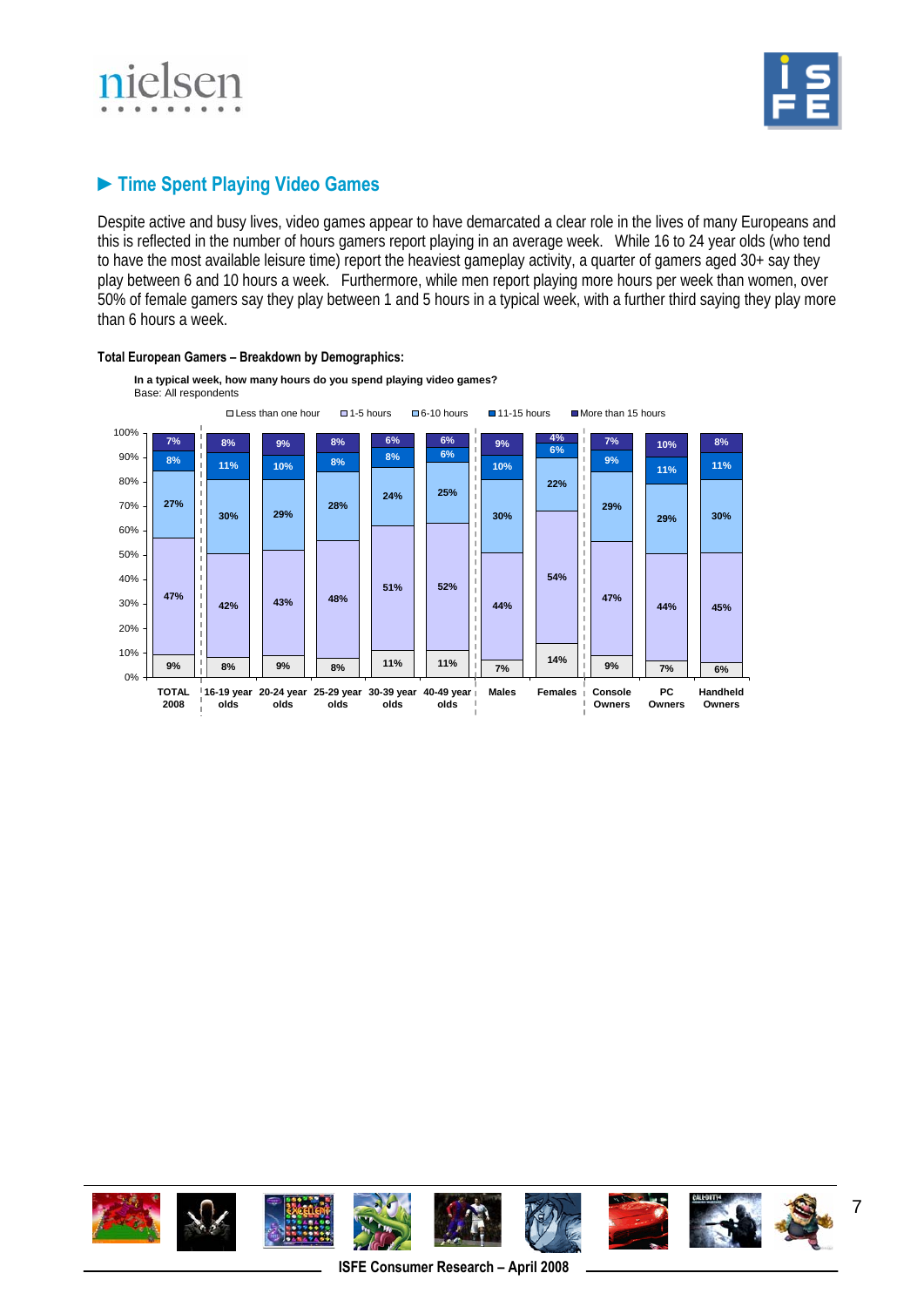![](_page_7_Picture_0.jpeg)

![](_page_7_Picture_1.jpeg)

# **►Why Europeans Play Video Games**

The most prevalent reason for playing video games is the activity's sense of fun (mentioned by 80% as a reason to play games and by 47% as their main reason for playing). Factors such as 'challenge', 'excitement' and the ability to 'use imagination' are also mentioned at high levels (indicated on graph on the next page) and appear to constitute key elements that make up the 'fun' of video games as a whole.

 While there is a passive element to playing games (41% say that they play when they're bored), over half the European gamers surveyed (55%) say that they actively play to de-stress or relax. From Nielsen's broader work across media forms, the combination of factors such as challenge, excitement and imagination mentioned by respondents appears to play a direct role in generating the sense of escapism and active mental stimulation, which distinguishes many successful games. The perception of video games in relation to other media is explored in more depth in both this summary and the full report.

#### **Total European Gamers:**

![](_page_7_Figure_6.jpeg)

![](_page_7_Picture_7.jpeg)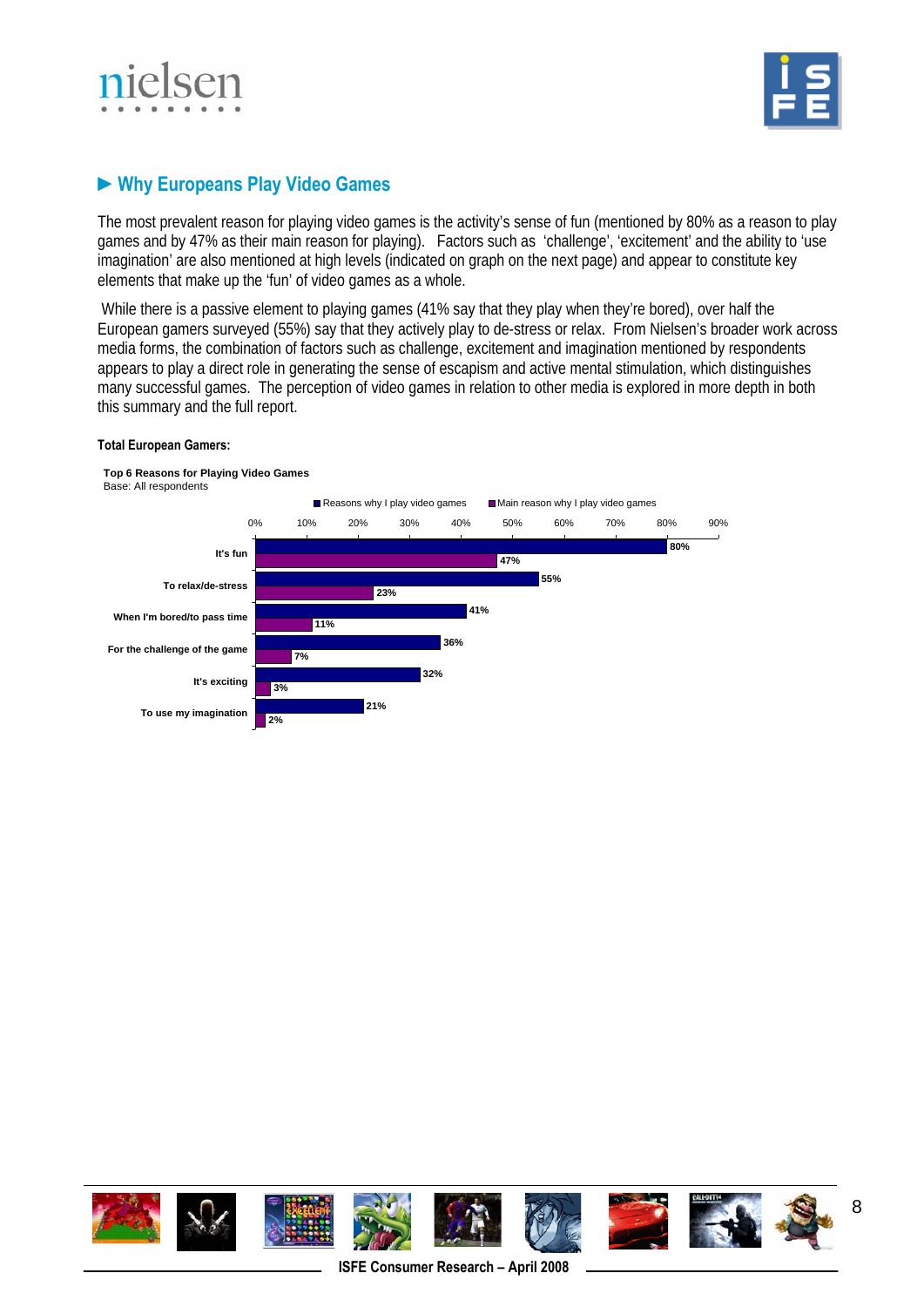![](_page_8_Picture_0.jpeg)

![](_page_8_Picture_1.jpeg)

# **►Video Games in the Family**

However, those gamers who are already parents appear to clearly appreciate the benefits of playing video games with their children. Among those European gamers who are parents of children under 16 (36% of the sample), over eight in ten (81%) play video games with their children. Even in countries such as Germany, the Czech Republic and Latvia – where parents are less likely to play video games with their children – over 50% say they play video games as a family.

#### **Total European Parents (Active Gamers):**

![](_page_8_Figure_5.jpeg)

 Furthermore, the reasons for doing so are widespread: ranging from children requesting that their parents play with them, to being a fun activity for all the family and as a good opportunity to spend time or do something together with children. Factors such as monitoring what a child is playing, or for how long, are mentioned at relatively lower levels. However, as detailed in the main report, these parents do take an active interest in what video games their children are buying (79% say they check what games their children are buying either 'always' or 'most of the time').

#### **Total European Parents (Active Gamers) Who Play Video Games With Their Children:**

**Why do you play video games with your child / children? And what is the main reason?** Base: All parents who play video games with their kids under the age of 16

![](_page_8_Figure_9.jpeg)

![](_page_8_Picture_10.jpeg)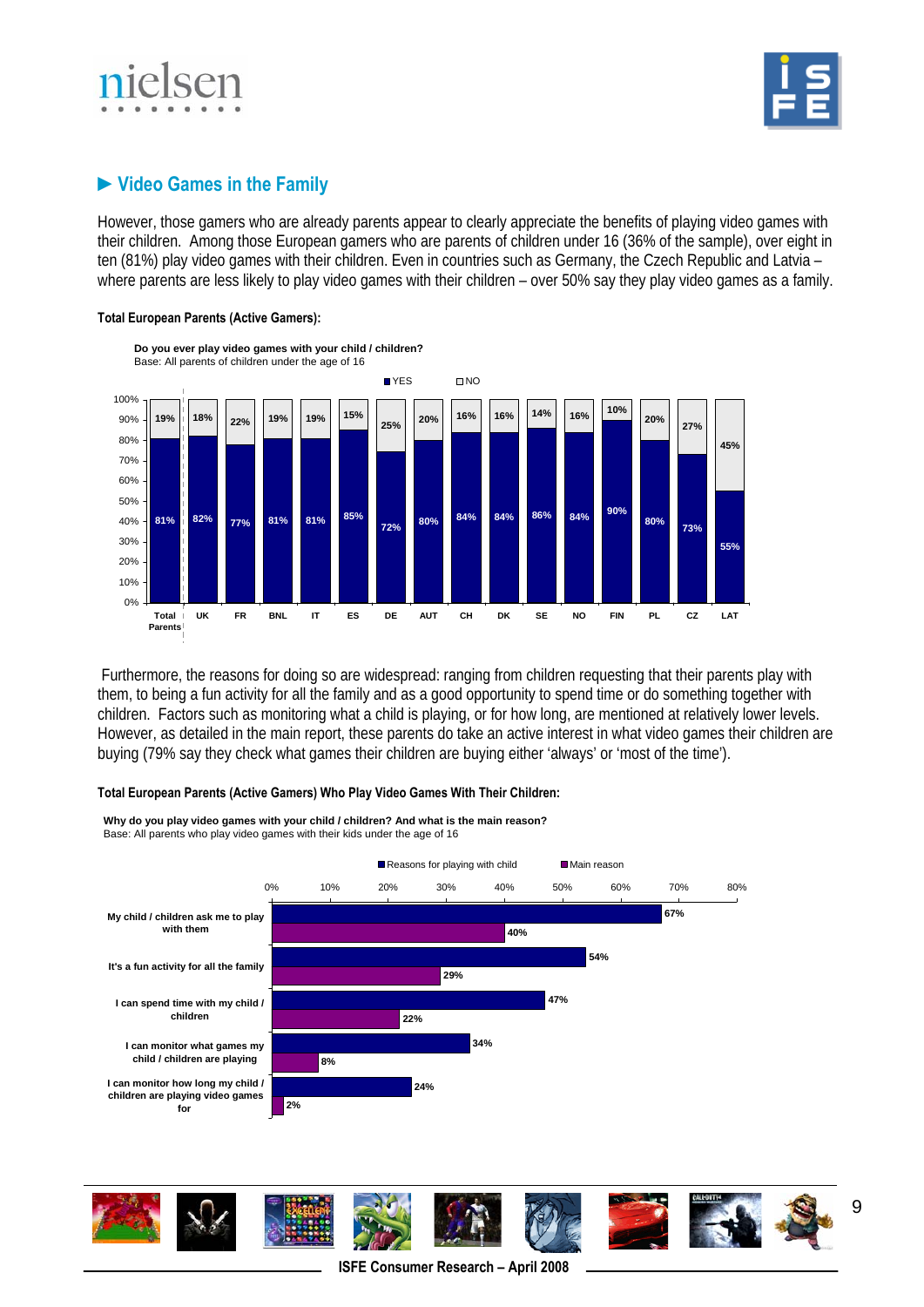![](_page_9_Picture_0.jpeg)

![](_page_9_Picture_1.jpeg)

# **►Video Games in Relation to Television and Cinema**

Consistent with their positive evaluation of games overall and the time spent playing video games, the countries surveyed believe that games deliver a number of unique benefits in relation to television and movies. In relation to television, both games and movies are seen as a 'fun way to spend time', but video games are clearly seen as the strongest medium in terms of stimulating imagination (57% agree with the statement for games, in relation to 48% for movies and 35% for TV). Video games also score particularly highly as a means of keeping you 'fit mentally' (42% agreement for games, 26% for television and 25% for movies).

At relatively lower levels, games are seen as a strong means of 'making you think' (45% agreement) and 'helping learn about technology and new media' (38%). However, it should be noted that television is currently perceived as a more effective direct learning tool (achieving the highest ratings for those statements mentioning 'learning' or 'teaching'). Movies are rated the highest in terms of allowing time with friends/ family and as a 'constructive' way to spend time – possibly due to their perceived ability to deliver both fun and social time together.

#### **Total European Gamers:**

**Please indicate whether you agree with each statement using a 1 to 5 rating scale, where a 5 stands for Agree Strongly, and a 1 stands for Disagree Strongly - Total agreement (5 plus 4)** Base: All respondents

![](_page_9_Figure_7.jpeg)

![](_page_9_Picture_8.jpeg)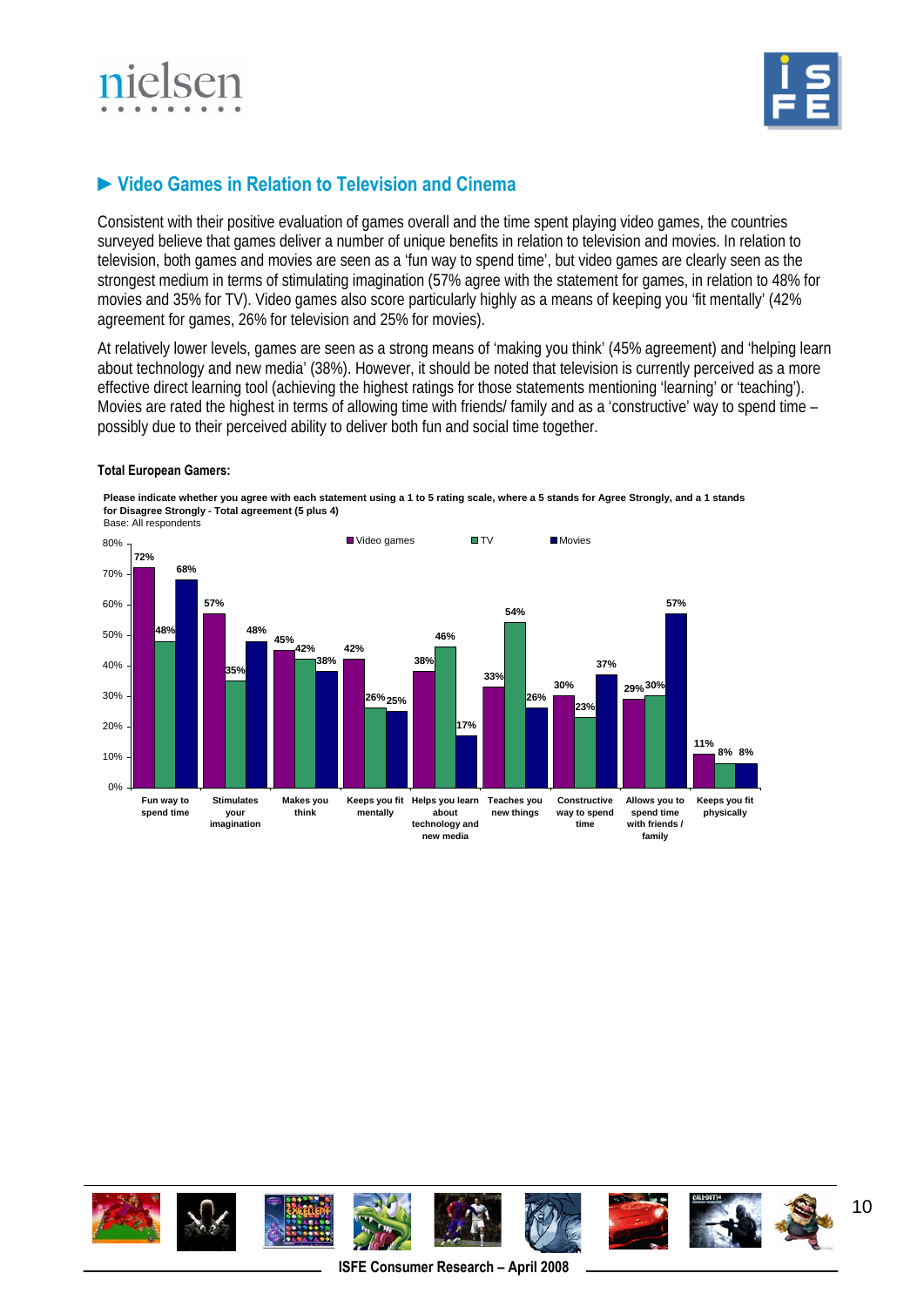![](_page_10_Picture_0.jpeg)

![](_page_10_Picture_1.jpeg)

# **►Future Trends**

## **The Rise of Online Gaming as a Social Medium**

In line with their increasing online penetration across Europe, 16 to 19 year olds – followed by 20 to 24 year olds – are the most likely to report that they play online games 'always' or 'most of the time' with/against other people ( and up to 90% of the time via a network rather than in person). While the likelihood of playing online games with other people directly decreases with age – and is strongest among males and heavier gamers – the predominance of multiplayer online gaming among younger groups suggests that this trend is likely to continue.

While the social aspect of gaming is not cited at particularly high levels as an overall motivation for playing video games in general (13% gave this as a reason), among those playing games online, social interaction is given as a reason by 27% of respondents (and 32% of those under the age of 25). In other areas of Nielsen's work we see the increasing predominance of online forms of communication and self-expression among younger age groups – whether through blogging, instant messaging or a variety of other means – and 2008's research data appears to suggest that video games are beginning to play an important role within this dynamic forum.

#### **Total European Gamers Who Play Online– Breakdown by Demographics:**

**Do you generally play games online by yourself or with/against other people?**

Base: All who play video games online

![](_page_10_Figure_9.jpeg)

![](_page_10_Picture_10.jpeg)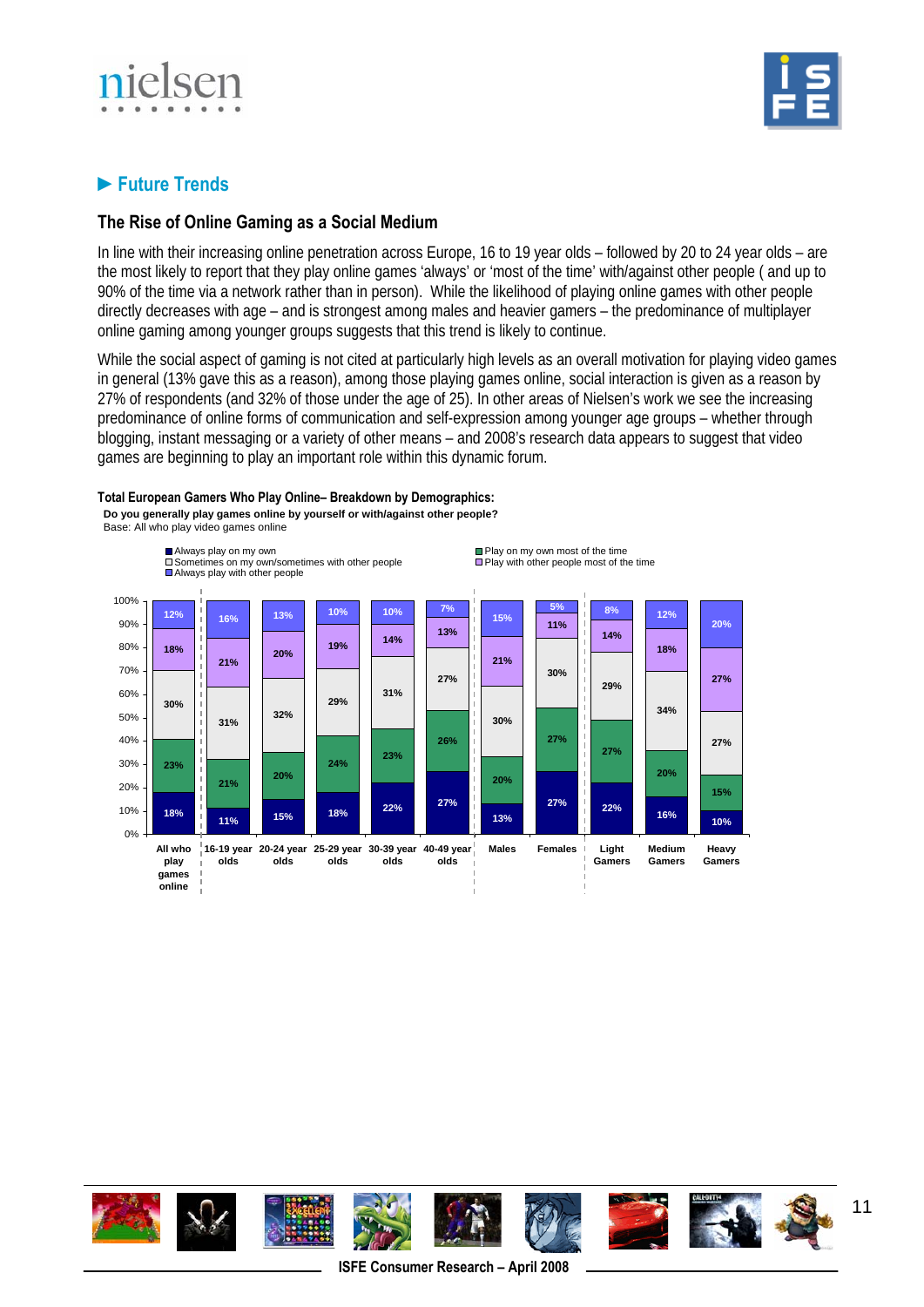![](_page_11_Picture_0.jpeg)

![](_page_11_Picture_1.jpeg)

## **The Games Console as a Multimedia Hub?**

Almost eight in ten European gamers (78%) perceive their games console to have multimedia capabilities (such as watching DVDs). Furthermore, among those European gamers who report owning a multimedia capable console, over seven in ten (72%) say they use that device for broader media activities such as accessing the Internet, playing DVDs or listening to MP3's.

While there is considerable variation across Europe (countries such as the Czech Republic, Latvia and Poland are the most likely to be using the wider functionality of their games consoles, whereas Spain is the least likely) on a total European level over 50% of those aware of the broader capabilities of games consoles are using them for more than just playing games. While this research did not examine the composition of usage – or any variations in the type of broader media content that might be used on consoles as opposed to other devices – this does appear to indicate that the games console is taking an increasingly broader role; not just in terms of games players but also in the use of game technology itself.

![](_page_11_Figure_5.jpeg)

#### **Total European Gamers Who Own Consoles With Multimedia Capabilities– Breakdown by Country:**

![](_page_11_Picture_7.jpeg)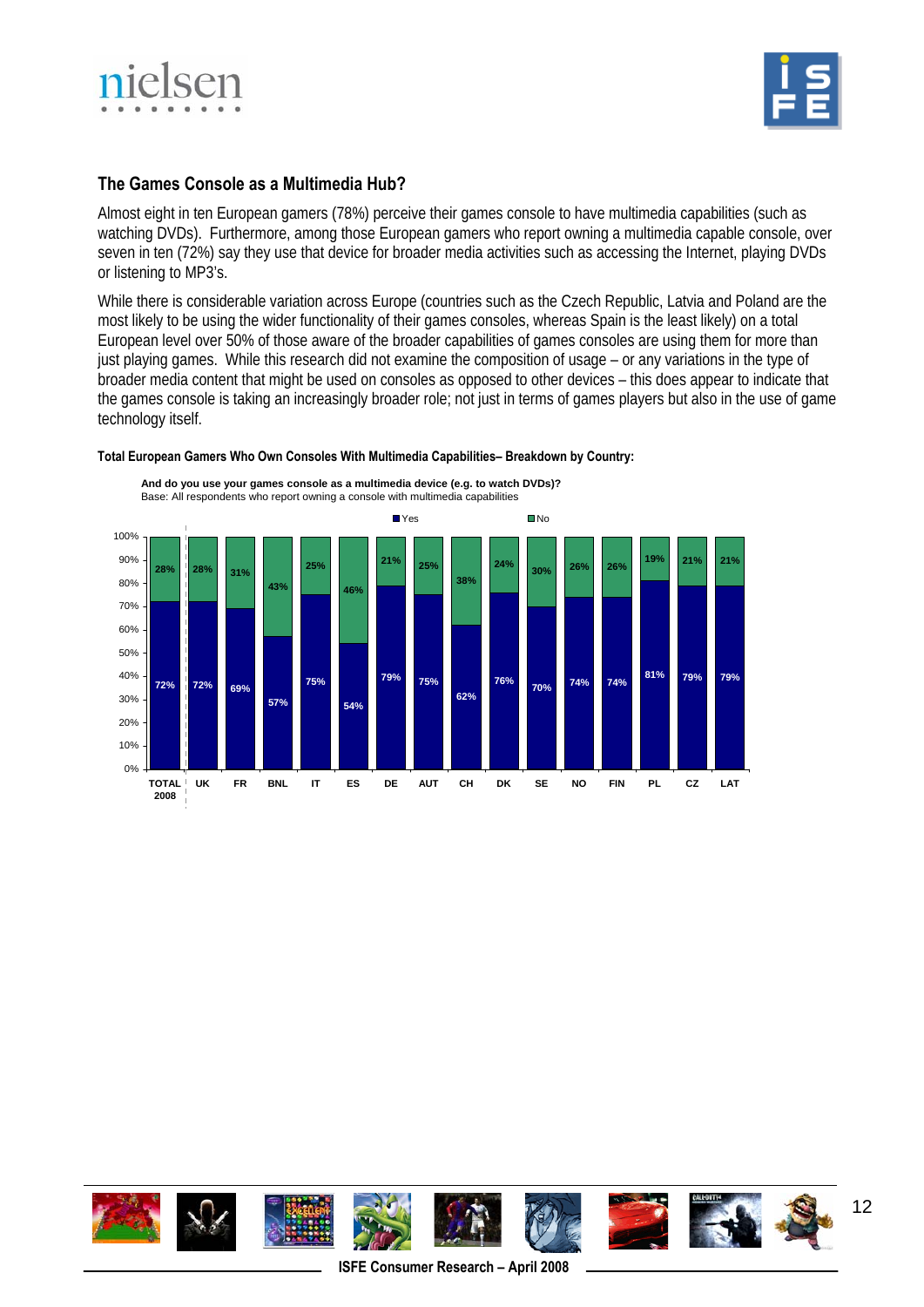![](_page_12_Picture_0.jpeg)

![](_page_12_Picture_1.jpeg)

# **►The PEGI Age Ratings and Descriptors**

While six in ten (62%) European gamers claim to be familiar with a European age ratings system, these levels halve when gamers are presented with the name PEGI (32% are familiar). However, while the name holds less resonance for European gamers, importantly the visual marks of the PEGI age ratings system are almost universally recognised (93%). Additionally, among the markets where PEGI campaigns ran in 2007/08, France saw the greatest increase in awareness (24% to 39%), although all the countries involved (France, Italy, Sweden and Norway) show elevated levels of recognition. When considering the PEGI age rating symbols, gamers find them broadly useful (35% 'useful'), with parents finding them a particularly beneficial tool (49%).

![](_page_12_Figure_4.jpeg)

In comparison to the age rating symbols, both familiarity and understanding of the PEGI descriptors for violence, bad language and fear, reaches lower levels among these European gamers (50%), and consistent with the lack of familiarity, a quarter (24%) find their meaning clear. While parents register lower levels of familiarity (43%), a third (34%) of this group consider the PEGI descriptors to be a relatively useful tool when purchasing games for a child.

![](_page_12_Figure_6.jpeg)

**ISFE Consumer Research – April 2008**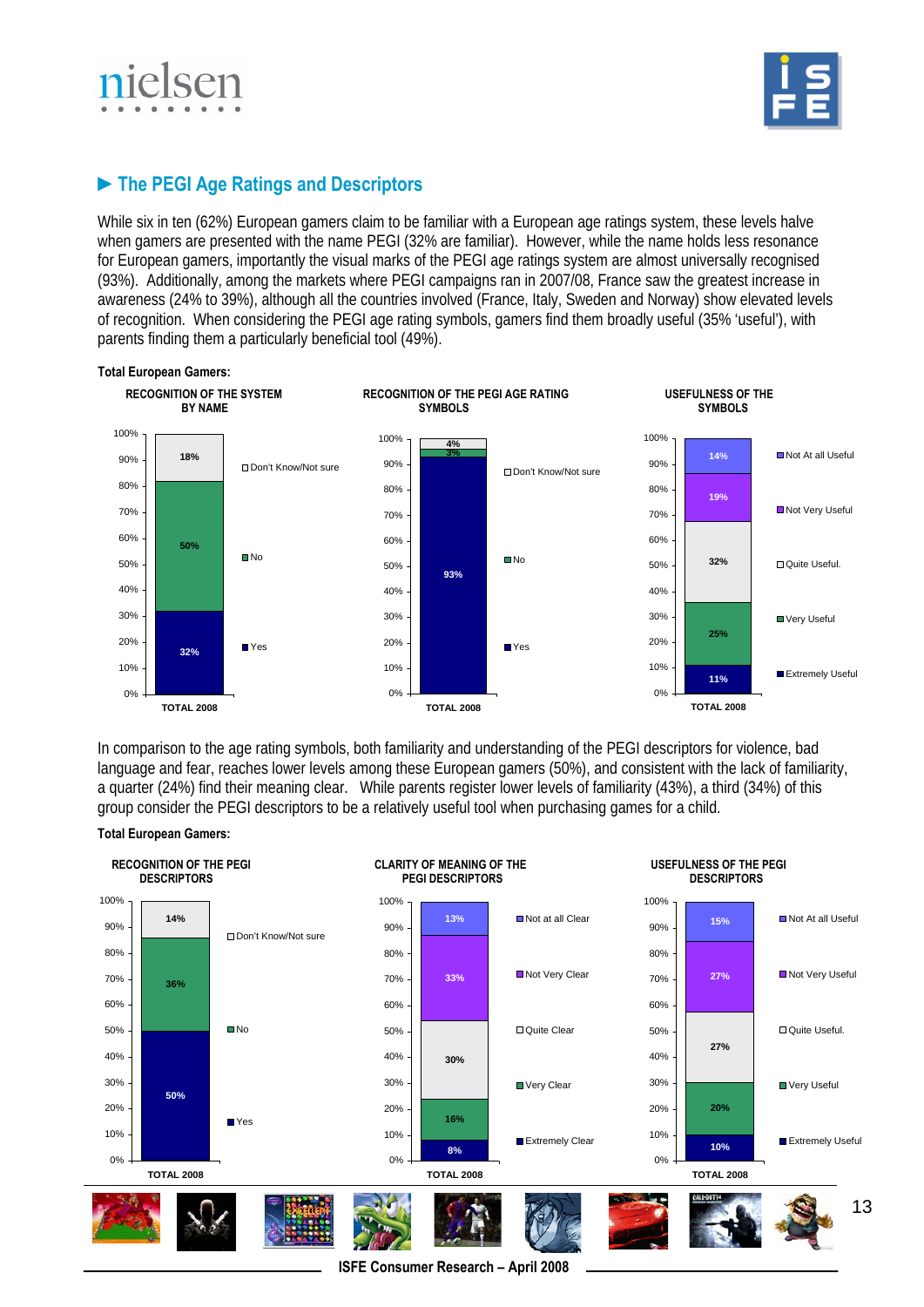![](_page_13_Picture_0.jpeg)

![](_page_13_Picture_1.jpeg)

Launched under a year ago, two in ten European gamers (20%) are familiar with the PEGI Online symbol, which denotes license holders committed to a six point PEGI Online Safety Code. The relatively low levels of awareness for this latest addition to the PEGI system may be a function of both its infancy and a broader lack of familiarity with the PEGI name as a whole.

![](_page_13_Picture_3.jpeg)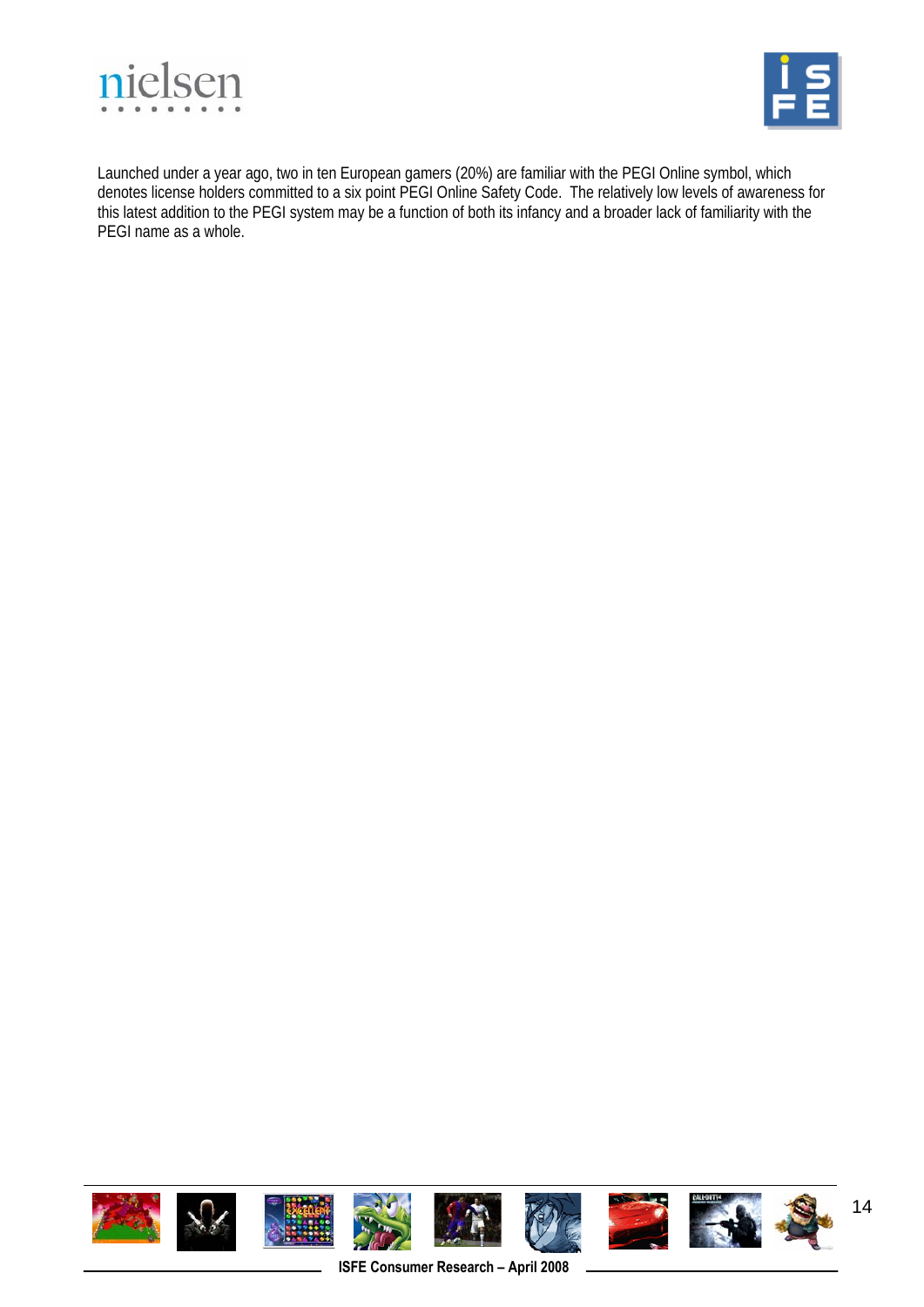![](_page_14_Picture_0.jpeg)

![](_page_14_Picture_1.jpeg)

## **BACKGROUND AND METHODOLOGY**

### **►Background**

This survey was commissioned by the Interactive Software Federation of Europe (ISFE) in order to examine consumer attitudes and usage of video games across fifteen European and Baltic countries (see map and country abbreviations overleaf)– the UK, France, Germany, Italy, Spain, Benelux (defined as Belgium, The Netherlands, Luxembourg), Switzerland, Austria, Denmark, Sweden, Norway, Finland, Czech Republic, Poland and Latvia.

The purpose of this study is to provide both general consumer insights into the usage of video games, placing them within the wider context of other media and leisure activities.

The study also follows on from consumer research conducted for ISFE in 2004, 2005 and 2007. The 2007 study has been referenced where appropriate throughout this report – please see paragraph overleaf on trending for full details.

#### **►Methodology**

A 25 minute quantitative survey was administered online in the fifteen countries concerned, based on 400 respondents per country. Please note that while online interviewing is increasingly prevalent, especially in Western Europe, the technique is not yet as widespread in the Baltic states and Central and Eastern Europe, and as such results from these territories should be taken as directional rather than absolute.

Fieldwork was conducted in February and March 2008 using a questionnaire designed in conjunction with ISFE and its membership.

#### **►Sample**

The sample comprised 6,000 respondents, based on 400 per territory (UK, France, Germany, Italy, Spain, Benelux, Switzerland, Austria, Denmark, Sweden, Norway, Finland, Czech Republic, Poland and Latvia).

All respondents were required to play video games on at least one of the following, PC, home-based or portable console, and to have personally purchased at least one legitimate video game in the last 6 months. This sample should be taken as representative of a broad cross section of active gamers.

Respondents were aged between 16 and 49, with 70% being male and 30% being female (please note, whilst representative of a widespread gaming audience, the data does not include the attitudes of gamers under the age of 16). The sample was broadly divided into five age groups: 16-19 year olds, 20-24 year olds, 25-29 year olds, 30-39 year olds and 40-49 year olds.

Minimum quotas were applied for usage of consoles, although allowing for cross-ownership and usage. Overall, 72% of the total sample play video games on consoles (X-Box, X-Box 360, GameCube, Wii, PS2, PS3), 61% play games on PCs, and 35% play on handheld platforms (GameBoy Advance, GameBoy Advance SP, Nintendo DS, Nintendo DS Lite, PSP), although this varies by country.

In addition, respondents who did not qualify as active gamers i.e. non gamers were asked a series of questions before they were closed out of the survey to determine their attitudes towards video games, with these findings reported within the body of this report (see page 34).

![](_page_14_Picture_16.jpeg)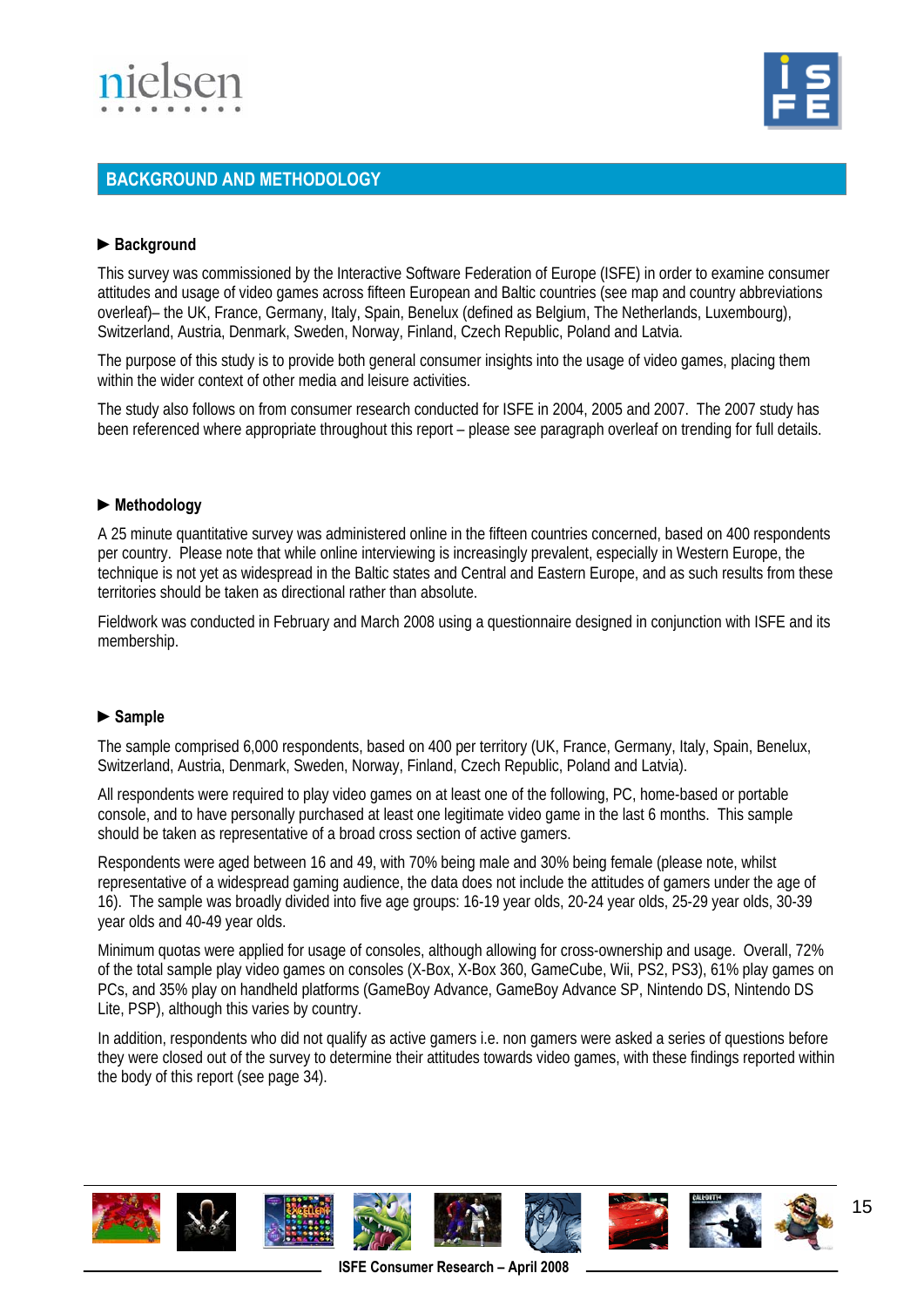![](_page_15_Picture_0.jpeg)

![](_page_15_Picture_1.jpeg)

## **►Trending**

Trending from 2007 to 2008 has been included where appropriate throughout this report. However, to allow for direct year on year comparisons across the two studies, please note that where comparisons have been drawn, the 2008 data has been weighted to reflect the sample composition used in 2007 (aged 16-39, and 80% male / 20% female) and countries surveyed for the first time in 2008 have been excluded from the total (countries new to 2008 and therefore omitted from the trending are Denmark, Finland, Benelux, Austria, and Switzerland). Both studies were conducted online, over the same period year on year, with 400 respondents surveyed across each market.

The map below shows the markets surveyed in 2007 and 2008 shaded in blue, while the countries shaded in green are those new to 2008.

| UK                    | (UK)  |
|-----------------------|-------|
| France                | (FR)  |
| <b>Benelux</b>        | (BNL) |
| Italy                 | (IT)  |
| Spain                 | (ES)  |
| Germany               | (DE)  |
| Austria               | (AUT) |
| Switzerland           | (CH)  |
| <b>Denmark</b>        | (DK)  |
| Sweden                | (SE)  |
| Norway                | (NO)  |
| Finland               | (FIN) |
| Poland                | (PL)  |
| <b>Czech Republic</b> | (CZ)  |
| Latvia                | _AT)  |

![](_page_15_Figure_6.jpeg)

## **►Market sizing**

In addition to the core survey, an omnibus survey was conducted among 1,000 respondents aged 16 plus in the UK, Spain and Finland in order to determine the percentage of the population in each market who are active gamers and their demographic profile. A face to face methodology was utilised in the UK and Spain, while the Finnish survey was conducted via telephone. To ensure the results were as representative of the general population in each market as possible, the sample was aligned to the demographic profile of the general population in each market. This survey was designed to provide a snapshot of exactly who active gamers are across the three European markets, and highlight any similarities and differences in their profiles.

The findings of this study are presented alongside the findings of the core survey (see page 18).

![](_page_15_Picture_10.jpeg)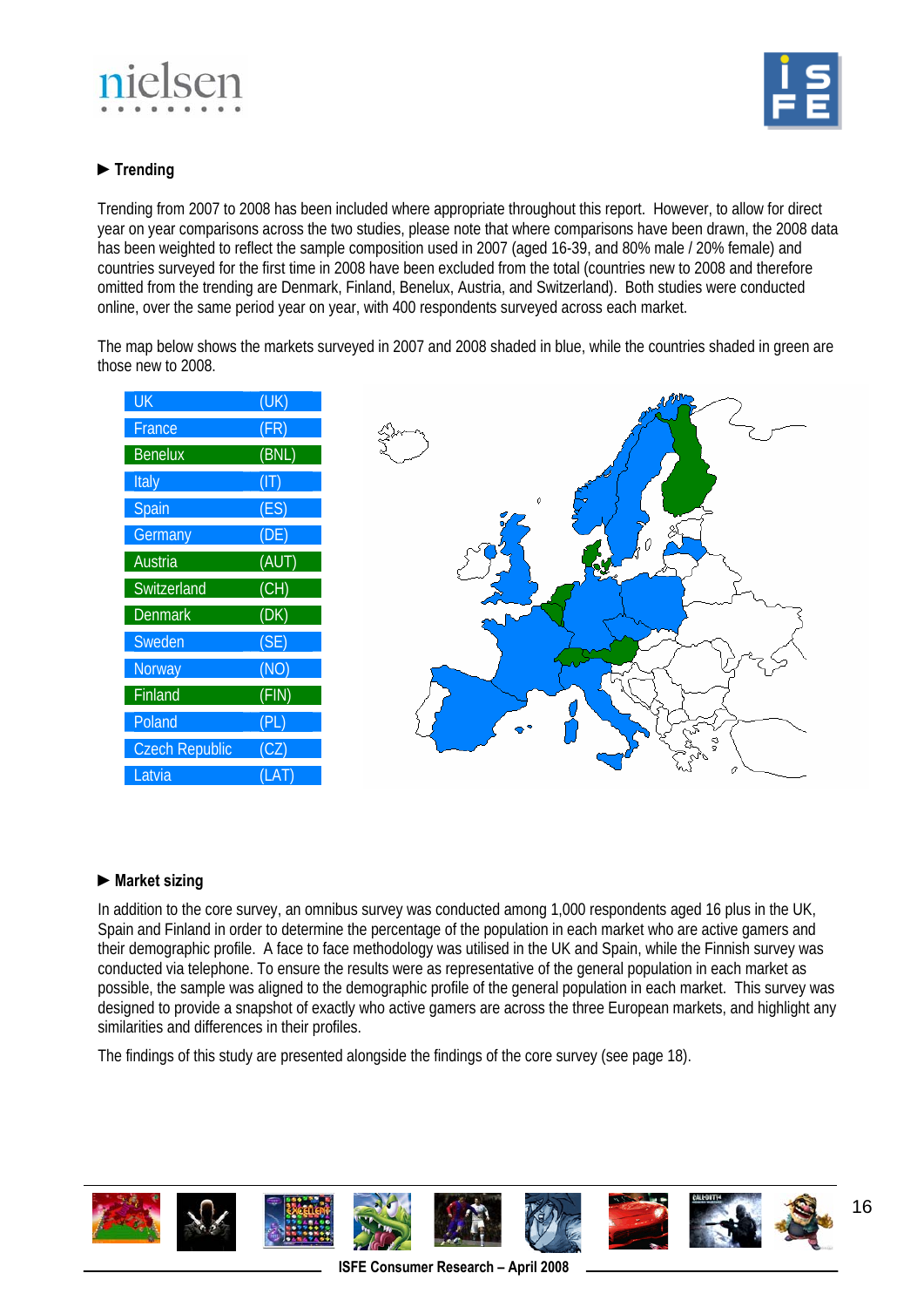![](_page_16_Picture_0.jpeg)

![](_page_16_Picture_1.jpeg)

## **►Terminology**

Respondents aged 16 to 24 may be referred to as 'younger respondents', while those aged 25 to 49 may be termed 'older respondents'. For the purposes of this study, 'heavy' gamers are those who play video games in excess of 10 hours per week, while 'medium gamers play for 6 to 10 hours in an average week, and 'light' gamers play for five hours or less.

Within the course of the survey, respondents were asked the extent to which they agreed with a number of statements. Where a five point scale was used (ranging from '5' representing 'strongly agree' to '1' representing 'strongly disagree'), those answering with a 4 or 5 to any given statement have been classified as 'agreeing'. Similarly, in questions where future interest was asked using a 5 point scale (ranging from '5' representing 'definitely interested' to '1' representing 'definitely not interested'), respondents answering 4 or 5 have been classified as expressing 'positive interest'.

**For further information please contact:** 

**Katja Mader (Marketing Manager, ISFE): [Katja.Mader@isfe.eu](mailto:Katja.Mader@isfe.eu)** 

![](_page_16_Picture_7.jpeg)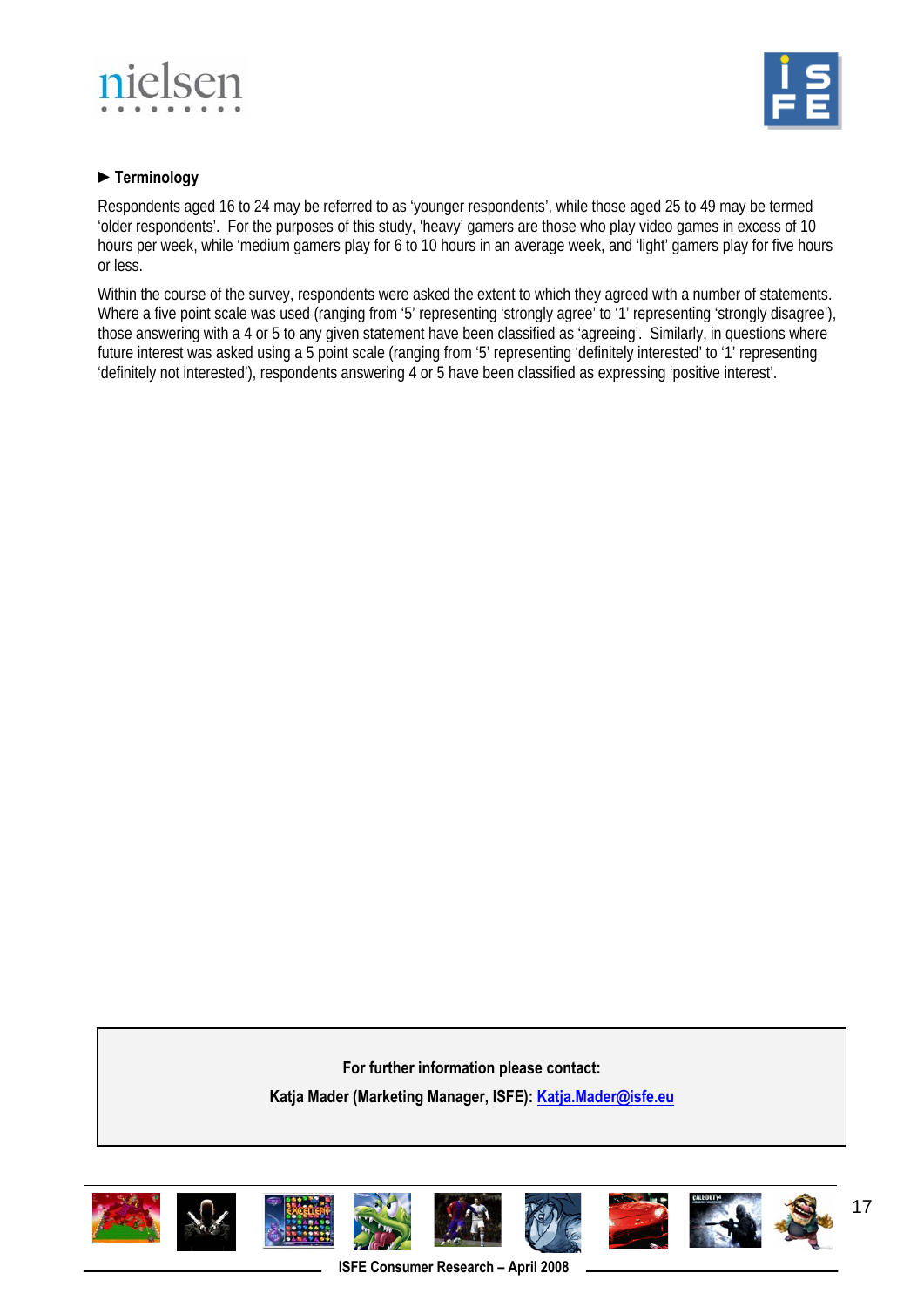![](_page_17_Picture_0.jpeg)

![](_page_17_Picture_1.jpeg)

# **SECTION 1: WHO'S PLAYING VIDEO GAMES? A SNAPSHOT ACROSS EUROPE (UK, FINLAND AND SPAIN)**

A separate omnibus study was conducted (face to face in the UK and Spain, and via telephone in Finland) to establish the percentage of the population who are active gamers in the UK, Finland and Spain in order to provide a snapshot of active gamers across these three European territories (selected to represent both a range of European geographies and different stage of market development). The survey was conducted among 1000 respondents aged 16 plus, demographically aligned to the age/gender profile of each country's population as a whole. Please note, however, these results should not be taken as indicative of Europe in general, but rather an insight into these three markets.

## **KEY POINTS**

- Based on nationally representative omnibus data in the UK, Finland and Spain (chosen to represent a range of European geographies and stages of market development), the proportion of the population playing video games has reached very significant levels. Additionally, active gamers represent a diverse cross section of the population across these three markets, both in terms of age and gender, further cementing video games as a mainstream entertainment option.
- Overall, around three in ten (31%) respondents aged 16-49 are active gamers, with the more established market, the UK, leading Finland and Spain (37% vs. 28%).
- In general, engagement with the category peaks among teens and gradually decreases with age to reach very limited levels among the 50+ age group (3%-6%):
	- o In the UK, half (48%) of those aged 16-29 define themselves as active gamers (vs. 33% of 30- 49 year olds), with the average age of a gamer standing at 33 years old.
	- o In Finland, over a third (36%) of the under 30s are active gamers (vs. 23% among 30-49 year olds), with a mean age of 30.
	- o In Spain, the 16-29 age group are significantly more likely to be active gamers in comparison to their 30-49 year old counterparts (43% vs. 16%), with the average age of gamers falling below the other markets surveyed at 26.
- While males (aged 16-49) in Finland and Spain are twice as likely to be active gamers when compared to females (38% vs. 18% of females), females still represent a sizeable chunk of the gaming market. In the UK, the gap is narrower (48% of males are active gamers vs. 29% of females), perhaps reflective of its status as one of the more mature gaming markets.
- In a similar vein, UK parents are more likely to be actively gaming (42%) in comparison to the other two markets (31% in Finland and 23% in Spain).

![](_page_17_Picture_13.jpeg)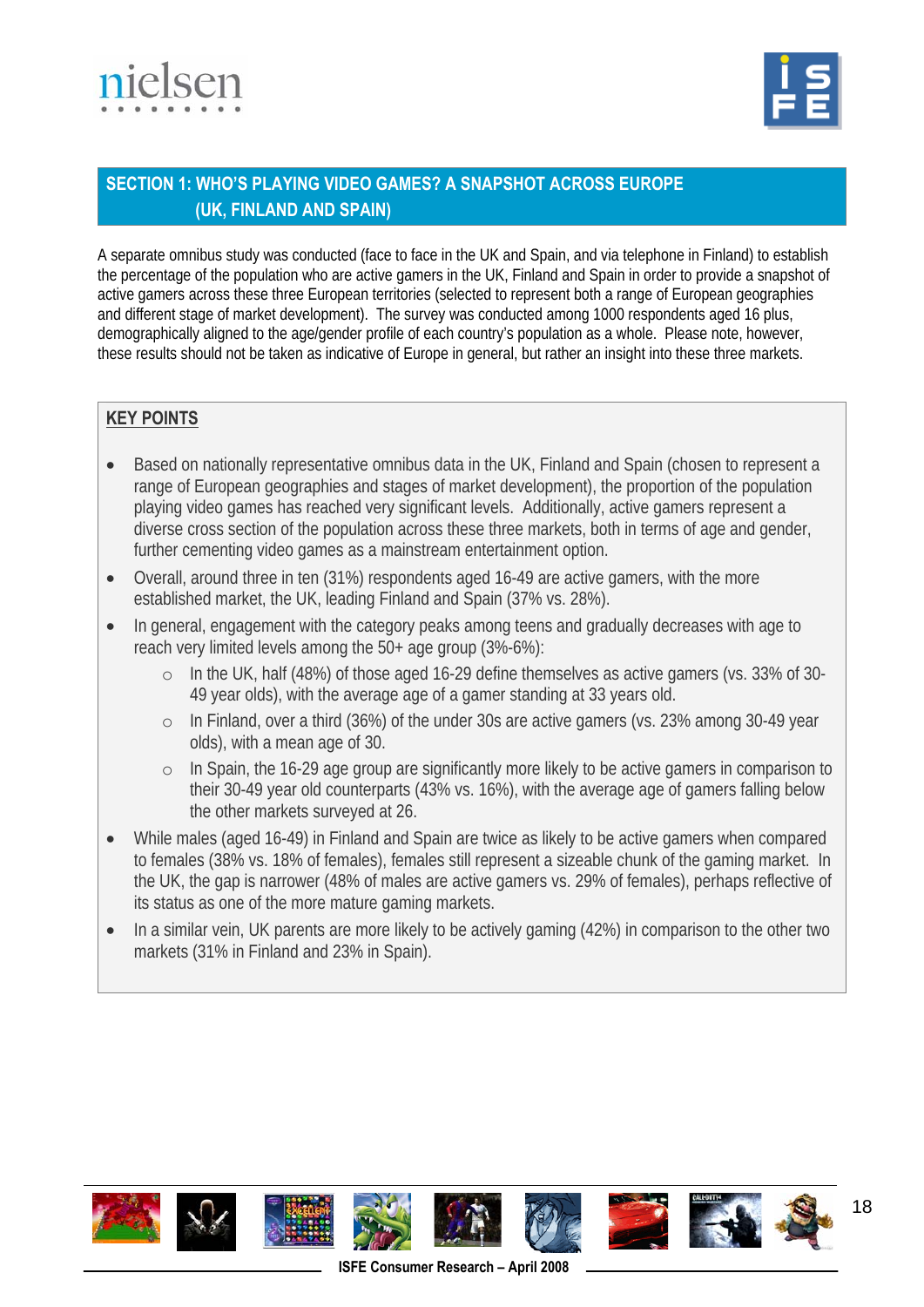![](_page_18_Picture_0.jpeg)

![](_page_18_Picture_1.jpeg)

# **►Sizing The Market In The UK, Finland And Spain**

**Total UK, Finnish and Spanish Gamers / Non Gamers- Breakdown By Country:** 

**Proportion of Gamers vs. Non Gamers in the UK, Finland and Spain** Base: All respondents

![](_page_18_Figure_5.jpeg)

Overall, around two in ten (20%) respondents surveyed aged 16 plus fall into the category of active gamers, with a slightly higher proportion in the UK (23% vs. 19% in Finland and Spain).

![](_page_18_Picture_7.jpeg)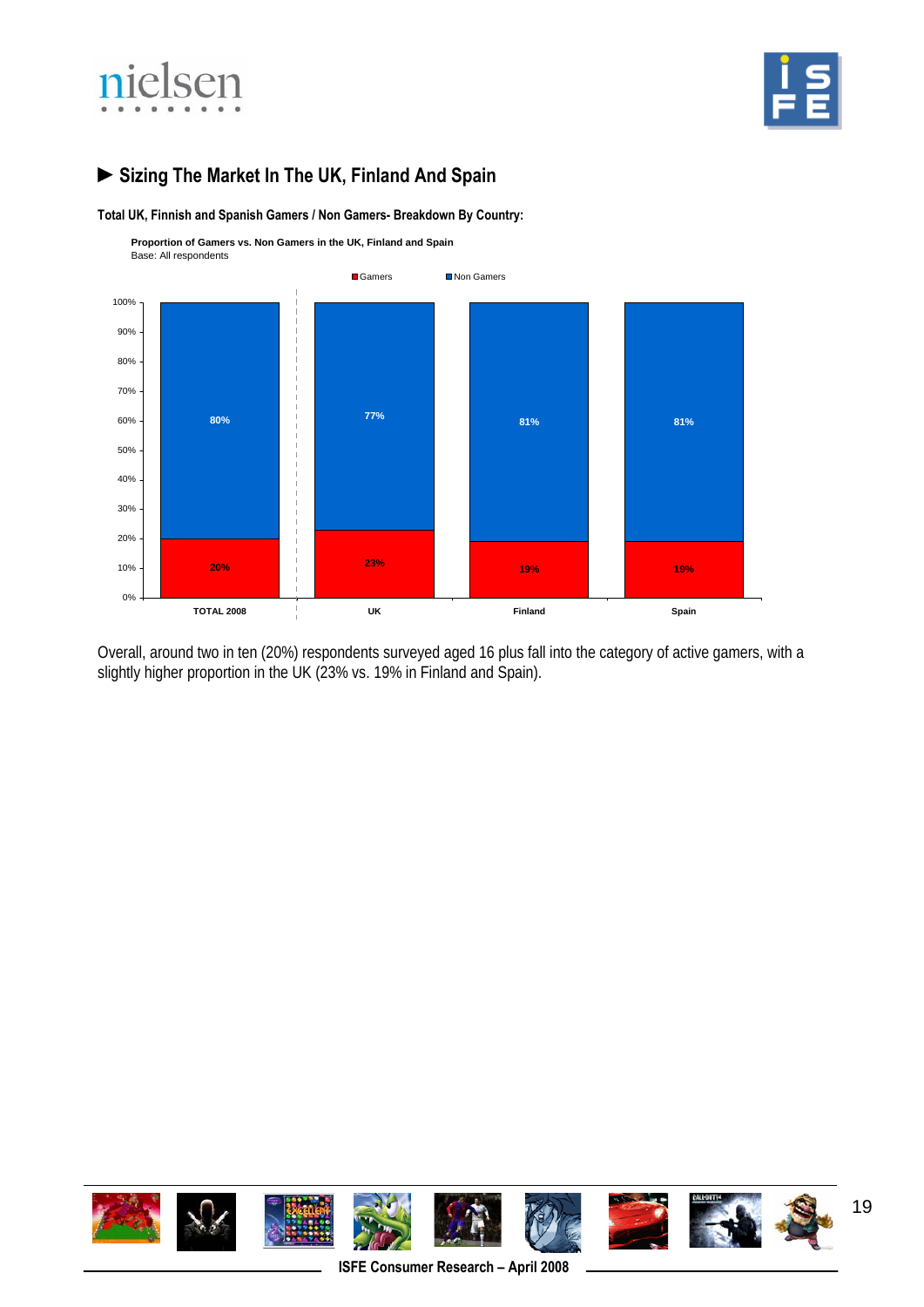![](_page_19_Picture_0.jpeg)

![](_page_19_Picture_1.jpeg)

## **►Demographic Profile Of Gamers vs. Non Gamers In The UK, Finland And Spain**

**Total UK Gamers / Non Gamers – Demographic Breakdown:** 

![](_page_19_Figure_5.jpeg)

**Total Finnish Gamers / Non Gamers – Demographic Breakdown:** 

**Demographic Profile of Gamers vs. Non Gamers in FINLAND**

![](_page_19_Figure_8.jpeg)

![](_page_19_Figure_9.jpeg)

![](_page_19_Figure_10.jpeg)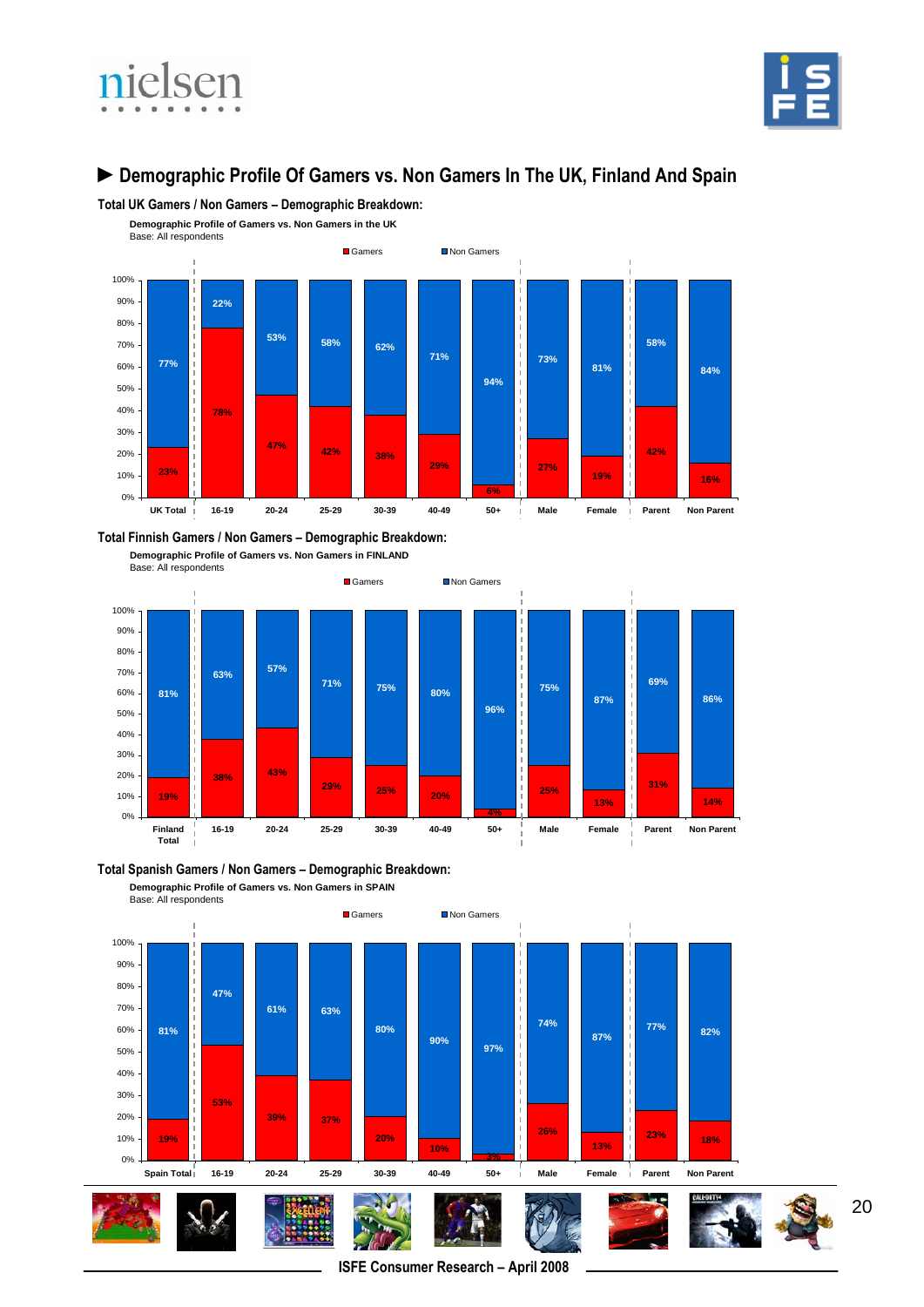![](_page_20_Picture_0.jpeg)

![](_page_20_Picture_1.jpeg)

Within the UK and Spain, engagement with the category peaks among teens aged 16-19 (78% of this age group are active gamers in the UK, and 53% in Spain), and diminishes with age (just 3%- 6% of respondents aged 50+ are active gamers), with the UK recording higher levels of gamers across all the age categories. However, in Finland a slightly different pattern emerges, with respondents aged 20-24 slightly ahead of their teen counterparts (43% of 20-24 year olds are active gamers vs. 38% among teens).

By gender, around a quarter (24%-27%) of males play video games, consistent across all three countries. In comparison, just over one in ten (13%) females fall into the category of active gamers in Finland and Spain, rising to two in ten (19%) in the UK.

There is also a degree of variation among parents, with four in ten (42%) parents in the UK being active gamers, dropping to three in ten (31%) in Finland, and falling again to just under a quarter (23%) in Spain.

Looking specifically at the average age of gamers within the context of the age profile of the population at large (all figures rounded to the nearest whole year), the average age of gamers falls some way below the average age of the general population. Across male and female gamers, the average age is relatively consistent, with females tending to be slightly older in comparison to their male counterparts in the UK and Spain.

![](_page_20_Figure_6.jpeg)

![](_page_20_Figure_7.jpeg)

**Average Age of Gamers vs. Non Gamers in the UK, Finland and Spain**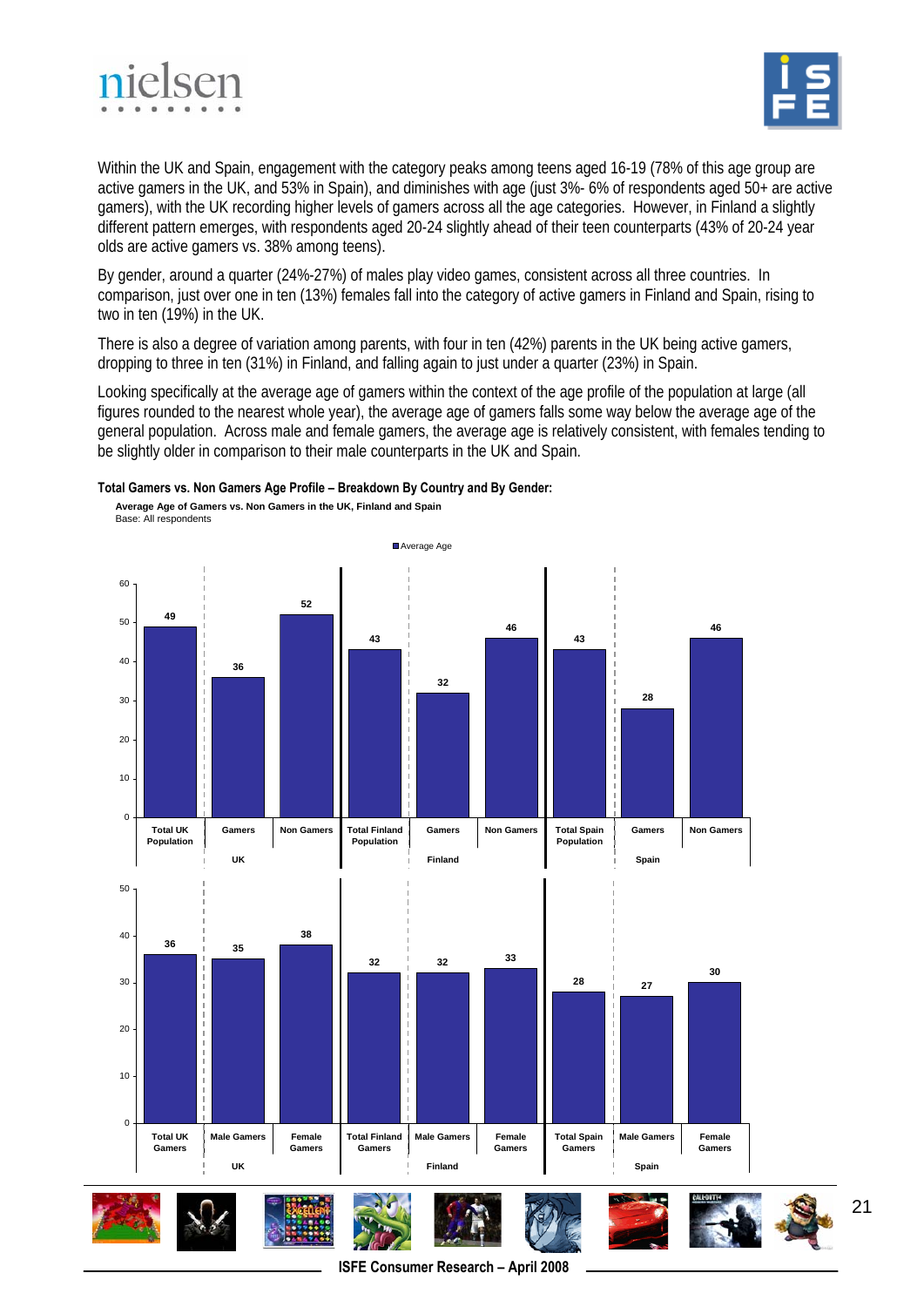![](_page_21_Picture_0.jpeg)

![](_page_21_Picture_1.jpeg)

# **► Gamers vs. Non Gamers Aged 16-49 Only In The UK, Finland and Spain**

**Total Gamers vs. Non Gamers – Breakdown By Country:** 

**Proportion of Gamers vs. Non Gamers in the UK, Finland and Spain - Respondents Aged 16-49 Only** Base: All respondents aged 16-49

![](_page_21_Figure_5.jpeg)

As seen in the previous sections, gaming is very limited among respondents aged 50+, and by removing these older respondents, a more accurate picture of the active gaming population is presented across these three markets.

Within the 16-49 age group, around three in ten (31%) define themselves as 'active gamers', with a higher incidence in the UK (37%) in comparison to Spain and Finland (both 28%). In all three markets, gamers skew towards the 16-29 age group, reaching nearly 50% in the UK, while the proportion of 30-49 year olds who qualify as active gamers is much lower, particularly in Spain (just 16% are active gamers).

Similar patterns are seen by gender, with males aged 16-49 significantly more likely to be active gamers across all three markets (48% vs. 29% of females in the UK; 38% vs. 18% of females in both Spain and Finland).

![](_page_21_Picture_9.jpeg)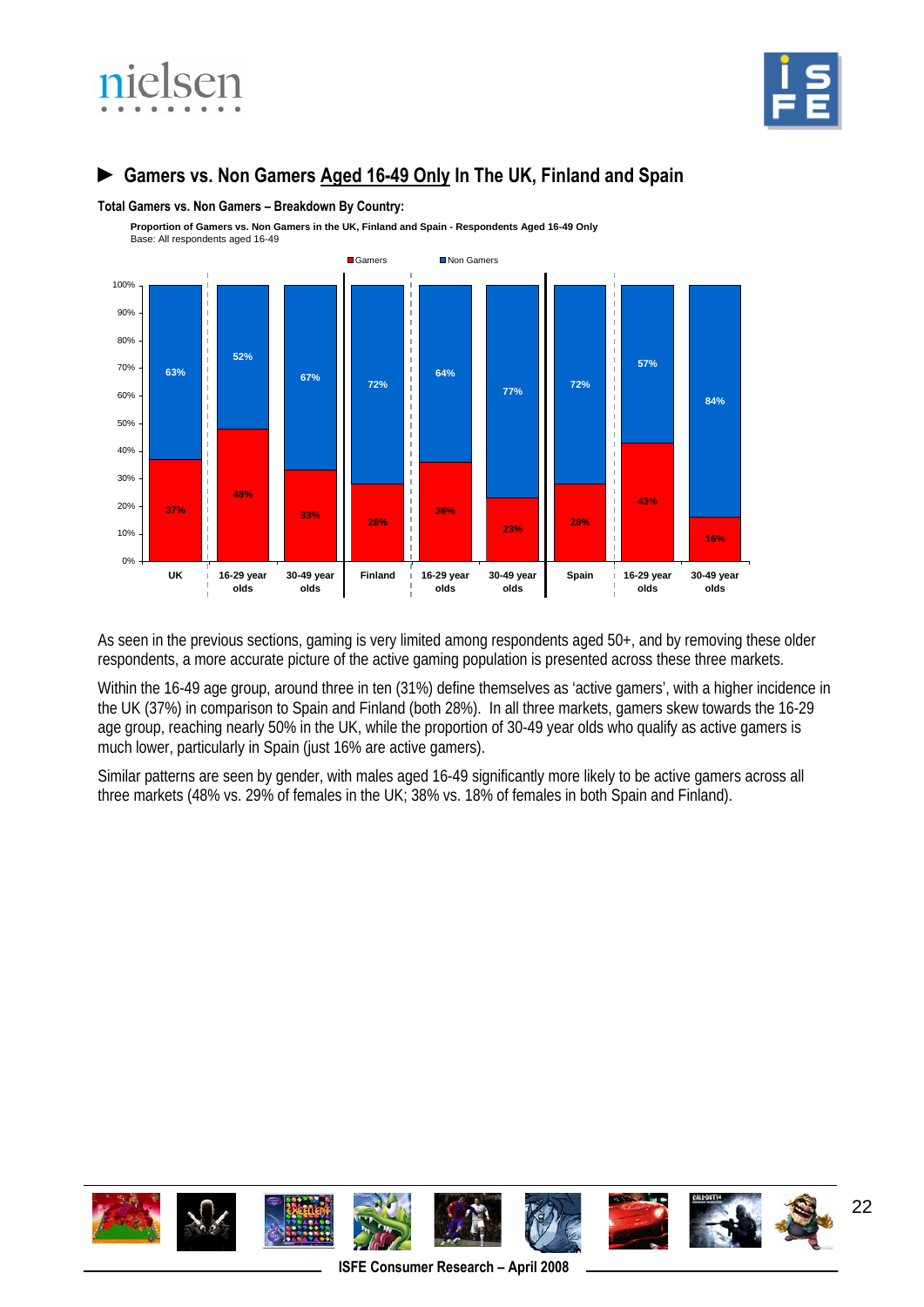![](_page_22_Picture_0.jpeg)

![](_page_22_Picture_1.jpeg)

Among gamers aged 16-49, the average age stands at 33 in the UK, followed by 30 in Finland, with Spanish gamers being the youngest on average (26 years old). While there is little difference between the average age of gamers by gender in the UK and Finland, female gamers in Spain are on average two years older than their male counterparts (28 vs. 26 years old).

#### **Total Gamers Aged 16-49 Only – Breakdown By Country:**

![](_page_22_Figure_4.jpeg)

![](_page_22_Picture_5.jpeg)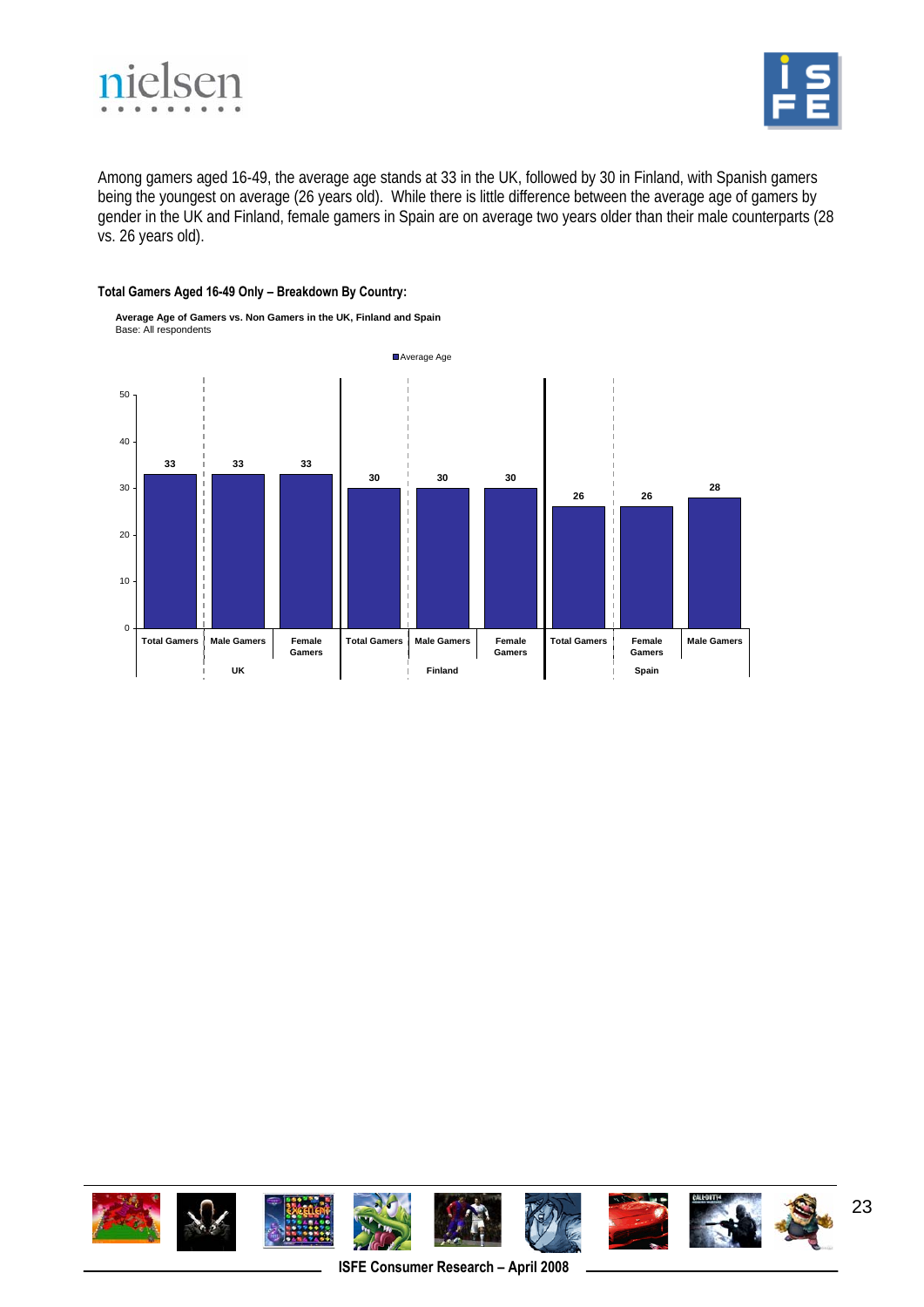![](_page_23_Picture_0.jpeg)

![](_page_23_Picture_1.jpeg)

## **SECTION 2: USAGE OF VIDEO GAMES**

### **KEY POINTS**

- The PC continues to be the most prevalent platform for playing video games among these European gamers, although seeing a slight decrease year on year (66% vs. 72% in 2007), with the new generation consoles (Wii and PS3) making significant inroads over the past twelve months (19% now own a Wii and 17% have invested in a PS3):
	- o Demographically, males are more likely to use a PC for gaming (65% vs. 53% among females), while females lead ownership of the handheld DS consoles (15% vs. 9% among males).
- Around one in seven (15%) of these European gamers fall into the category of heavy gamers (playing in excess of 10 hours per week), led by males (19%) and the under 25s (19%), while a significant proportion (56%) qualify as light gamers (playing for 1 to 5 hours per week). These findings add further support to the notion that video games are viewed as a mainstream form of entertainment, serving a diverse array of gamers, from the casual to the very committed.
- The majority (74%) of European gamers purchase between one and six video games per year:
	- o UK respondents are the most prolific buyers (18% purchase ten or more games per year).
- The average number of video games owned by European gamers stands at 36, with gamers in the UK, Poland and the Czech Republic the most avid collectors (40+ games on average).
	- o Unsurprisingly, heavy gamers report to own the largest collections, totalling 67 video games on average.

![](_page_23_Picture_11.jpeg)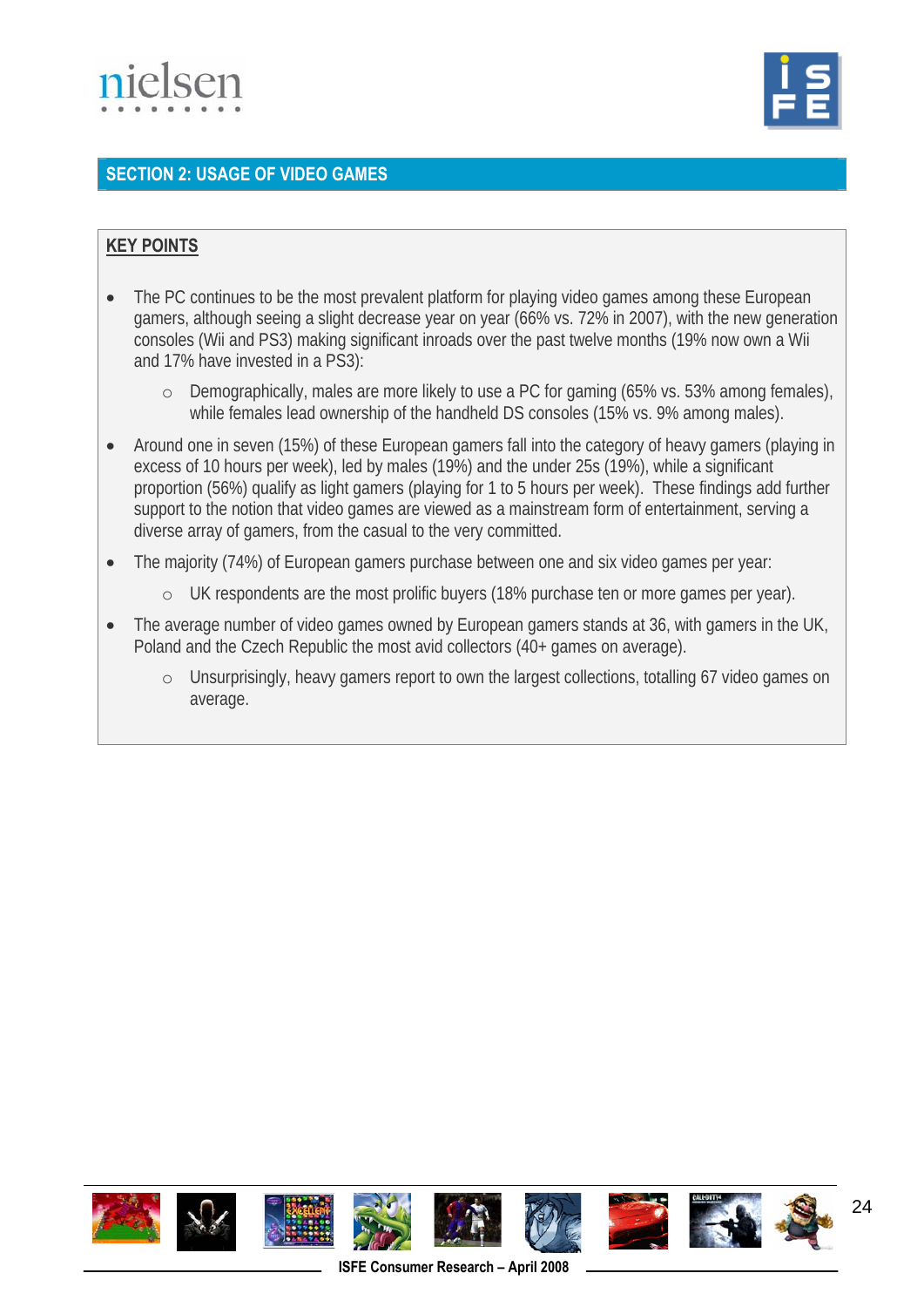![](_page_24_Picture_0.jpeg)

![](_page_24_Picture_1.jpeg)

# **►Reported Platform Ownership And Usage**

#### **Total European Gamers:**

**Which of the game systems for playing video games do you currently use for playing games? And which do you use most often?** Base: All respondents

![](_page_24_Figure_5.jpeg)

Looking at patterns of game system ownership, the trends are very similar year on year, with the PC still the dominant platform (66%), followed by the PS2 (42%), with reported usage of both platforms seeing a decrease from the figures recorded in 2007. However, it is interesting to note the growing prevalence of the Nintendo Wii, with the number reporting to own the console more than doubling over the past twelve months (19% in 2008 vs. 8% in 2007). Similarly, new to 2008 is the PlayStation 3, with the proportion claiming to own the console similar to consoles such as the Xbox 360 and the PSP (15%-16%).

Similarly, some distinct differences emerge by gender; males are more likely to report using PCs for gaming (65% vs. 53% among females), while usage of the handheld Nintendo DS consoles (original and Lite) skews towards female gamers (15% vs. 9%-10% among males).

![](_page_24_Picture_8.jpeg)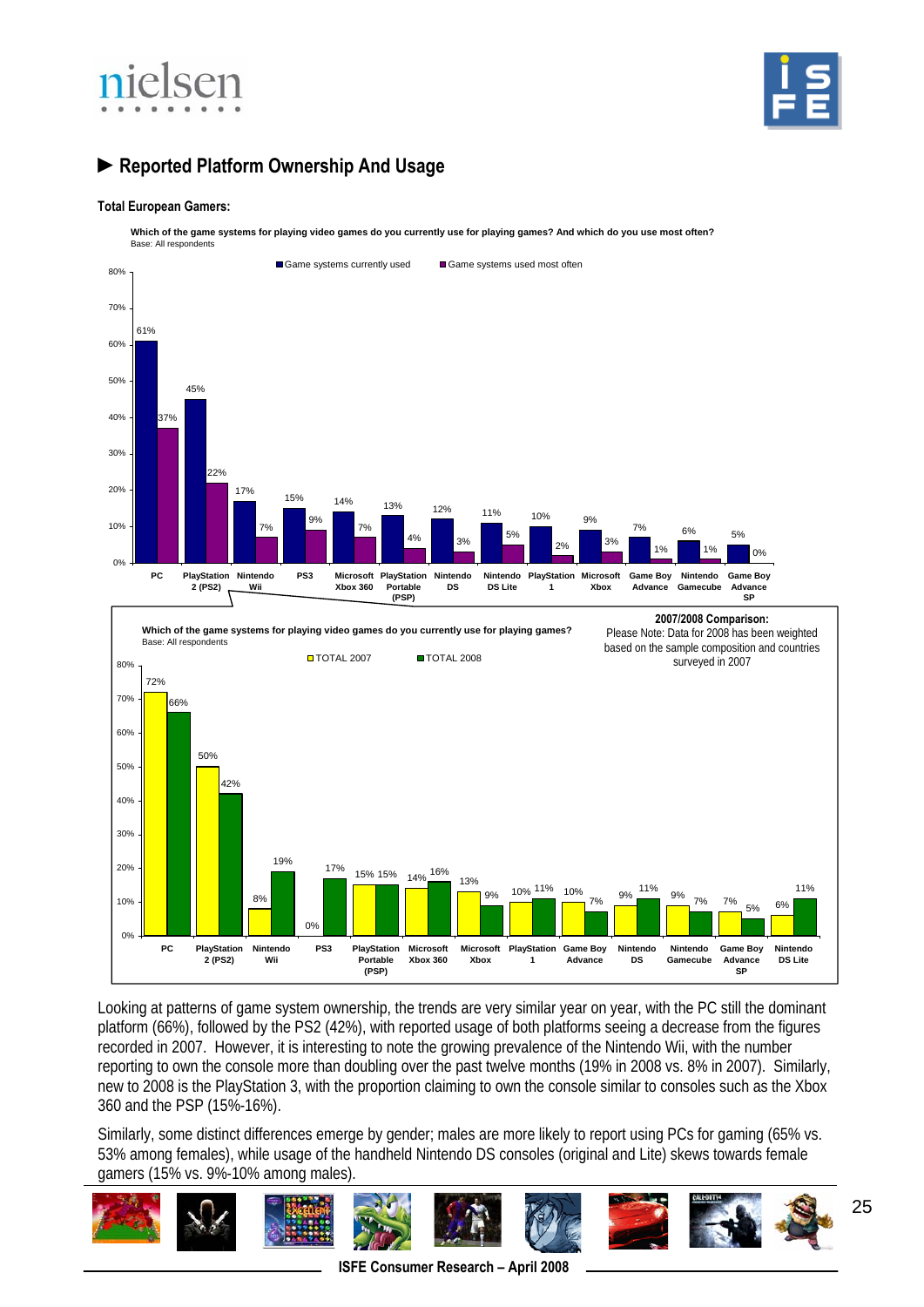![](_page_25_Picture_0.jpeg)

![](_page_25_Picture_1.jpeg)

# **►Reported Gameplay Hours**

#### **Total European Gamers – Breakdown by Country:**

**In a typical week, how many hours do you spend playing video games?**

![](_page_25_Figure_5.jpeg)

Overall, over half (56%) of these European gamers report playing games five hours or less per week, falling into the category of 'light' gamers (for the purposes of this study), with gamers in Switzerland the least active across these fifteen markets (69% are light gamers).

Just over a quarter (27%) could be classed as 'moderate' gamers, playing for between six and ten hours each week, while 15% are defined as 'heavy' gamers, reportedly playing for in excess of ten hours per week. Latvian gamers are the most committed (35% are heavy gamers).

![](_page_25_Picture_8.jpeg)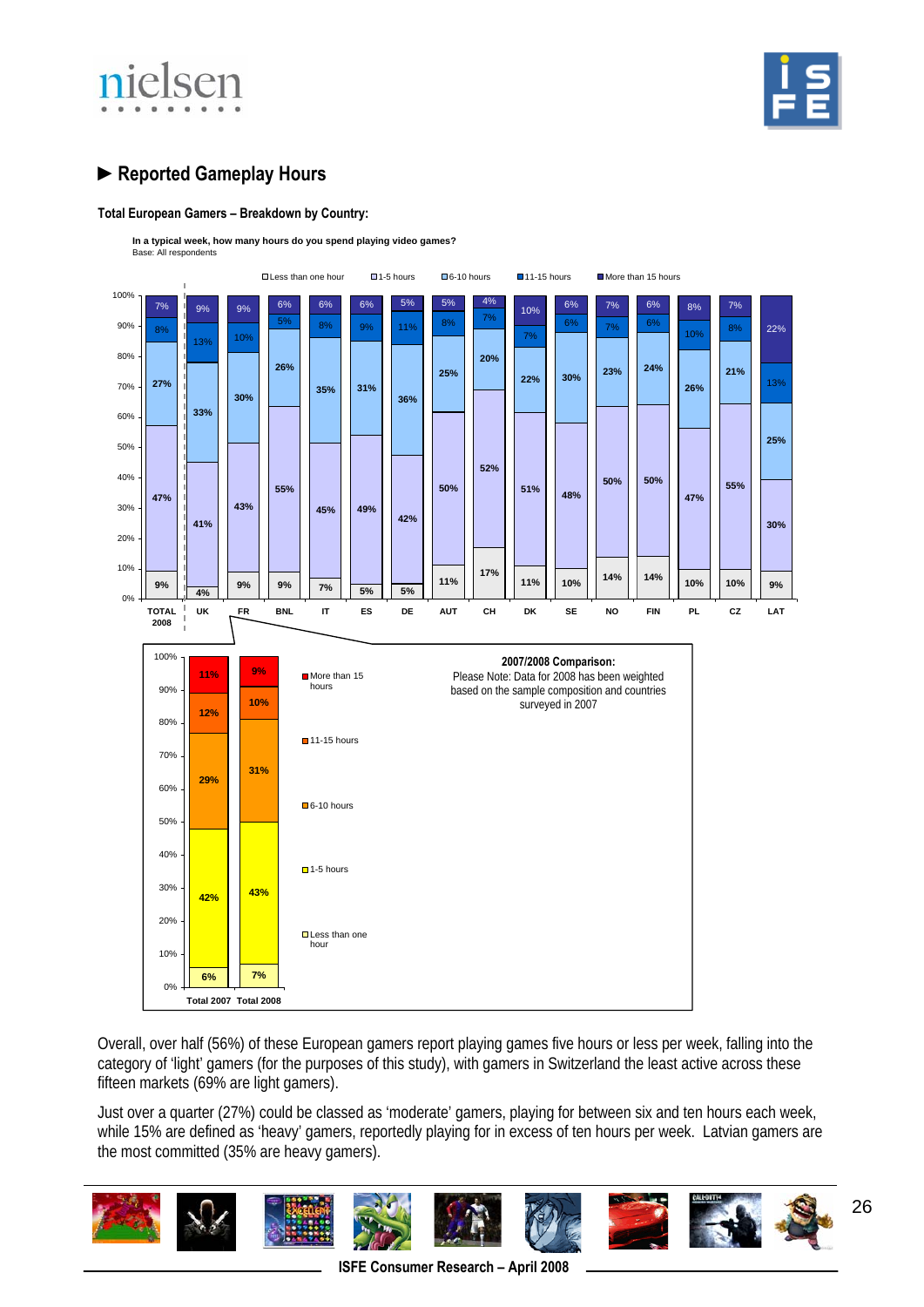![](_page_26_Picture_0.jpeg)

![](_page_26_Picture_1.jpeg)

Reported gameplay hours are relatively consistent with the patterns seen in 2007, although there are early indications that gaming is an increasingly mainstream activity, with a greater proportion of casual gamers year on year (81% light / moderate gamers in 2008 vs. 77% in 2007).

#### **Total European Gamers – Breakdown by Demographics:**

![](_page_26_Figure_4.jpeg)

![](_page_26_Picture_5.jpeg)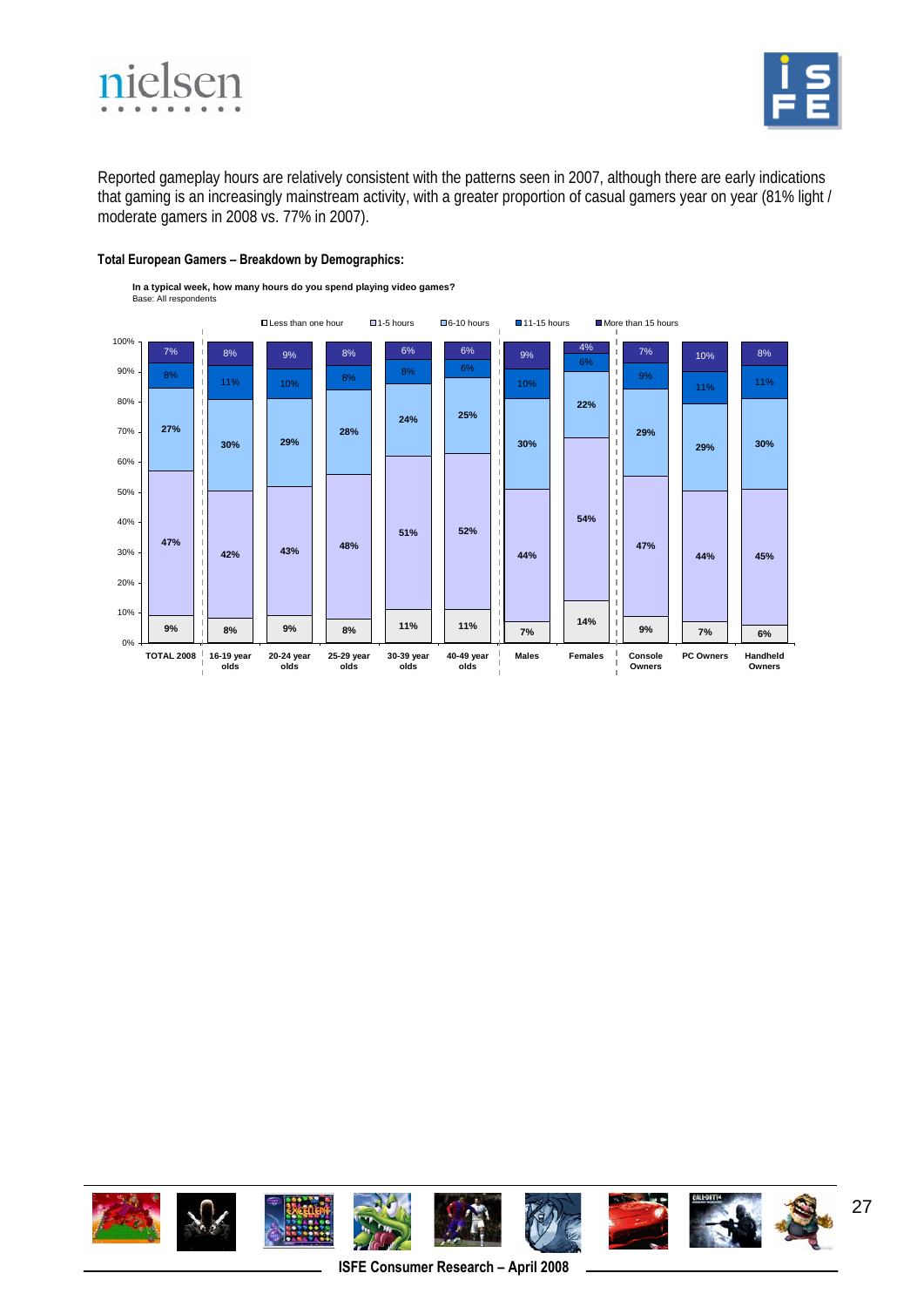![](_page_27_Picture_0.jpeg)

![](_page_27_Picture_1.jpeg)

# **►Purchase Behaviour And Video Game Ownership**

#### **Total European Gamers – Breakdown by Country:**

**On average, how many games do you usually buy in a year?**

![](_page_27_Figure_5.jpeg)

On average, the majority of Europeans (74%) purchase a video game every two months or less (i.e. between one and six games per year). In comparison, one in twenty (5%) buy in excess of twelve games per year. These patterns are in line with the figures reported in 2007.

UK gamers continue to be the most prolific purchasers of games (18% purchase ten or more games per year), along with those who own handheld devices (16% buy 10+ per annum). Purchase behaviour shows relatively little variation by age or gender.

![](_page_27_Picture_8.jpeg)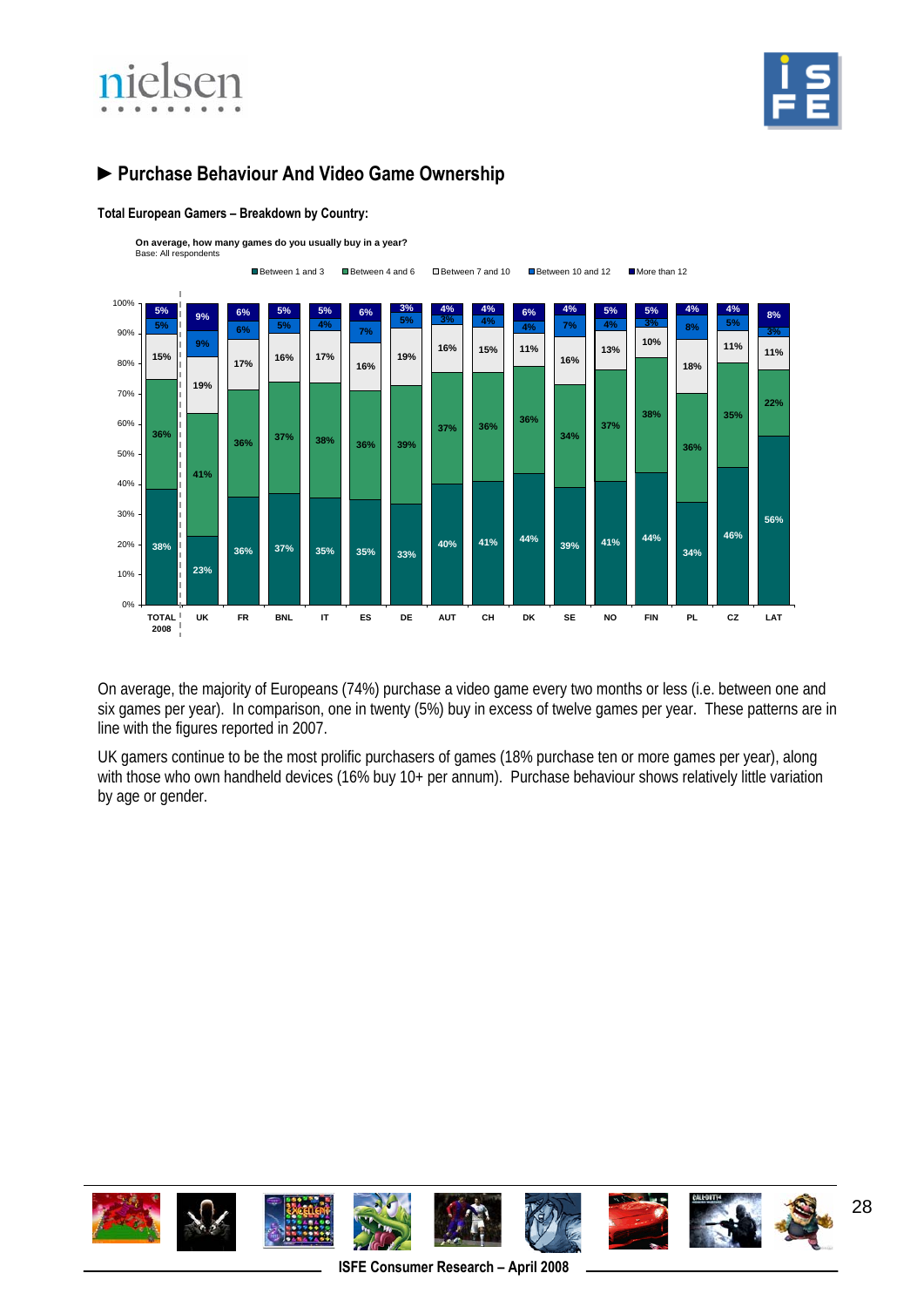# ielsen

![](_page_28_Picture_1.jpeg)

# **►Size Of Collections**

#### **Total European Gamers – Breakdown by Country:**

**How many video games would you estimate that you own in your current collection?** Base: All respondents

![](_page_28_Figure_5.jpeg)

In 2008, European gamers own an average of 36 games. While the average collection reaches over forty games in the UK (43), Poland (42) and the Czech Republic (41), French and German gamers own fewer than thirty games on average (29).

The number of games owned is relatively consistent by age, while males are the more avid collectors (39 vs. 31 among females). Unsurprisingly, heavy gamers report owning the highest number of games, nearly twice the average at 67.

![](_page_28_Figure_8.jpeg)

#### **Total European Gamers – Breakdown by Demographics:**

![](_page_28_Picture_10.jpeg)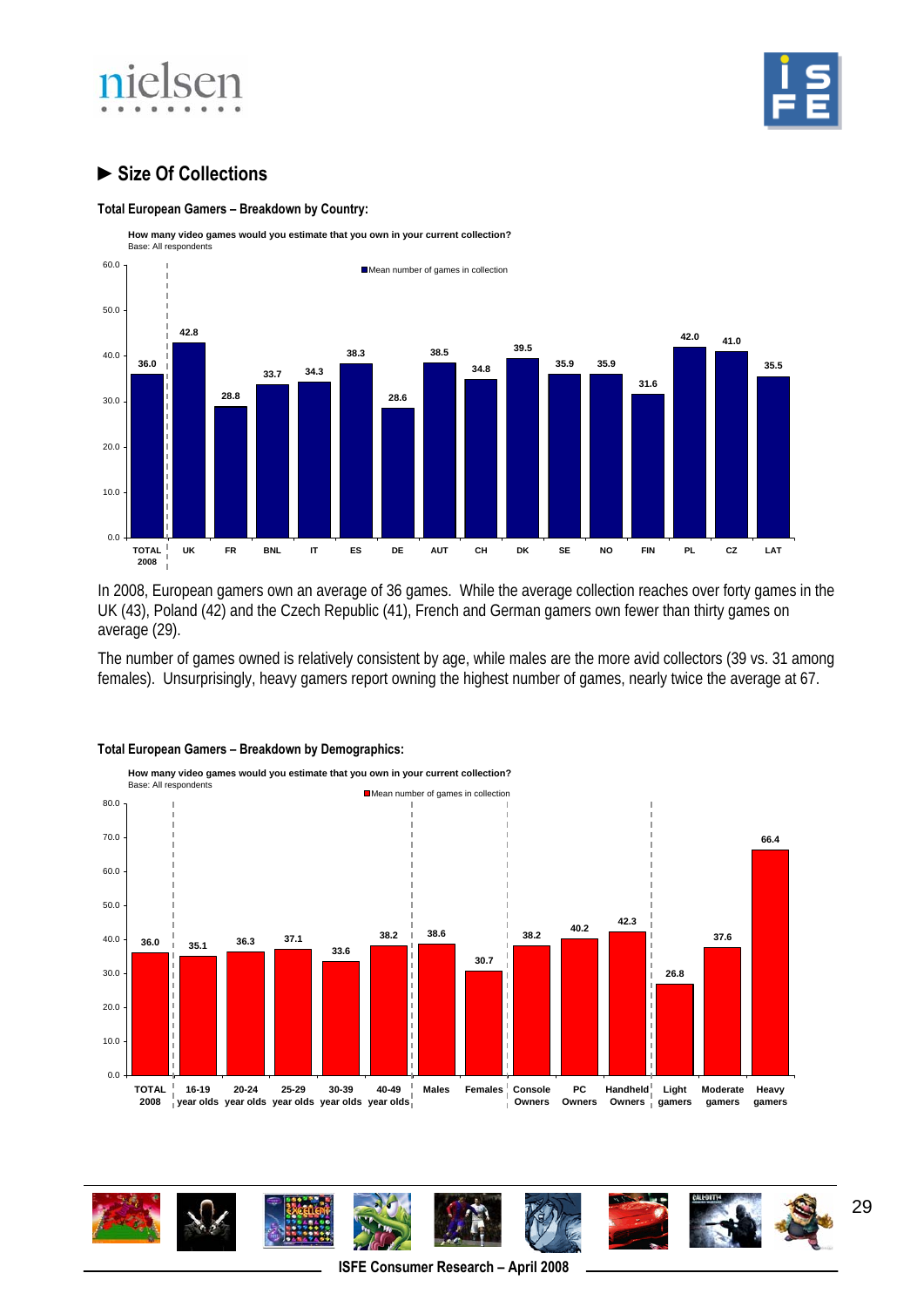![](_page_29_Picture_0.jpeg)

![](_page_29_Picture_1.jpeg)

# **SECTION 3: VIDEO GAMES ATTITUDES AND PREFERENCES**

## **KEY POINTS**

- The primary reason for playing video games is that they are 'fun' (47% select this as the main reason they play games), while at a more secondary level the relaxing benefits are noted (23% play to 'relax / de-stress'):
	- o Younger (under 25) gamers are more likely to cite the social aspects as motivating factors (17% select these as a reason for playing games), and while not viewed as directly educational, video games are certainly seen as stimulating (21% play to use their imagination and 11% play because they learn new things).
- Among non-gamers, time appears to be the key constraint (40% say this is the main reason they don't play games), while it would appear that the games themselves prove less of a factor (13% don't play because they are 'boring', 8% say they are 'too expensive' and 3%-4% say games are 'too violent' or 'too difficult'):
	- o This group claim the ability to play games that 'stimulate their imagination / make them think' would make them more interested in playing video games (19% select this as the key motivating factor), while for parents, the opportunity to 'play with their children' is an added incentive (19%).
	- o The fact that there doesn't appear to be any significant negative barriers to playing video games among non-gamers, with time emerging as the key constraint, coupled with a desire for accessible games suited to short bursts of gameplay, suggests these may be particular areas to target in order to convert non-gamers.

![](_page_29_Picture_9.jpeg)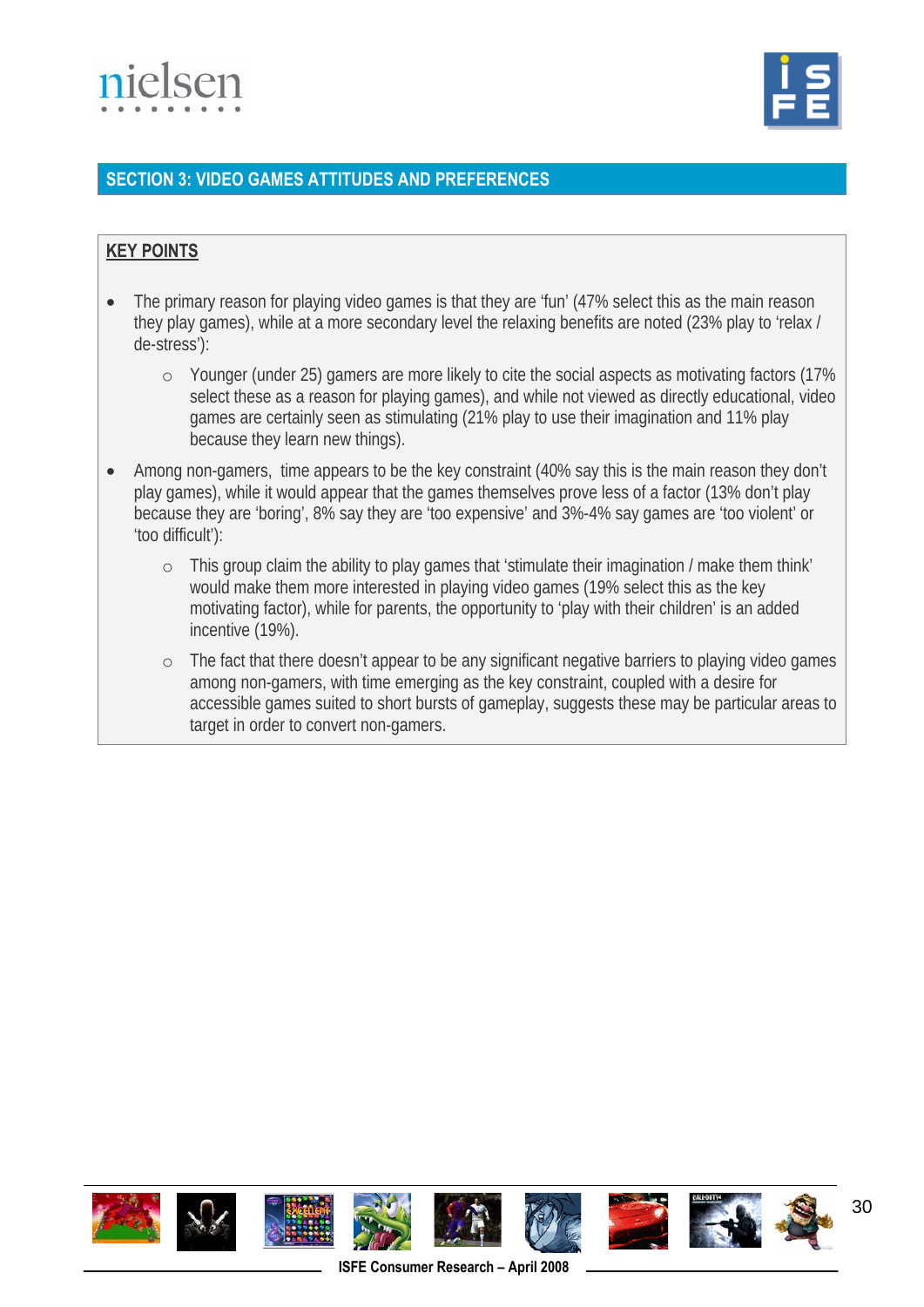![](_page_30_Picture_0.jpeg)

![](_page_30_Picture_1.jpeg)

# **►Motivations For Playing Video Games**

#### **Total European Gamers:**

**Why do you play video games? And what is the main reason you play videogames?**

![](_page_30_Figure_5.jpeg)

Eight out of ten (80%) European gamers play video games because 'it's fun', while just over half (55%) like to play to 'relax / de-stress', with these factors consistent across all markets surveyed.

In comparison, the social elements of the games prove less influential overall (13%), although younger (under 25) gamers are more likely to cite these reasons (17% each). While not viewed as directly educational, video games are certainly seen as stimulating (21% play to use their imagination and 11% play because they learn new things).

When selecting the main reason for playing video games, a similar pattern emerges; just under half (47%) cite the 'fun' nature of games as the key driver, while a quarter (23%) do so to 'relax /de-stress'.

![](_page_30_Picture_9.jpeg)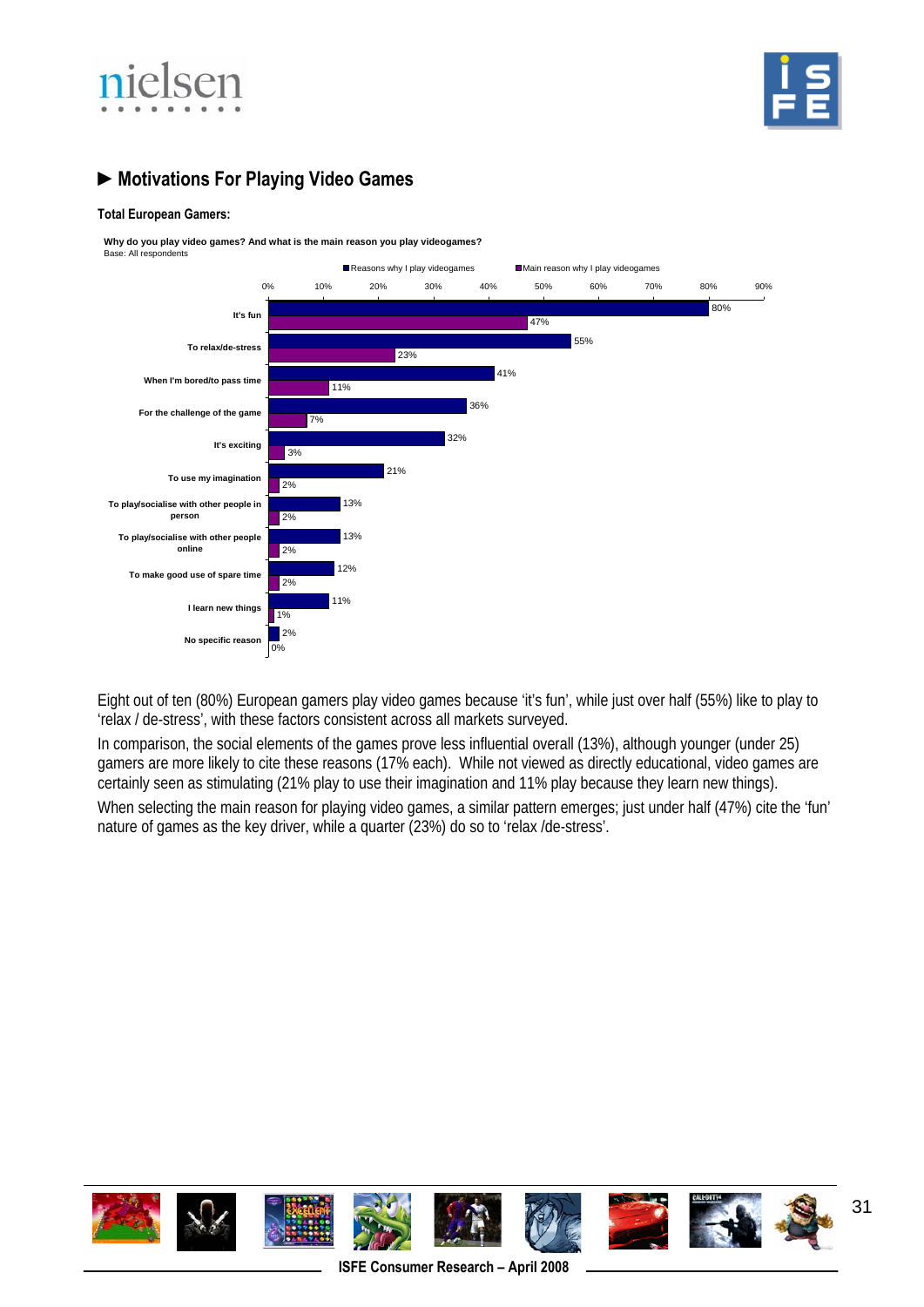![](_page_31_Picture_0.jpeg)

![](_page_31_Picture_1.jpeg)

# **► Reasons For Not Playing Video Games Among Non Gamers**

#### **Total European Non Gamers:**

**Why don't you play video games? And what is the main reason you don't play video games?** Base: Non gamers only (subsequently screened out of survey)

![](_page_31_Figure_5.jpeg)

Time appears the main constraint for non-gamers across Europe; half (48%) find they 'don't have time' to play video games.

In comparison, negative sentiments are not endorsed at high levels; cost (14% say they are 'too expensive'), a lack of interest (18% find video games 'boring') or issues around violent content (8% say they are 'too violent') appear to be more minor concerns. It would appear that a shortage of time and a lack of clarity surrounding the value proposition are the key obstacles to overcome in order to convert these non-gamers to gamers, perhaps via more accessible games and games which are suited to short bursts of gameplay.

By age, teens (16-19) are more likely to cite the cost of video games as a barrier (21% find they are 'too expensive'), while non-gamers aged 40-49 are more likely to feel video games are either too complex (9% feel they are 'too difficult') or deem them 'for children' (11%).

![](_page_31_Picture_9.jpeg)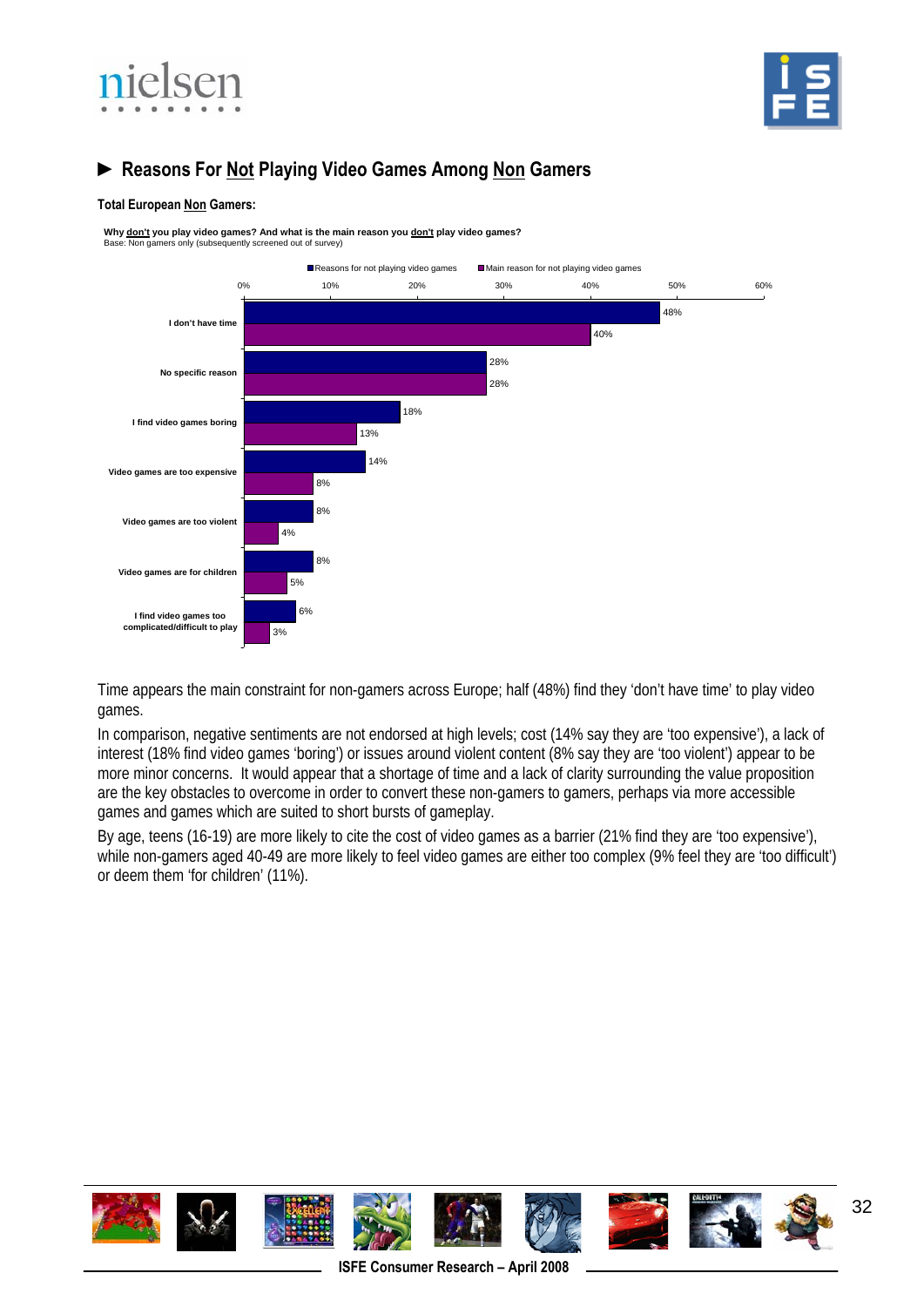![](_page_32_Picture_0.jpeg)

![](_page_32_Picture_1.jpeg)

# **► Encouraging Non-Gamers To Play Video games:**

#### **Total European Non Gamers:**

**What would make you more interested in playing video games?** Base: Non gamers only (subsequently screened out of survey)

![](_page_32_Figure_5.jpeg)

When asked which factor would make them most interested in playing video games, two in ten (19%) European nongamers feel that games aimed at stimulating their imagination would encourage them to pick up the activity. Furthermore, easily accessible games and games which are easy to pick up and put down are noted by one in ten (9%- 10%), consistent with the findings overleaf where time constraints emerge as the major stumbling block for non-gamers at the moment.

For parents, this is supplemented by the opportunity to play video games with their children (19%).

Non-gamers under the age of 25 are more likely to claim to find the prospect of playing with others motivating (14% vs. 6% among the 25+ age group), while males consider themselves more price sensitive, suggesting they would be encouraged to take up video games if the cost of games was lower (13% vs. 8% among females).

![](_page_32_Picture_9.jpeg)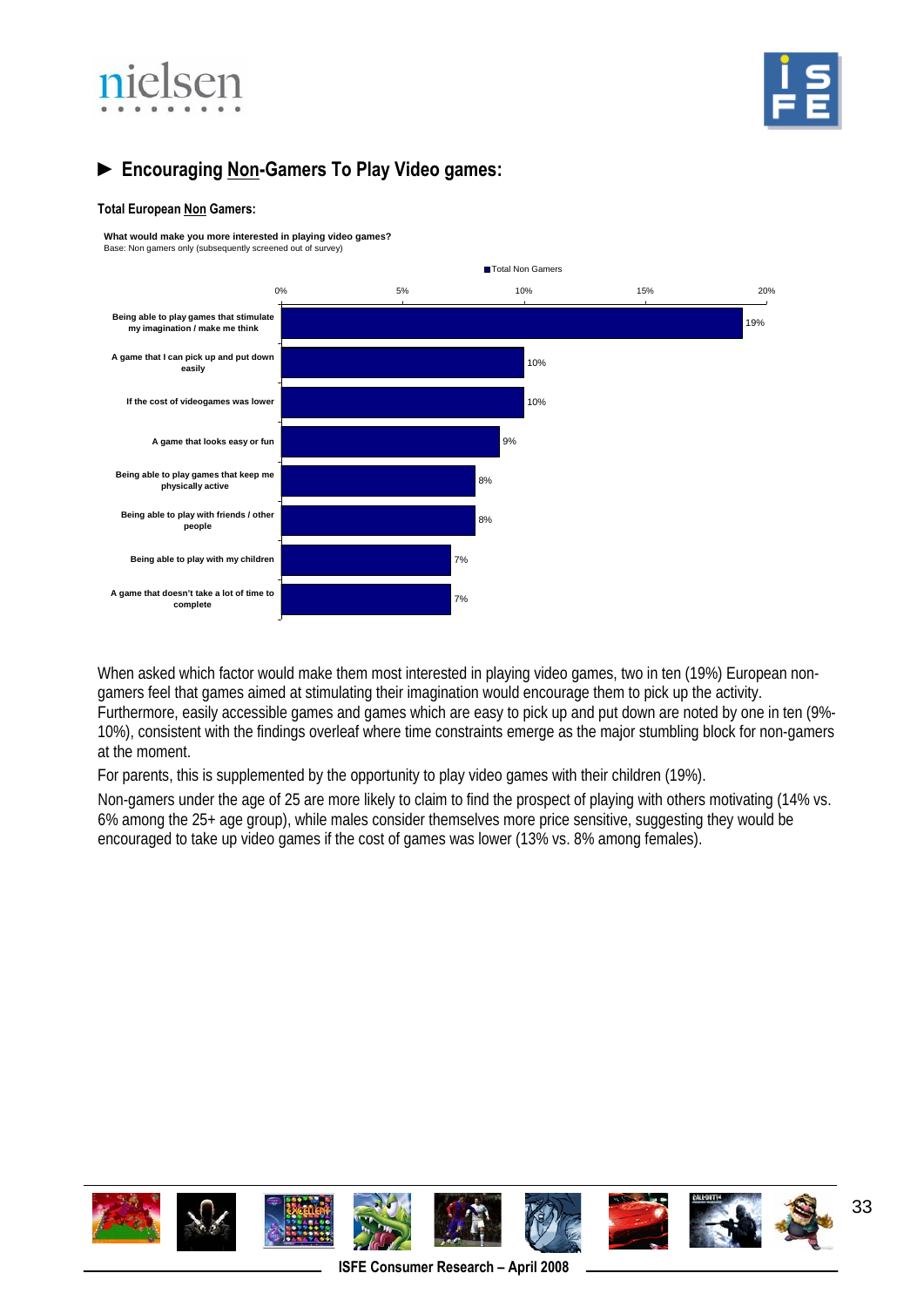![](_page_33_Picture_0.jpeg)

![](_page_33_Picture_1.jpeg)

# **SECTION 4: VIDEO GAMES AND THE FAMILY**

A section of the study focussed on video games within the context of the family, with parents asked about video games and their children. Overall, 36% of the gamers surveyed qualified as parents of children under the age of 16.

## **KEY POINTS**

- Eight out of ten (81%) parents (who are active gamers themselves) report playing video games with their children, with no apparent gender differences across mums and dads.
- The key reason cited among these parents for playing video games with children is because their children ask them to (40% cite this as the main reason), while a significant proportion also do so because it is viewed as a family friendly activity (29%) and allows parents to spend time with their children (22%).
- Just under half (46%) these European parents report purchasing video games for their children the majority of the time, while around one in ten (13%) claim to never buy games for their children:
	- o Italian and Spanish parents are the most likely to purchase games for their children, with around six in ten (61%-64%) doing so all or most of the time.
- When making video game purchases on behalf of a child, half (49%) indicate their child is present all or most of the time.
- European parents appear to heavily supervise video game content with regards to their children, with half (52%) reporting to always monitor what games their child is playing, and a further quarter (26%) indicating they do so most of the time:
	- o Parents of younger children (aged 0-7) are more likely to always monitor what their child is playing (58% vs. 48% among parents of 8-15 year olds).
- Similarly, when it comes to video game purchases, six in ten (59%) parents claim to check what games their child is buying for themselves all of the time, with a further 20% monitoring their child's purchases most of the time.

![](_page_33_Picture_13.jpeg)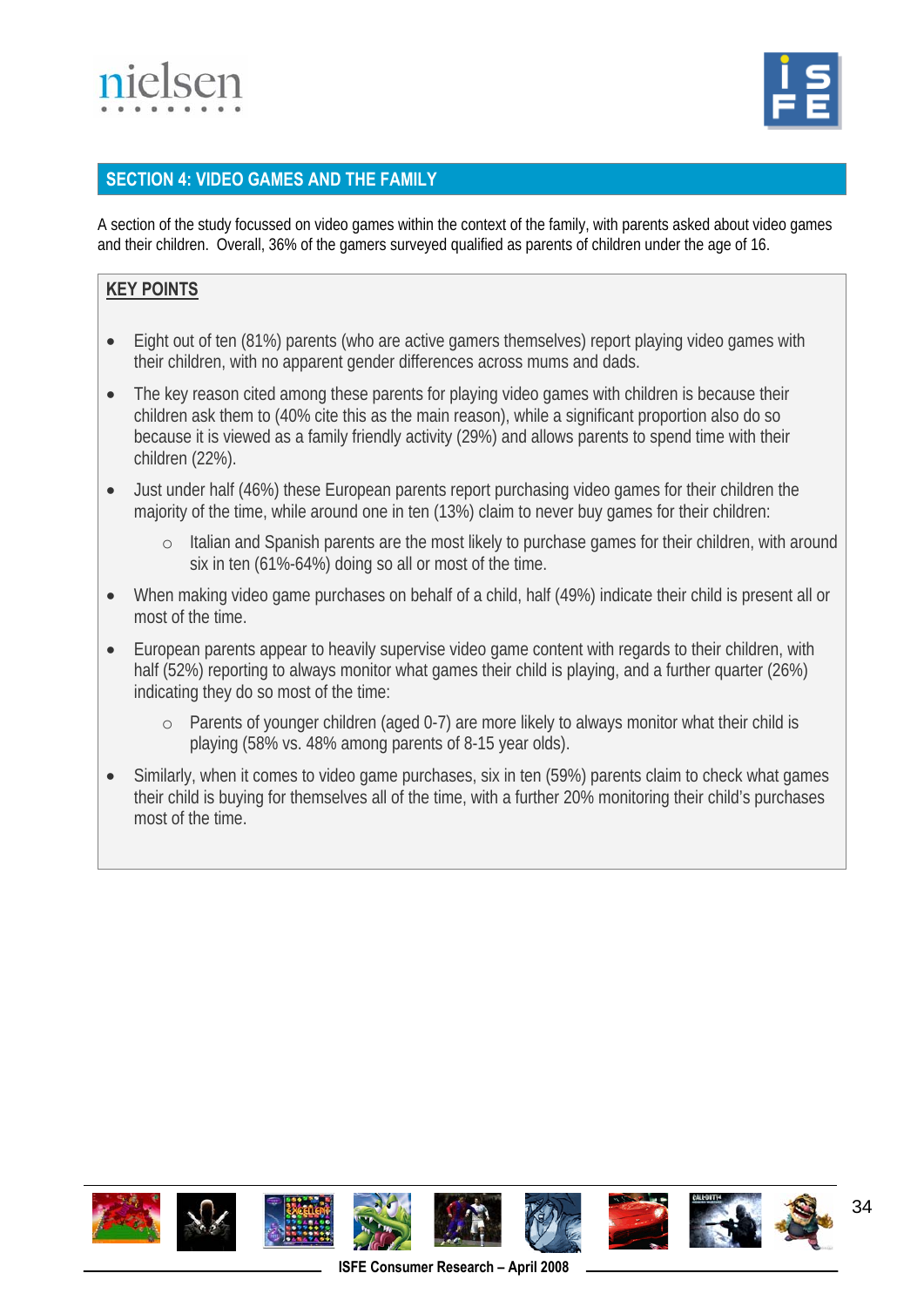![](_page_34_Picture_0.jpeg)

![](_page_34_Picture_1.jpeg)

# **►Parents And Children: Video Games As A Family Activity**

![](_page_34_Figure_3.jpeg)

#### **Total European Parents (Active Gamers):**

**Do you ever play video games with your child / children?** Base: All parents of children under the age of 16

Overall, eight out of ten (81%) parents (who are active gamers themselves) report playing video games with their child/children, rising to nine out of ten (90%) in Finland but dipping to just over half (55%) in Latvia.

There is no apparent gender divide among parents, with both mums and dads equally likely to engage in gaming with their offspring.

![](_page_34_Picture_8.jpeg)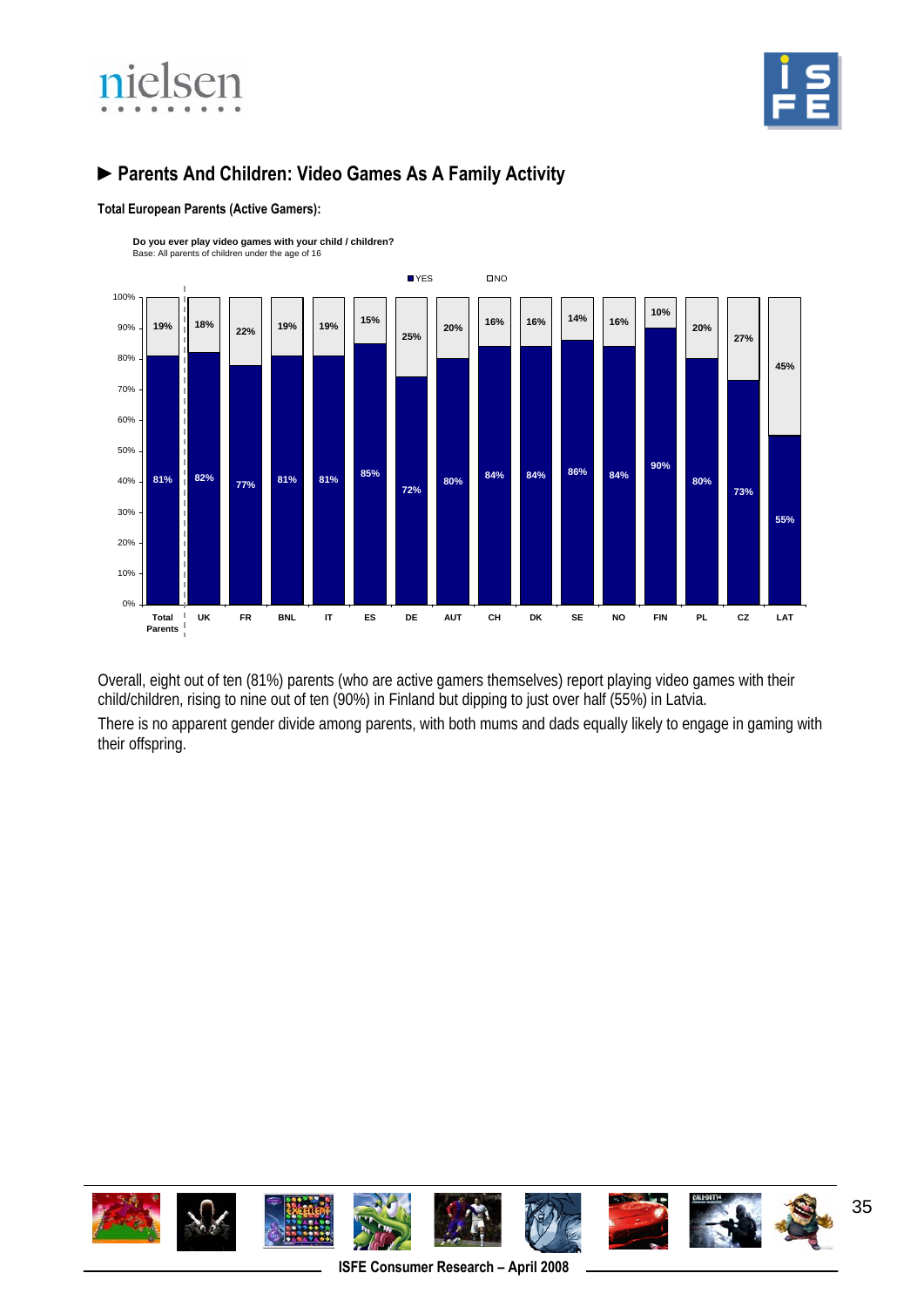![](_page_35_Picture_0.jpeg)

![](_page_35_Picture_1.jpeg)

# **►Parents And Children: Motivations For Family Gaming**

#### **Total European Parents (Active Gamers) Who Play Video Games With Their Children:**

![](_page_35_Figure_4.jpeg)

Two thirds of these European parents play games with their children as a result of their children asking them to play with them (67%), also cited as the main reason for engaging in the activity (40%).

Roughly half (47%-54%) of parents also play games with their kids because they consider it a family friendly activity or because it allows them to spend time with their children.

A third (34%) do so because it enables them to supervise the types of games their child is playing, while a quarter (24%) play with their children in order to monitor how long their children play video games for.

Notably there are few variations by child gender or age.

![](_page_35_Picture_9.jpeg)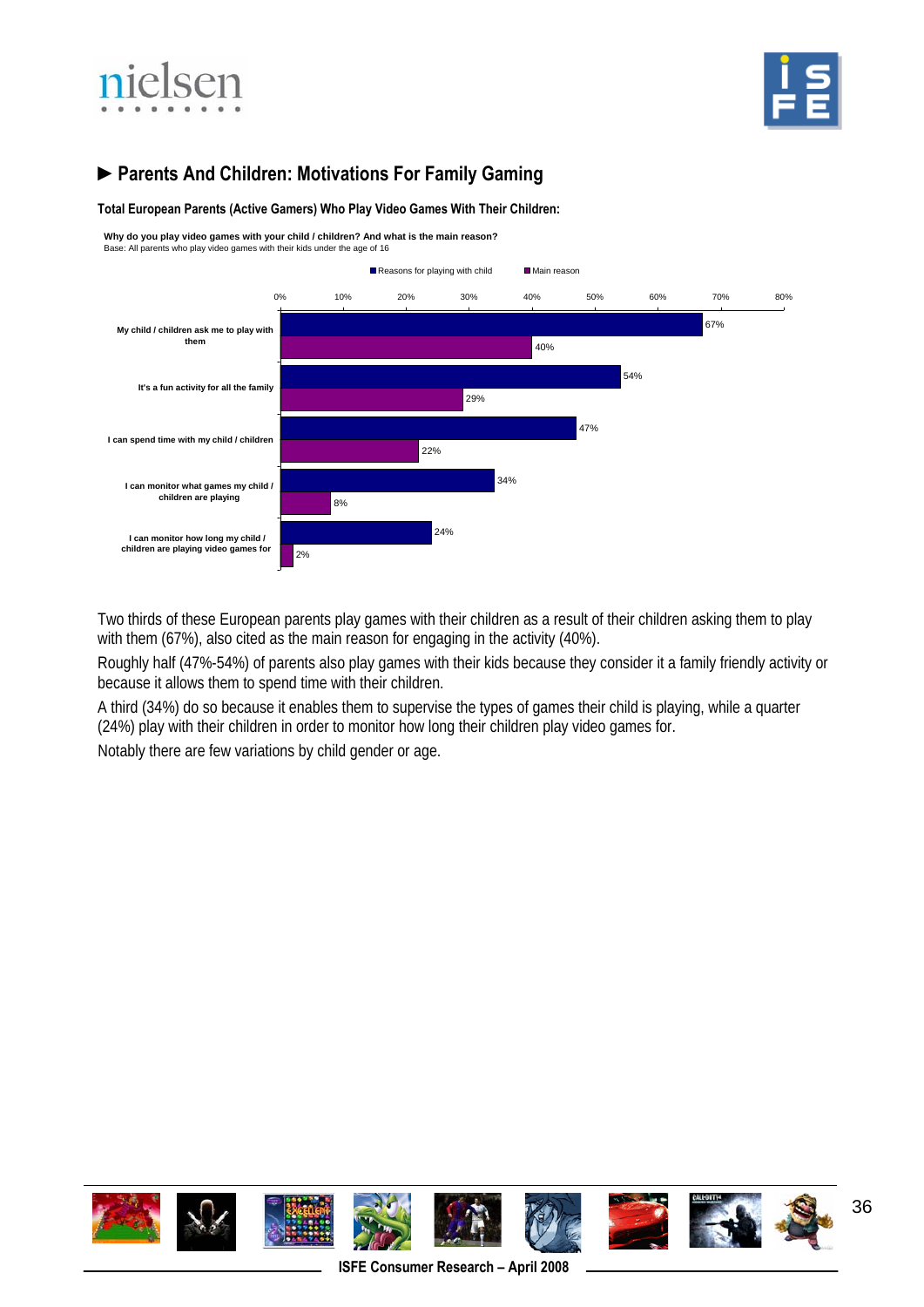



## **►Parents And Children: Purchasing Video Games For Children**



#### **Total European Parents (Active Gamers):**

Under half (46%) of these European parents report purchasing video games for their children the majority of the time (17% 'always' buy them for their children plus 29% buy them 'most of the time'). A further three in ten (31%) buy games for their kids sometimes, while just over one in ten (13%) never buy games for their children.

Latvian parents are the least likely to purchase games for their kids (42% 'never' buy them), while Italian and Spanish parents demonstrate the reverse, with over six in ten (61%-64%) reporting to buy their offspring games either all or most of the time.

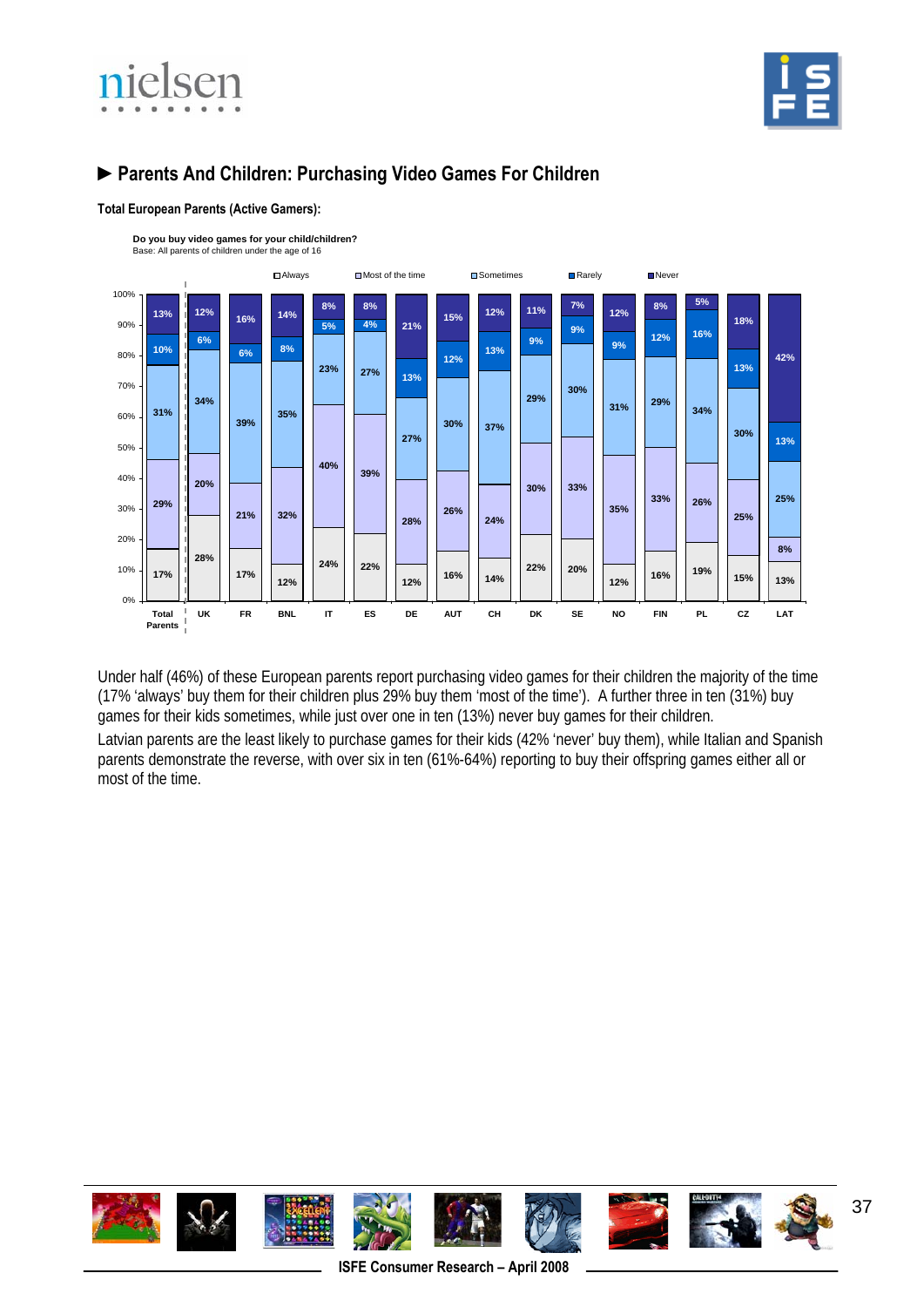



#### **Total European Parents (Active Gamers):**



**And when you buy video games for your child/children is your child/children present?** Base: All parents of children under the age of 16

When making video game purchases on behalf of their children, half (49%) of parents indicate their children are either always present or present most of the time.

Parents in Latvia, Germany and the Czech Republic are more likely to buy video games for their kids without their children being present at the point of purchase (50% of Latvian parents make purchases with their kids 'rarely' or 'never' present, with 31% and 29% saying the same in Germany and the Czech Republic, respectively). Conversely, children are most likely to be present in Spain, where two thirds (64%) of parents indicate their children are always or mostly with them when the buy video games on their behalf.

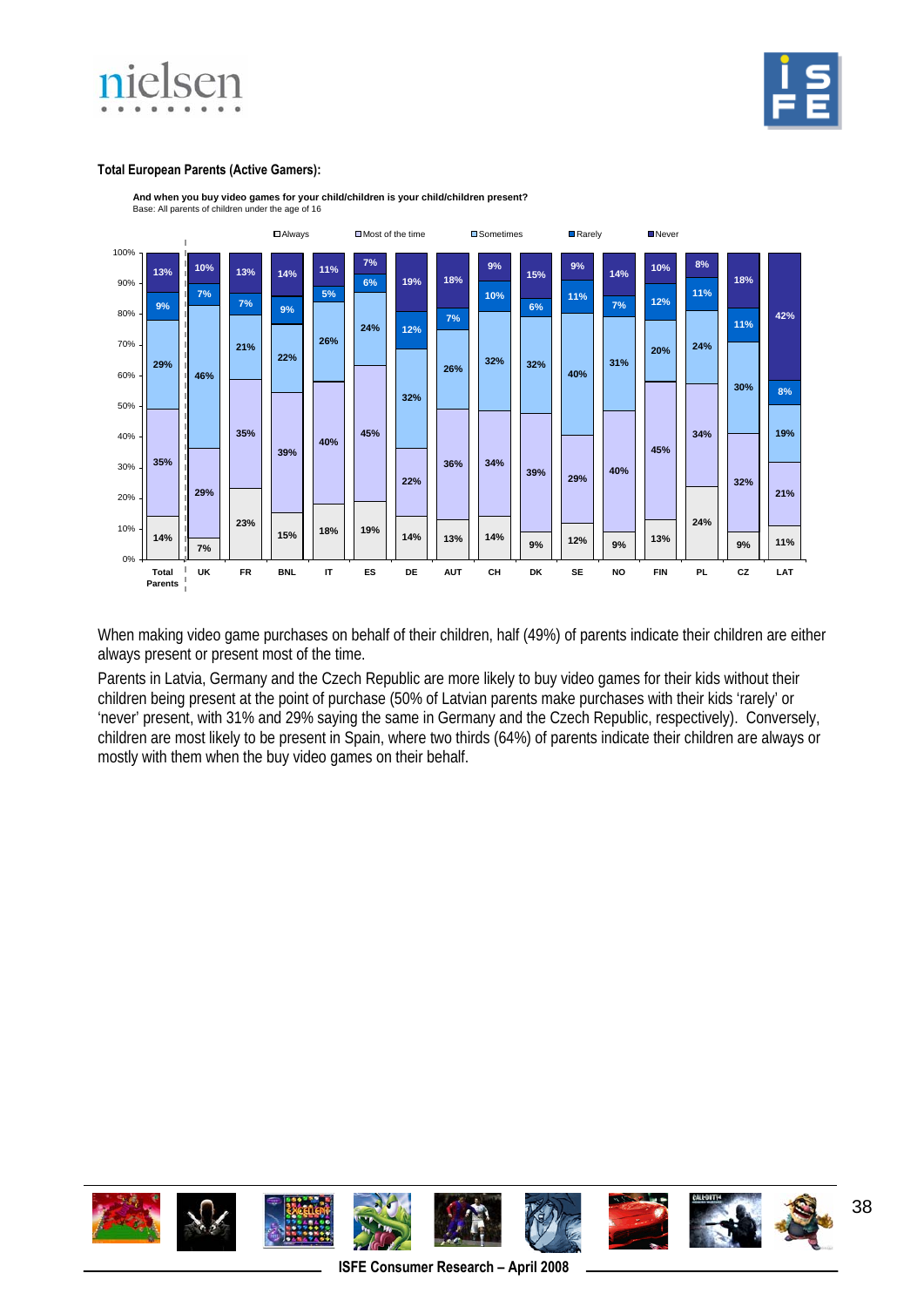



## **►Parents And Children: Monitoring Videogame Content**



**Total European Parents (Active Gamers):** 

Overall, these European parents appear to heavily supervise their children in terms of the video games they are playing. Half (52%) of parents report they 'always' monitor what video games their children are playing, with a further quarter (26%) indicating they do so 'most of the time'.

Austrian and Finnish parents seem to monitor their children's video games most frequently (93% of Austrian parents monitor what their children are playing 'always' or 'most of the time', and 88% say the same in Finland). However, parents in Sweden appear the least likely to check what video games their children are playing, with just over half (55%) doing so all or most of the time.

While relatively few differences emerge across child gender, parents with younger (0-7 years old) children are more likely to 'always' monitor the video games their children are playing (58% 'always' monitor vs. 48% among parents of 8-15 year olds).

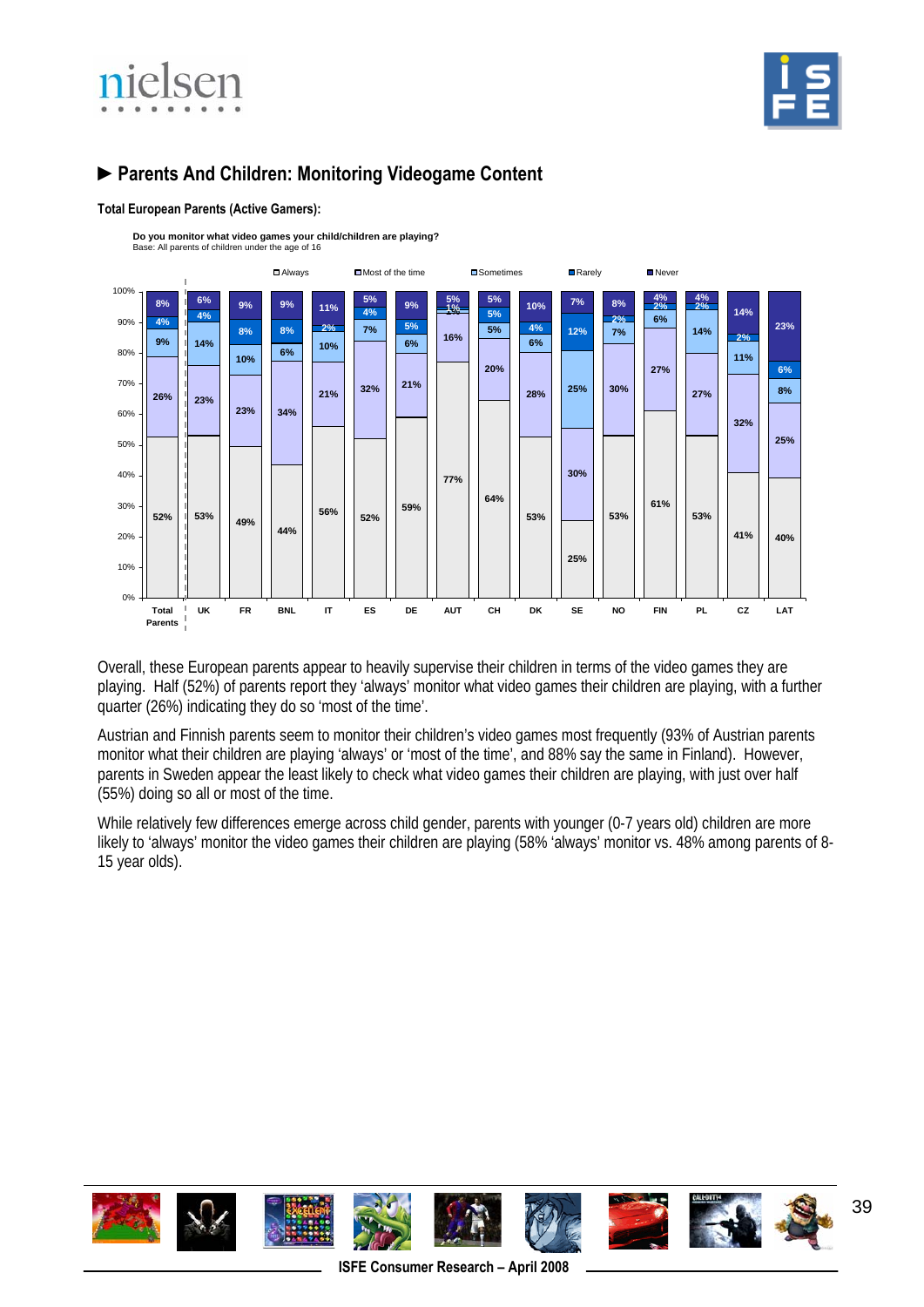



## **►Parents And Children: Monitoring Videogame Purchases**



## **Total European Parents (Active Gamers):**

**Do you monitor what video games your child/children are buying?** Base: All parents of children under the age of 16

As seen previously, while around half (52%) of these European parents 'always' monitor what video games their children are playing, six in ten (59%) report supervising the video games their children purchase themselves all of the time. In total, eight out of ten (79%) check what video games their children are buying all or most of the time.

Again, Austrian parents appear to exercise the greatest degree of control over their children's video game purchases (93% do so 'always' or 'most of the time'), while Swedish and Latvian parents do not monitor them so heavily (53% top two box in Latvia, 63% in Sweden).

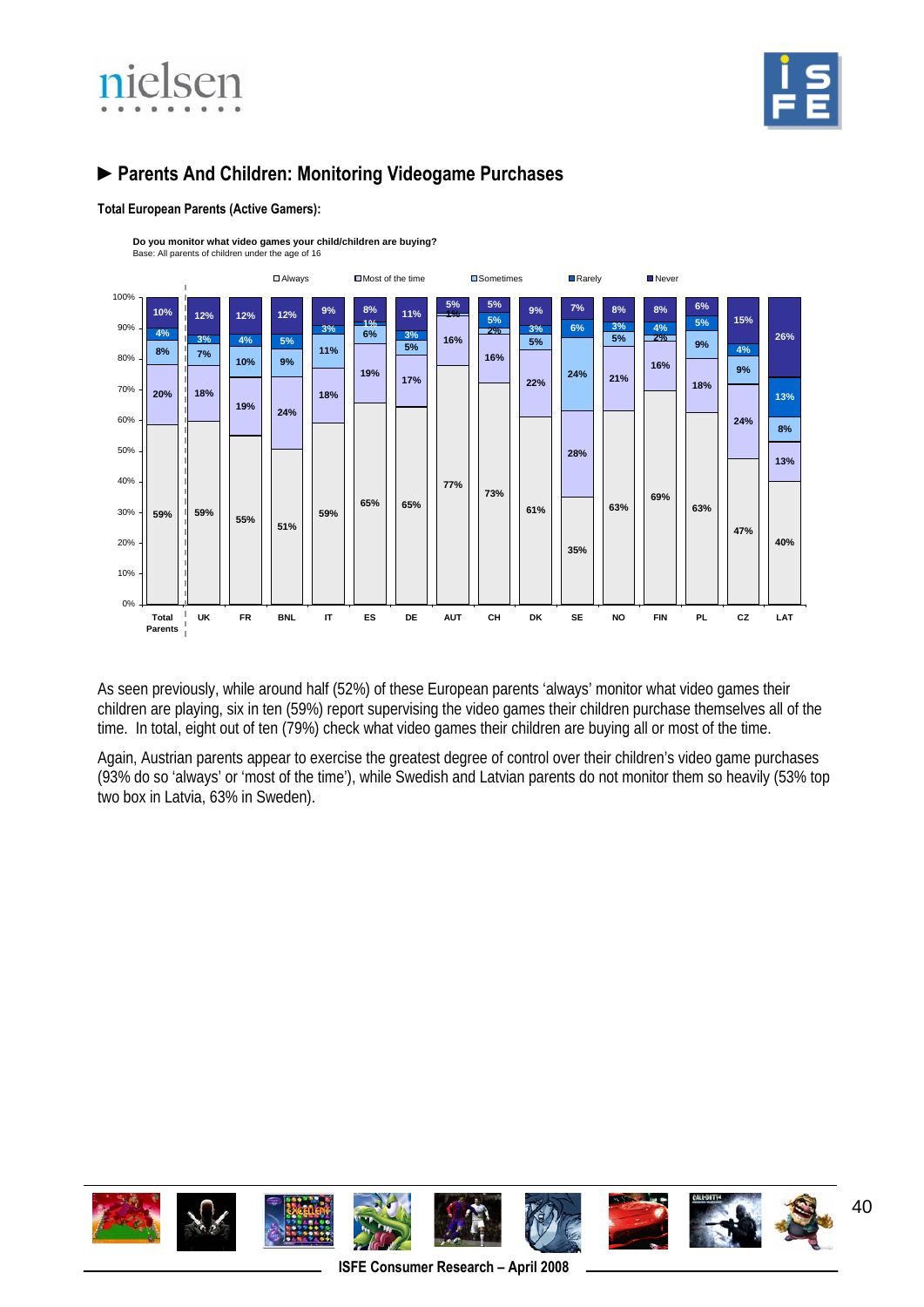



## **SECTION 5: VIDEO GAMES AMONG OTHER LEISURE ACTIVITIES**

## **KEY POINTS**

- European gamers engage in a wide variety of activities in their spare time, with an active social life paramount:
	- o Two thirds (66%) regularly spend time with friends, whilst group activities such as going shopping, going to the cinema or going out to eat or drink also feature highly (at least half report to regularly participate in these activities).
- Within the wider context of media and entertainment consumption, the increasing importance of the Internet in the lives of Europeans as a whole is reflected in the amount of time these European gamers dedicate to surfing the Internet (four in ten spend 15+ hours per week on the web):
	- o Playing video games (13% play for 15+ hours per week) falls behind socialising with friends/ family (29%) as well as watching TV (22%) and listening to music (15%-17%), but is ahead of watching films, exercising or reading (3%-5%).
- When considering video games within the wider context of other media options such as TV and movies, video games are more likely to be considered to offer mental stimulation (57% agree vs. 35% for TV and 48% for movies) and 'keep you fit mentally' (42% vs. 25%-26% for TV and movies):
	- o On the other hand, movies are felt to be the most social activity (57% agree 'they allow you to spend time with friends/family' vs. 29%-30% for TV and video games) and constructive use of time (37% vs. 30% for video games and 23% for TV).
	- o Both video games and movies are considered some way ahead of TV in terms of being 'a fun way to spend time' (68%-72% agree vs. 48% for TV), while TV is felt to be the more informative medium (54% agree 'it teaches you new things' / 46% agree 'it helps you learn about technology and new media').
	- o While relatively few consider any of the three mediums to 'keep you fit physically', video games do edge ahead slightly (11% agree vs. 8% for either TV or movies), potentially due to the new generation of consoles such as the Nintendo Wii which enable a more physical gaming experience.

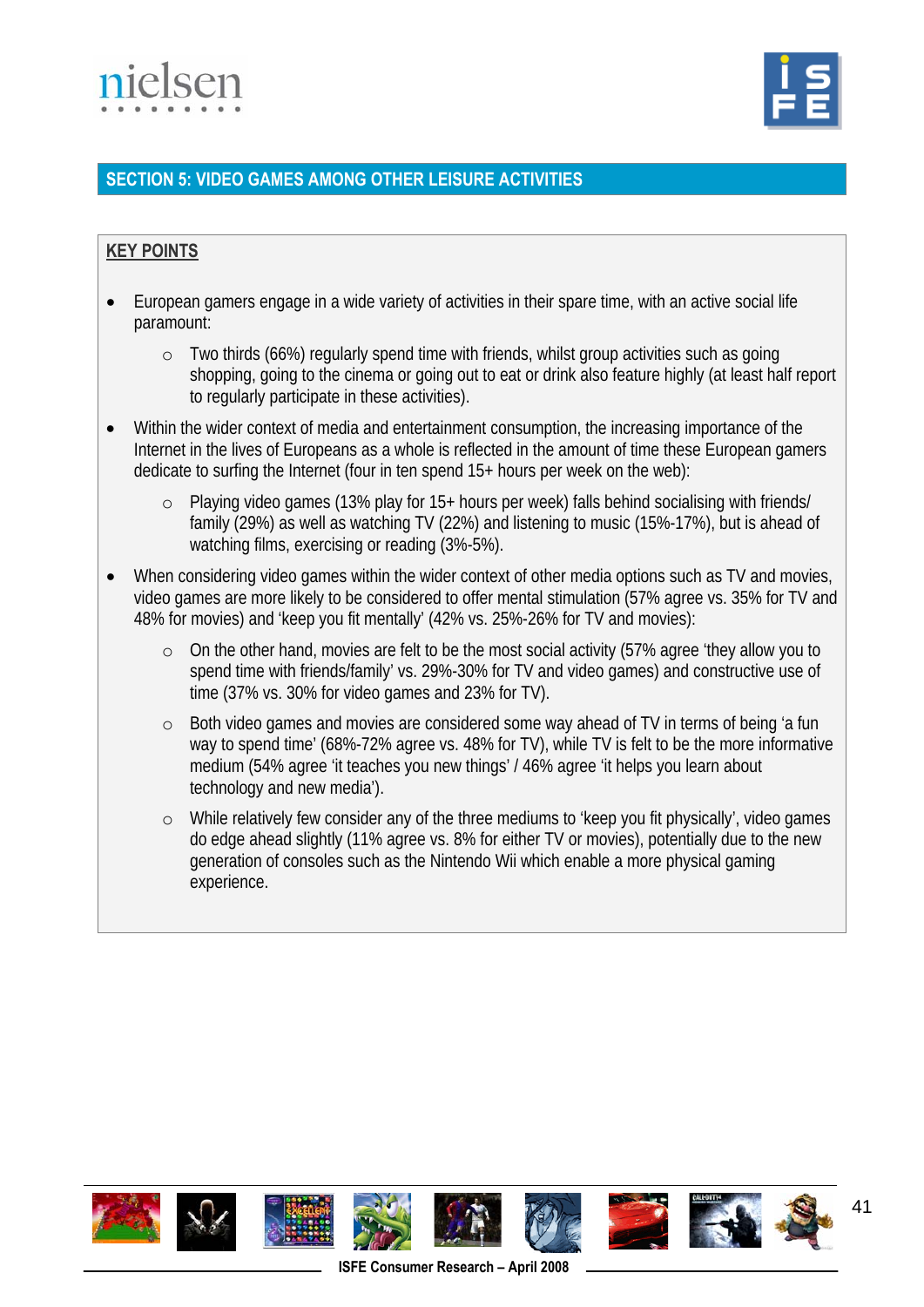



# **►Participation In Other Leisure Activities**

#### **Total European Gamers:**

**If you have a few hours of spare time, what sort of leisure or entertainment-related activities do you usually do at least once a month, Do you...?**



Within the broader category of entertainment and leisure, gamers across Europe participate in a wide variety of activities in their spare time, leading active social lives. As seen in previous years, spending time with friends is an important component of gamers' free time (66% regularly chat or spend time with friends), consistent with the 2007 study. Teens aged 16-19 (75%) and females (71% vs. 64% among males) in particular value time spent socialising with others.

Shopping also proves to be a popular way of spending spare time, more so among female gamers (71% regularly go shopping vs. 52% among males). To note, shopping or going to malls appears of less importance to gamers in Latvia or the Czech Republic (34% and 44%, respectively).

Going out to the movies (53% do so regularly) or going out to eat (52%) or to a café or bar (49%) are regular activities for around half these European gamers. Spanish respondents are most likely to visit the cinema in their spare time (71% do so regularly) while gamers in the Scandinavian countries of Denmark (37%), Sweden (38%) and Finland (36%) are the least likely. Going to a restaurant or eating outside the home proves more popular in the UK (63% do so regularly), France (60%) and Spain (62%), but is of less importance to gamers in the Eastern European and Baltic markets (38% in Poland, 39% in Latvia and 42% in the Czech Republic).

European gamers also dedicate a proportion of their spare time to sport, whether it be playing outdoors (36% do so regularly) or at a health centre (34%), with males most likely to engage in physical activity (37%-41% vs. 28% among females).

A third (33%) regularly go to parties or out dancing, while a quarter (24%) will go to see live music, rising to four in ten (42%) in Latvia. More cultural pursuits, such as going to the theatre or museum, are less popular although around one in six (16%) still report visiting these attractions on a regular basis.

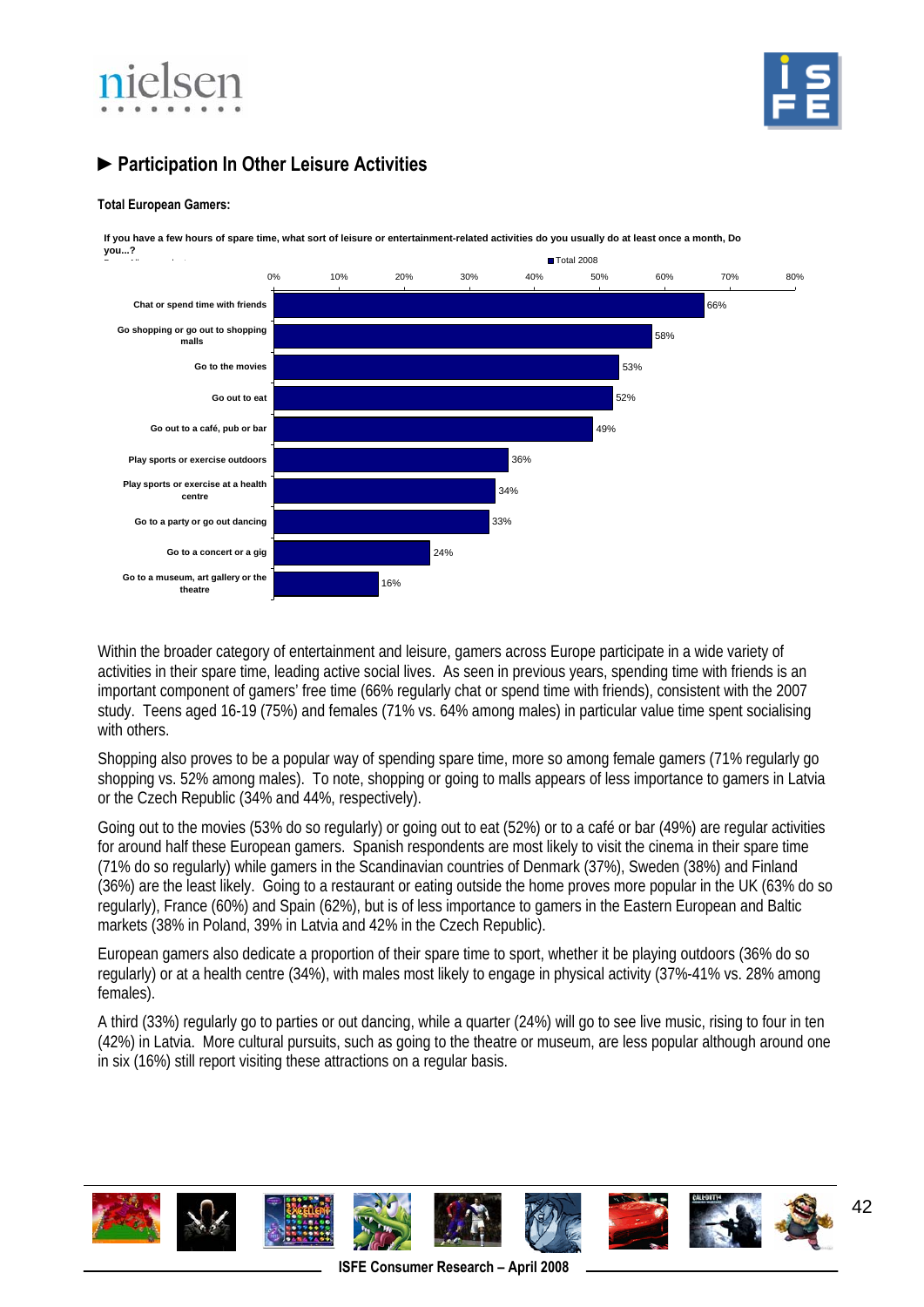



## **►Favourite Leisure Activities**

#### **Total European Gamers:**



European gamers' favourite activities broadly follow a similar pattern to their lifestyle choices shown overleaf, with socialising with friends emerging as the top choice (22% select it as their favourite activity).

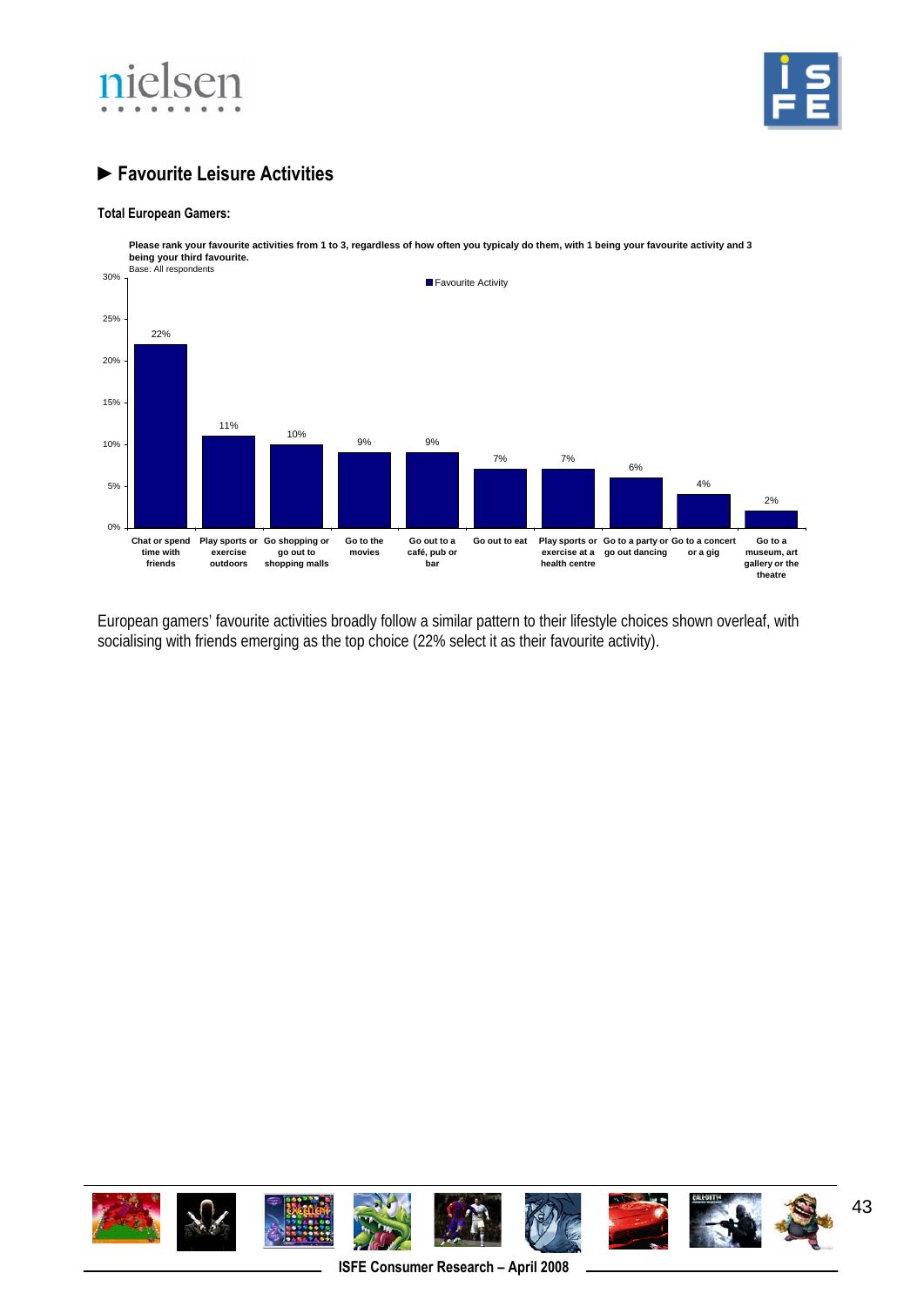



# **►Time Spent On Leisure Activities**

#### **Total European Gamers:**

**In an average week, how much time would you say you spend…?**



Wider media and entertainment consumption patterns follow very similar patterns year on year, with no significant variation in the time dedicated to the various leisure options offered.

The increasing importance of the Internet in the lives of Europeans as a whole is reflected in the amount of time these European gamers dedicate to surfing the web, with nearly four in ten (37%) active on the Internet in excess of 14 hours per week, rising to 46% among Polish gamers and 51% among heavy gamers. In line with gamers' active social lives, three in ten (29%) claim to spend 15+ hours per week with friends and family, peaking in the Scandinavian and Baltic markets (38%-43% in Poland, Latvia, Denmark and Sweden, and 50% in the Czech Republic).

Two in ten (22%) devote 15 hours or more per week to watching television, while 15%-17% spend the same amount of time either listening to music on CD / MP3 player (rising to 28% among teens) or listening to the radio.

Playing video games is ranked sixth, with 13% playing for 15+ hours per week. As seen previously, Latvians record the highest levels, with 30% claiming to dedicate more than 2 hours per day (15+ hours per week) to the pastime.

In comparison, time dedicated to films (either DVDs or the cinema), reading (books / newspapers / magazines) or exercise is considerably less within the average week. While two thirds (67%) spend 5 hours or less watching DVDs, 93% report spending the same amount of time at the cinema. Similarly, around three quarters (72%-75%) generally read for 5 hours or less per week, while two thirds (67%) will spend the same amount of time playing sport / exercising.

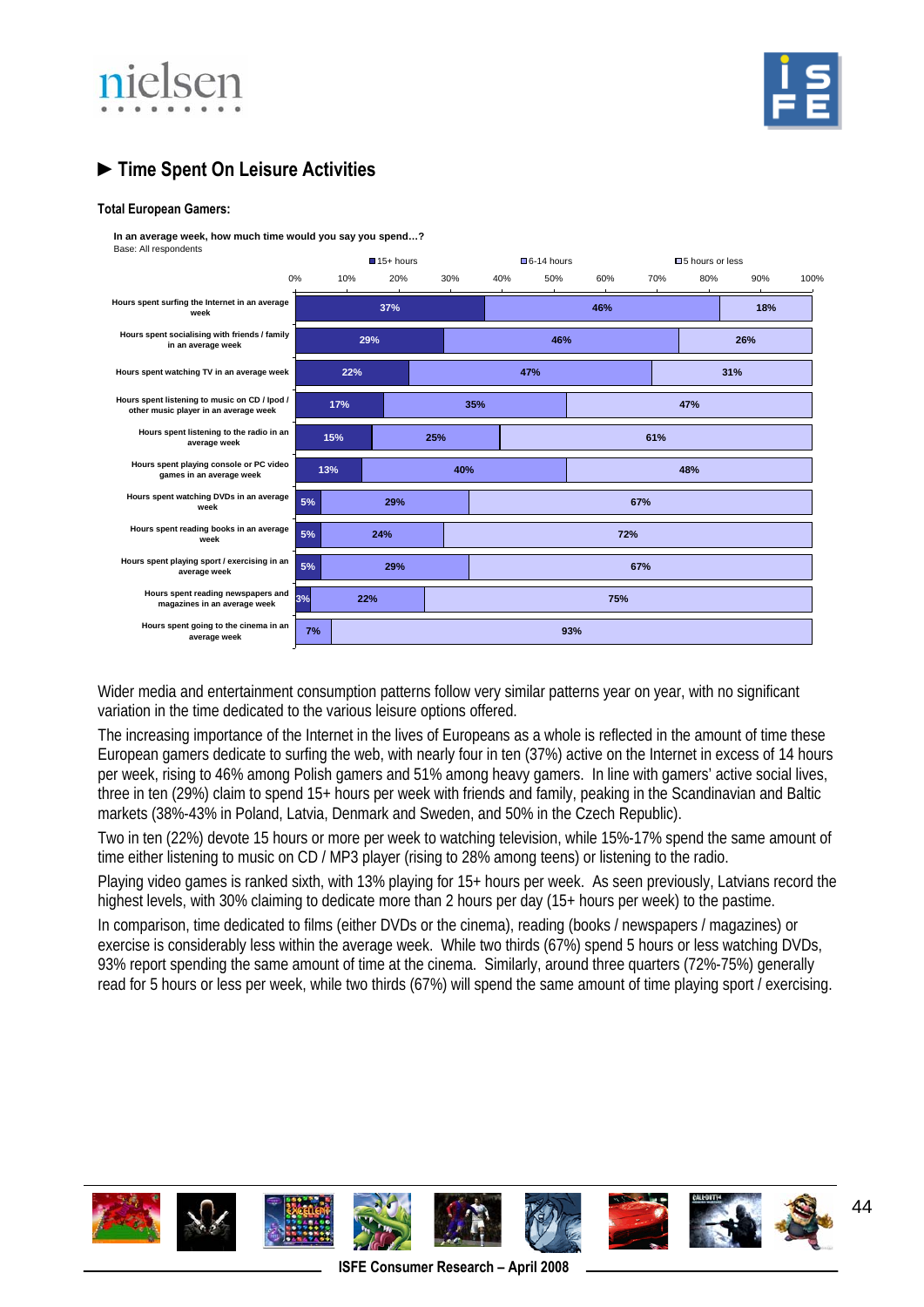



## **►Benefits Of Video Games In Relation To Other Media**

#### **Total European Gamers:**

**Please indicate whether you agree with each statement using a 1 to 5 rating scale, where a 5 stands for Agree Strongly, and a 1 stands for Disagree Strongly**



While movies are felt to be the most social activity (57% agree they 'allow you to spend time with friends / family' vs. 29%-30% for TV and video games) and the most constructive way to spend time (37% vs. 23% for TV and 30% for video games), video games are felt to offer the most mental stimulation (57% agree 'stimulates your imagination' and 42% agree 'keeps you fit mentally').

In fact, movies and video games are felt to be some way ahead of TV in terms of being a 'fun way to spend time' (68%- 72% agree vs. 48% for TV).

On the other hand TV is felt to be the more informative medium (54% agree 'teaches you new things' and 46% agree 'helps you learn about technology and new media').

While relatively few consider any of the three mediums to 'keep you fit physically', video games do edge ahead slightly (11% agree vs. 8% for either TV or movies), potentially due to the new generation of consoles such as the Nintendo Wii which enable a more physical gaming experience.

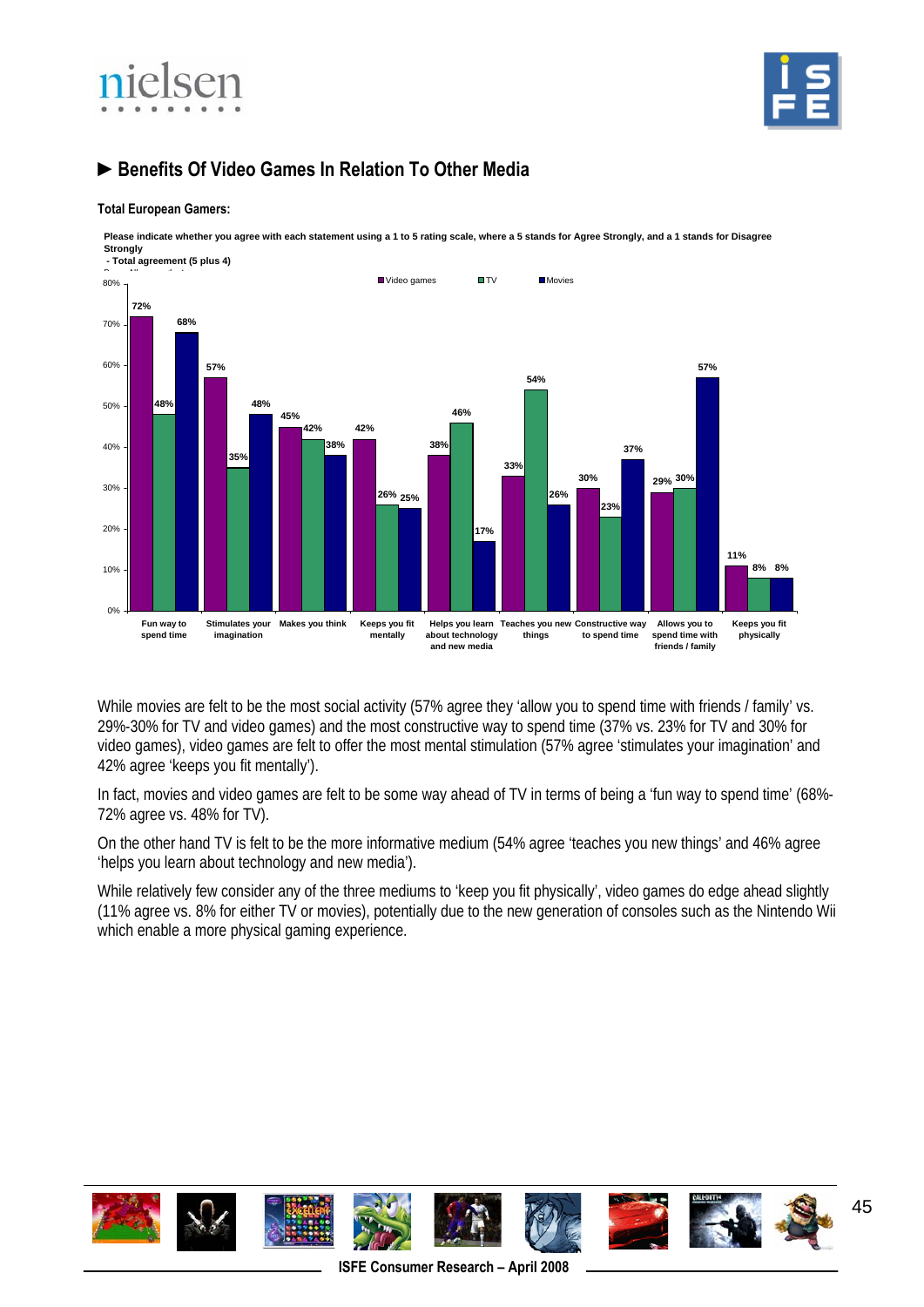



## **SECTION 5: ONLINE GAMING AND MULTIMEDIA**

A separate component of the study addressed video games within the larger context of multimedia consumption, including downloading from both illegal and legal sources, online gaming, and the relationship between video games with wireless devices. Please note, however, that this survey was conducted online and thus reported behaviour in this respect may be higher than the general population.

## **KEY POINTS**

## **Online Gaming**

- Playing online is part of the overall gaming experience for the majority (62%) of European gamers. Online gaming transcends gender and age, although teens are especially likely to play games online (70%). The high penetration of online gaming among teens, early in their gaming life, suggests that this component of the gameplay experience is likely to be of increasing importance in the future.
- Gamers play a diverse range of games online, though males show a preference for console-friendly fare (sports, role play etc.) and tend to enjoy playing multiplayer. Females, on the other hand, tend to play casual games (such as puzzle or mini games) online, typically by themselves. Light and heavy gamers mirror these differences, with the former playing the more casual games by themselves and the latter playing multiplayer console-type games. The diversity of the online gaming experience – and its ability to attract a range of gamer types – again suggests that this element of the games world is likely to be of importance in the future.
- While social aspects are not rated among the top reasons for playing gaming in general (13% play video games for this reason), online gamers are twice as likely to cite the opportunity to play/socialise with others as a reason for engaging in online gaming (27%). This represents a strong secondary motivator and differentiates online gaming from general gameplay. This may also be indicative of a growing role for video games as online environments become an increasingly prevalent means of communication and self-expression for a younger generation.

## **Gaming on Wireless Devices**

- Just under half of the gamers surveyed (44%) also play games on some form of wireless device (whether a mobile phone or handheld console such as the Nintendo DS or Sony PSP).
- Given their inherent mobility, it may not be surprising that wireless games are played in a variety of locations. However, while a significant proportion play mobile games while they are on the move (53%), even more gamers tend to play them at home (70%; 47% play at home most of the time).
- Motivations to play mobile or wireless games are primarily driven by their capacity to fill in time although, at lower levels, they share attributes of home-console and PC based gaming in terms of providing fun, challenge and an opportunity to engage the imagination. It should also be noted that respondents under the age of 16 were not interviewed, and therefore responses should only be taken as representative of an adult audience:

However, in order to develop further the appeal of wireless gaming for a more adult audience, it appears that a clearer and more active entertainment proposition (beyond filling in time) is required.

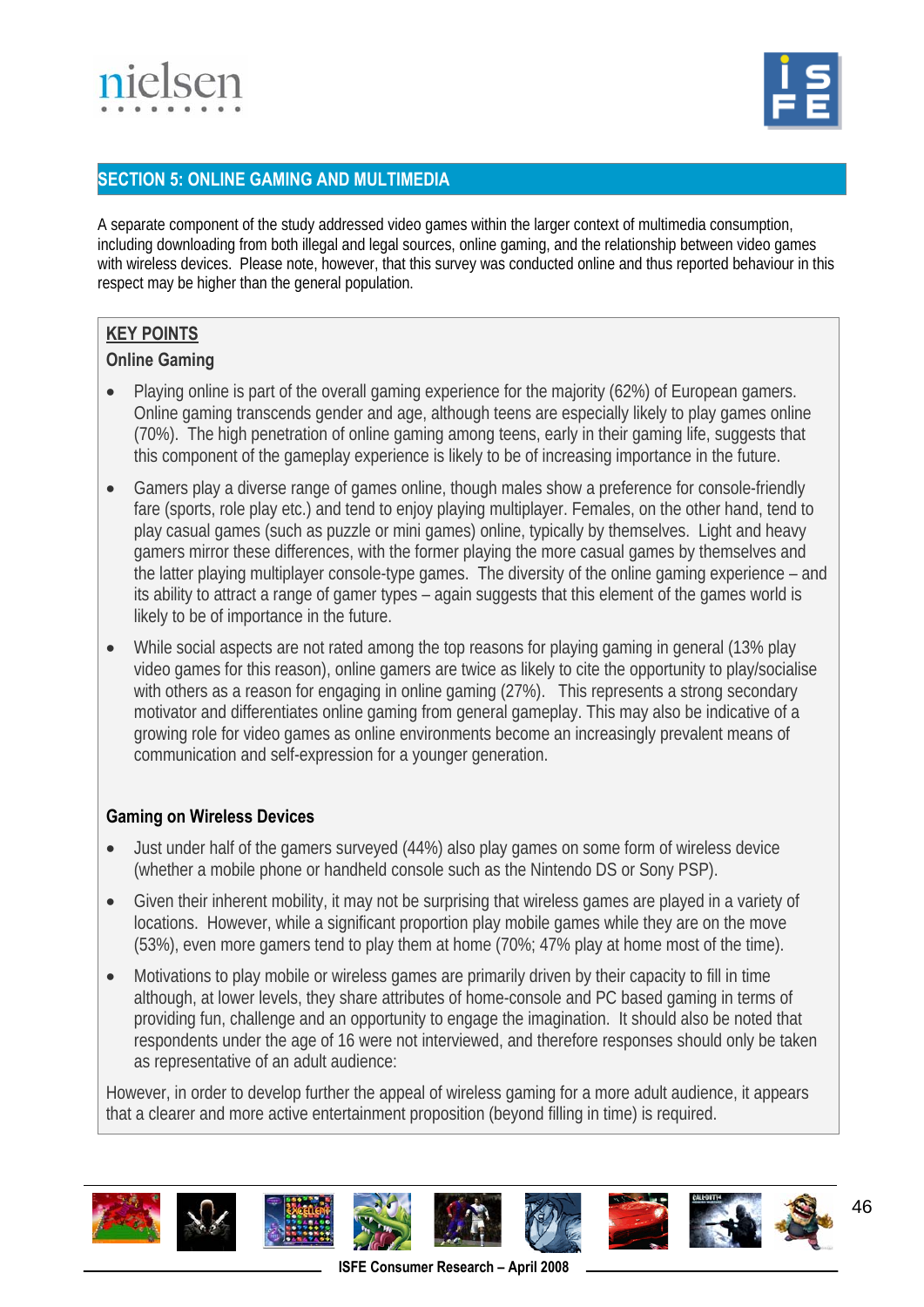



## **KEY POINTS (continued)**

## **The Games Console as Multimedia Device**

- Nearly eight in ten European gamers (78%) perceive their games console to have multimedia capabilities. Of those gamers who report owning a multimedia capable console, over 70% say that they use their console(s) for broader media activities (such as accessing the Internet or playing DVDs).
- On a total European level this means over half (56%) of European gamers aware of the broader capabilities of their games consoles use them for more than just playing games:
	- o While this research did not probe on the quality or extent of usage, it appears to indicate that the games console is taking on an increasingly broader role in the entertainment space for gamers. If this convergence of technology continues, gaming devices could take a central role in becoming a "one stop" entertainment source, merging video gameplay, DVD and social interaction in the process.

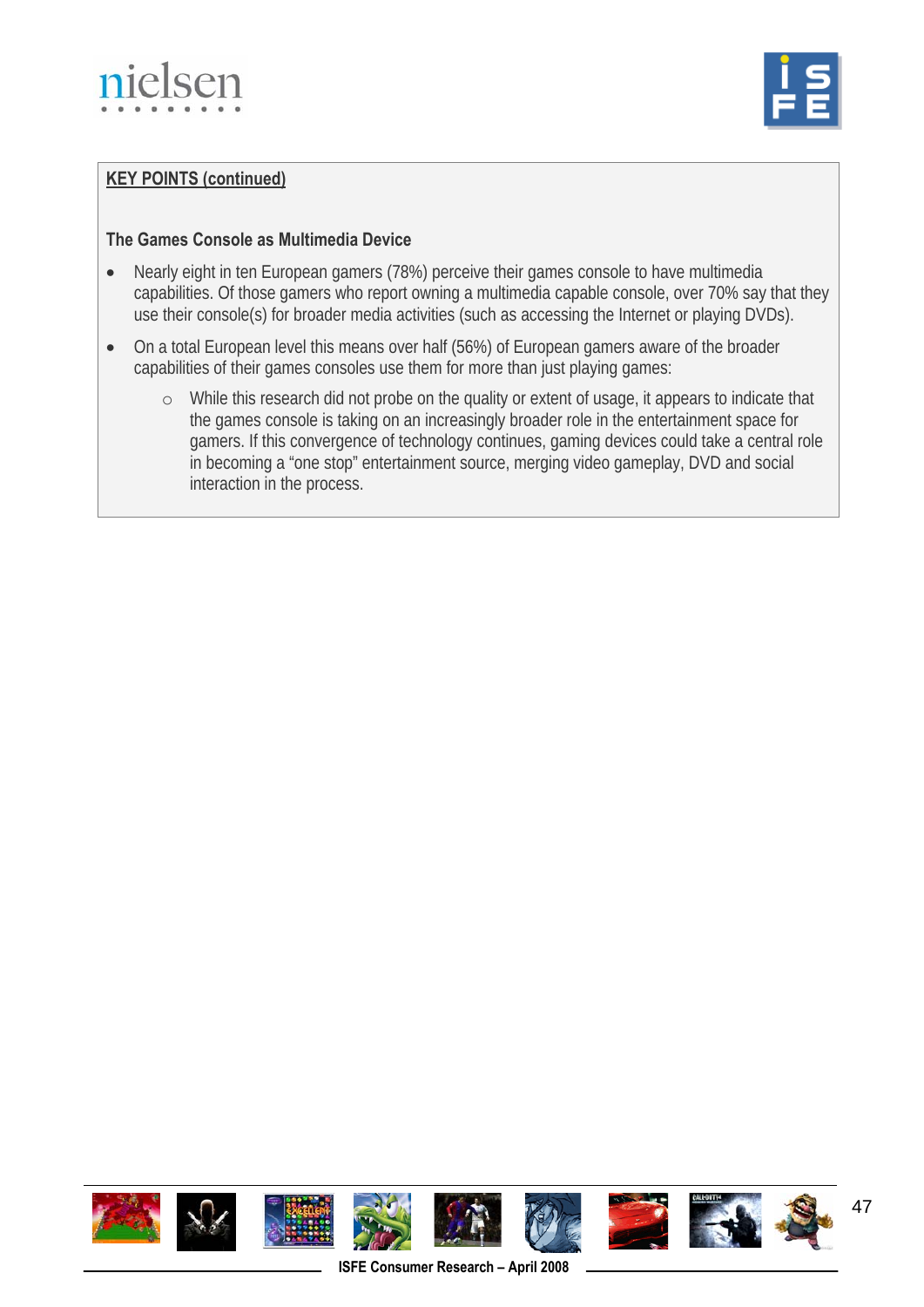



## **►Online Gaming: Prevalence Of Online Gaming**



**Total European Gamers – Breakdown by Country:**

Six in ten (62%) European gamers report playing video games via the Internet; gamers in Norway (78%), Poland and Latvia (76% each) are the most likely to be actively gaming online, while levels of online gaming drop to 41% in Spain.

Internet based gaming is also more prevalent among heavy gamers (78%), and teens (70%). While online gaming generally diminishes with age, there is still a significant proportion of 40-49 year olds engaged in the activity (52%).



## **Total European Gamers – Breakdown by Demographics:**

48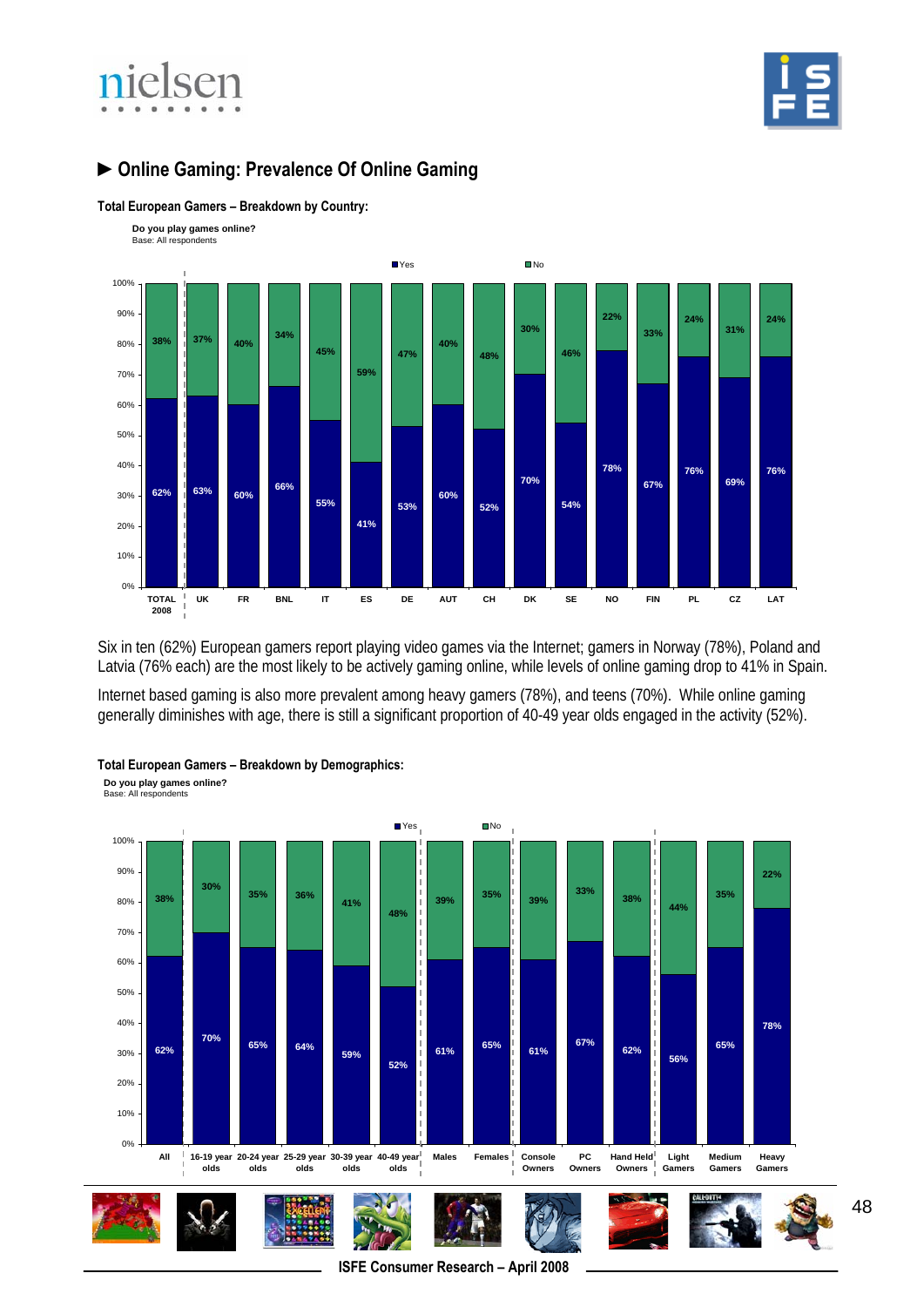



# **►Online Gaming: Types Of Games Played Online**

#### **Total European Gamers Who Play Online:**



Online gamers play a wide variety of games via the Internet, ranging from just over half (56%) who play action/sports/strategy/role playing games down to three in ten (29%) who enjoy playing persistent multiplayer universe games online, with the latter proving particularly popular in Spain, Denmark and Latvia (47%-52%).

While heavy gamers are more likely to play action/sports/strategy/role playing games (69%) and persistent multiplayer universe games (47%), light gamers are more likely to play more casual, puzzle based games online (53%).



**Types of Online Games Played – Breakdown by Gender:**

There are some notable gender differences in the types of games played online. Males are most likely to play action/sports/strategy/role-play games online (66%), whereas females are most likely to play puzzle/board/game show/trivia/card games (71%).

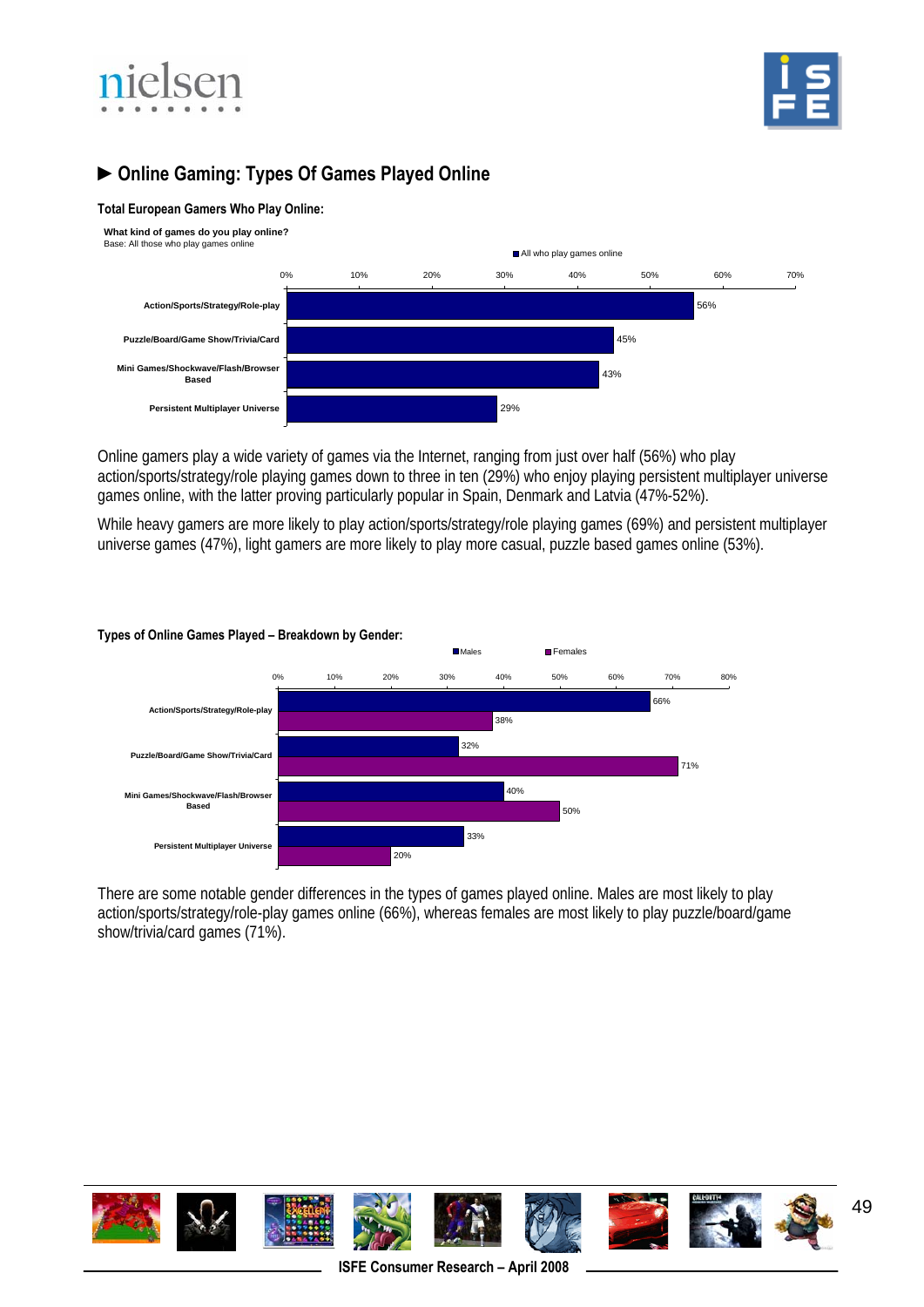



# **►Online Gaming: Solitary vs. Multiplayer Gaming**

**Total European Gamers Who Play Online– Breakdown by Demographics:** 

**Do you generally play games online by yourself or with/against other people?** Base: All who play video games online



While four in ten (41%) online gamers generally play games on their own, three in ten (30%) state the opposite, engaging in multiplayer gaming either with or against other people most of the time. Multiplayer gaming peaks among teens (37%) and decreases with age (to 20% among 40-49 year olds).

The predominance of multiplayer online gaming teens, early in their gaming life, suggests that this component of the gameplay experience is likely to be of increasing importance in the future.

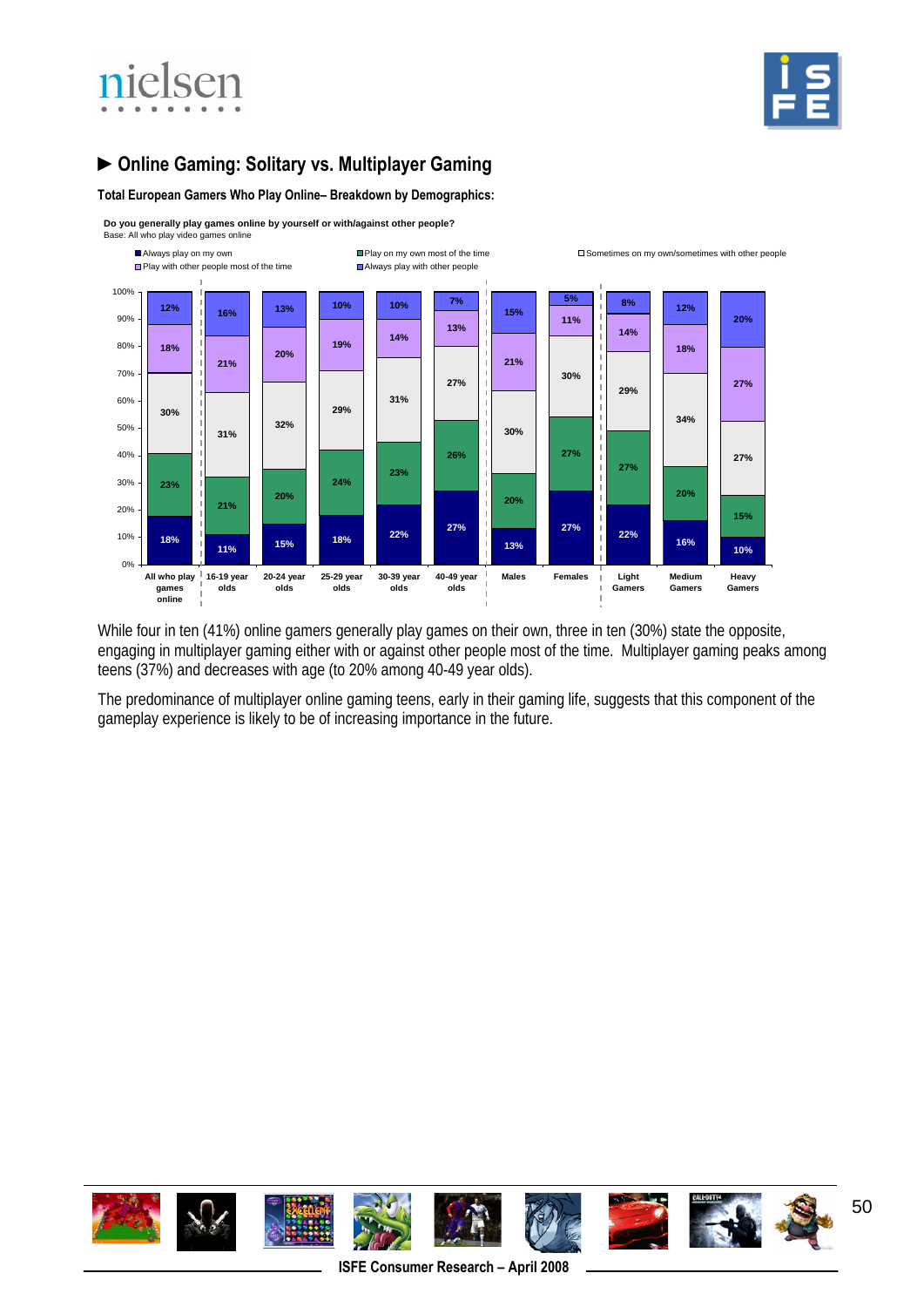



# **►Online Gaming: Virtual vs. Physically Present Multiplayer Gaming**

#### **Total European Gamers Who Play Online:**

**And when you play games online against other people are they generally physically present in the same room, or present via a network?** Base: All those who play games online against other people



Perhaps unsurprisingly, the vast majority of online multiplayer gaming is conducted virtually (66% play with /against others present via a network).

## **►Online Gaming: Location**

#### **Total European Gamers Who Play Online:**

**And Where do you play video games online? And, where do you mostly play video games online?**



In terms of location, the overwhelming majority mostly play online games in their own home (93%), with very few selecting the remaining locations.

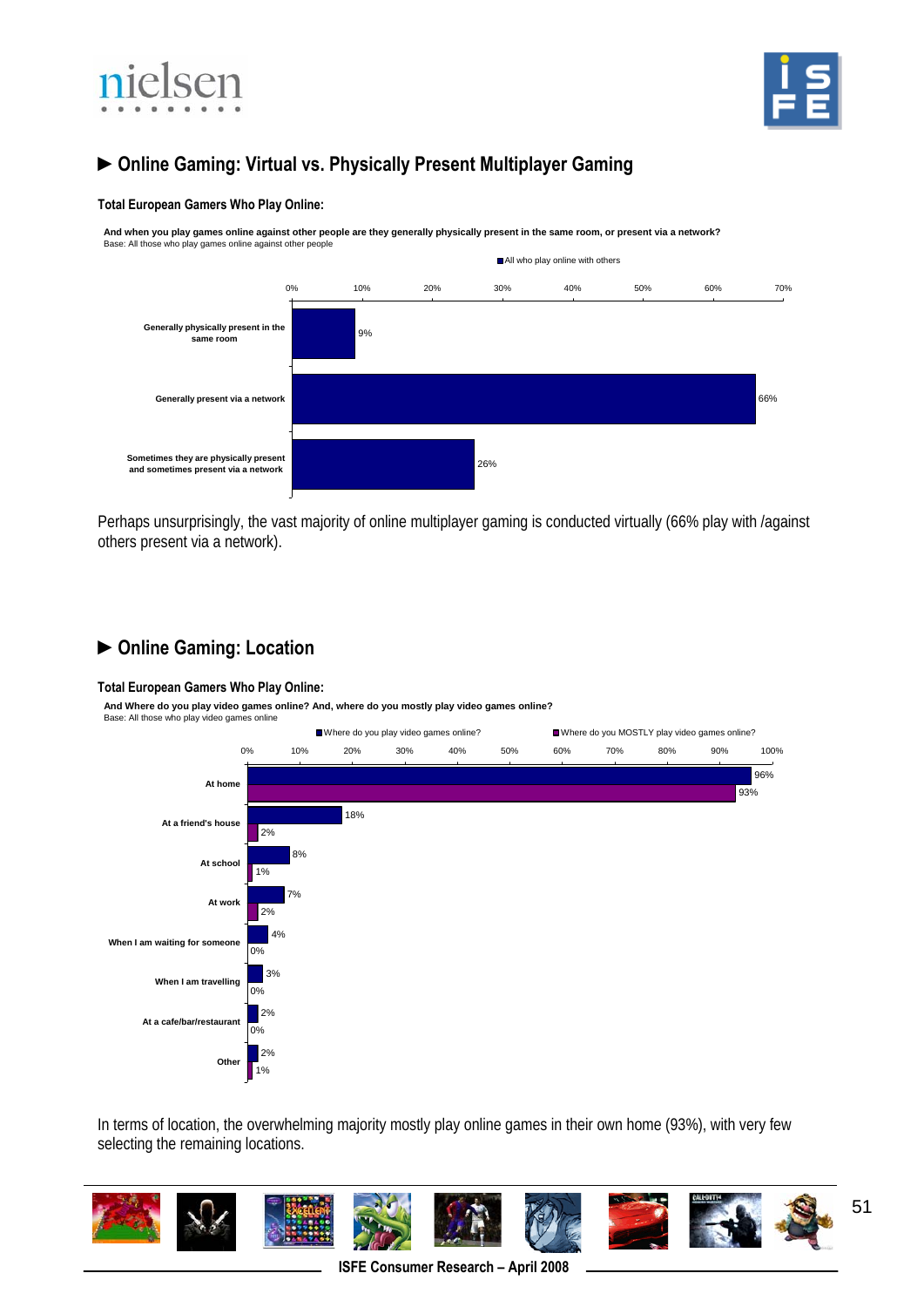



## **►Online Gaming: Reasons For Playing Online Video Games**

#### **Total European Gamers Who Play Online:**

**Why do you play online video games? And what is the main reason?**



While social aspects of gaming does not appear strongly motivating within the context of gaming in general (13% play video games for this reason), online gamers are twice as likely to cite the opportunity to play/socialise with others as a reason for engaging in online gaming (27%; highest among those under 25 years old). In Nielsen's wider work we are seeing online communication playing an increasingly larger role across sectors. This research suggests that online gaming is playing a role and may be indicative of gaming's place in a new generation's means of communication and self-expression.

Mirroring the motivations for playing video games generally, three quarters of European gamers (75%) play online video games for fun, with just under half (46%) citing this as the main reason.

Similarly, boredom and the opportunity to relax/distress are cited as more secondary motivations for playing online games (44% and 38%, respectively).

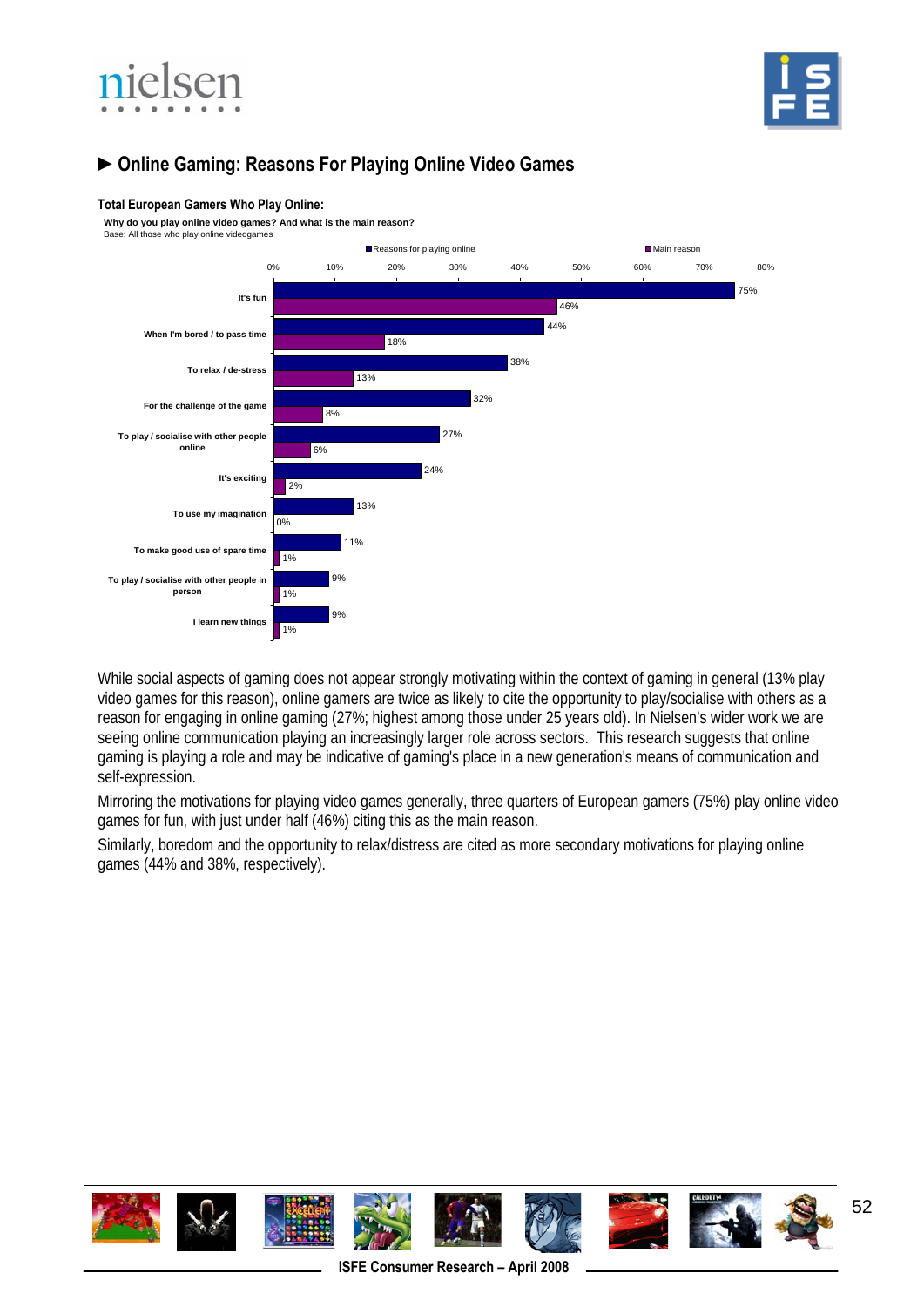



# **►Wireless Devices: Gaming Habits**

#### **Total European Gamers – Breakdown by Country:**



Overall, just under half (44%) of European gamers report playing video games on a wireless device (e.g. a mobile phone, PDA, DS or PSP), with gamers in Spain (56%) and Eastern Europe (63% in Poland and 58% in the Czech Republic) leading the remaining European markets.

While there is little variation by gender, wireless gameplay peaks among teens (49%) and decreases with age (37% among 40-49 year olds).

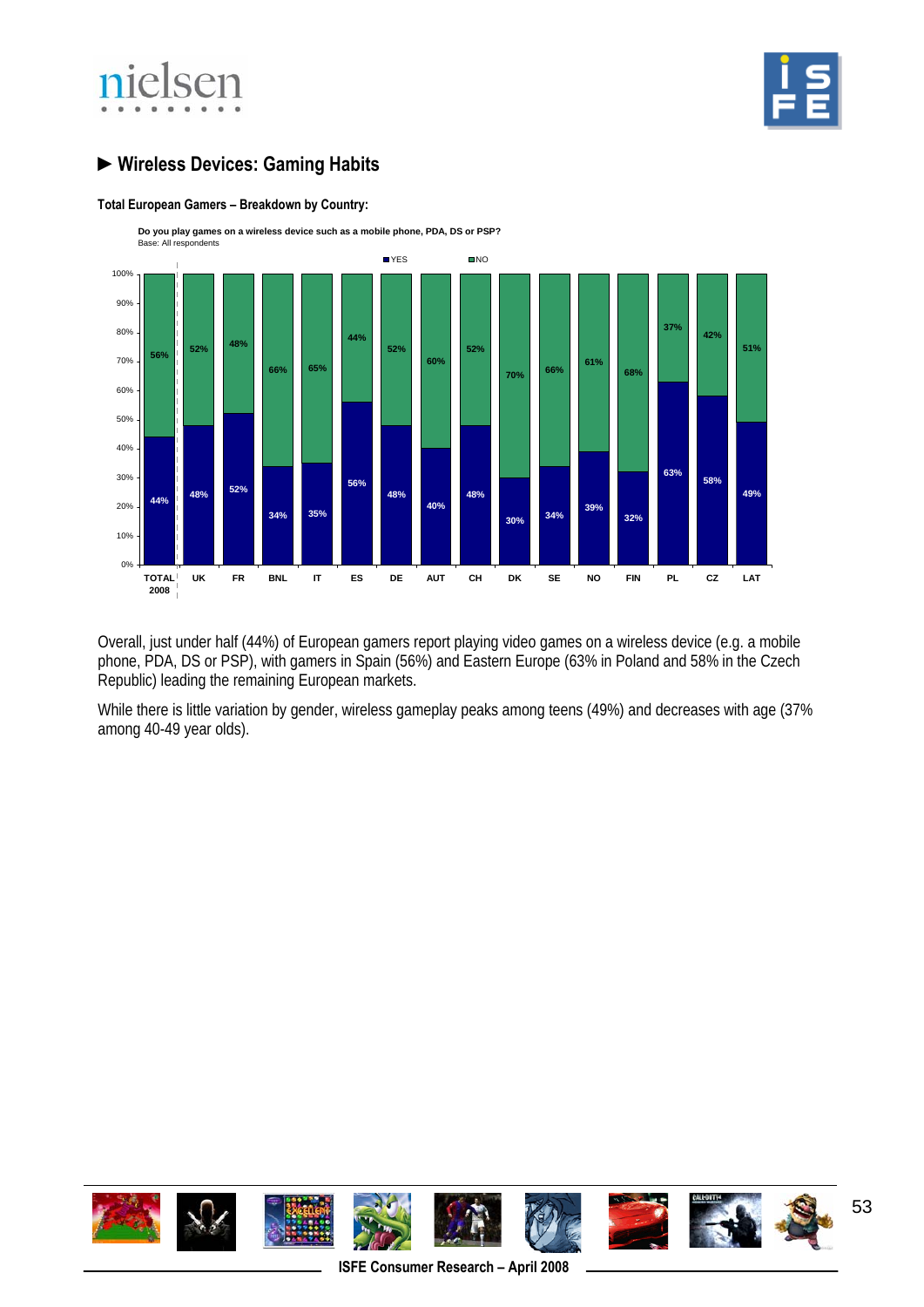



# **►Wireless Devices: Typical Locations For Use**

### **Total European Gamers Who Play on a Wireless Device:**

**Where do you play video games on your wireless device? And, where do you mostly play video games on your wireless device?**



Given the mobility of wireless devices, it is not surprising that they are played on in a variety of locations. While a significant proportion use these devices to play games while they are on the move (53%), even more gamers tend to play them at home (70%; 47% play at home most of the time), suggesting there is appetite for mobile content even in the home.

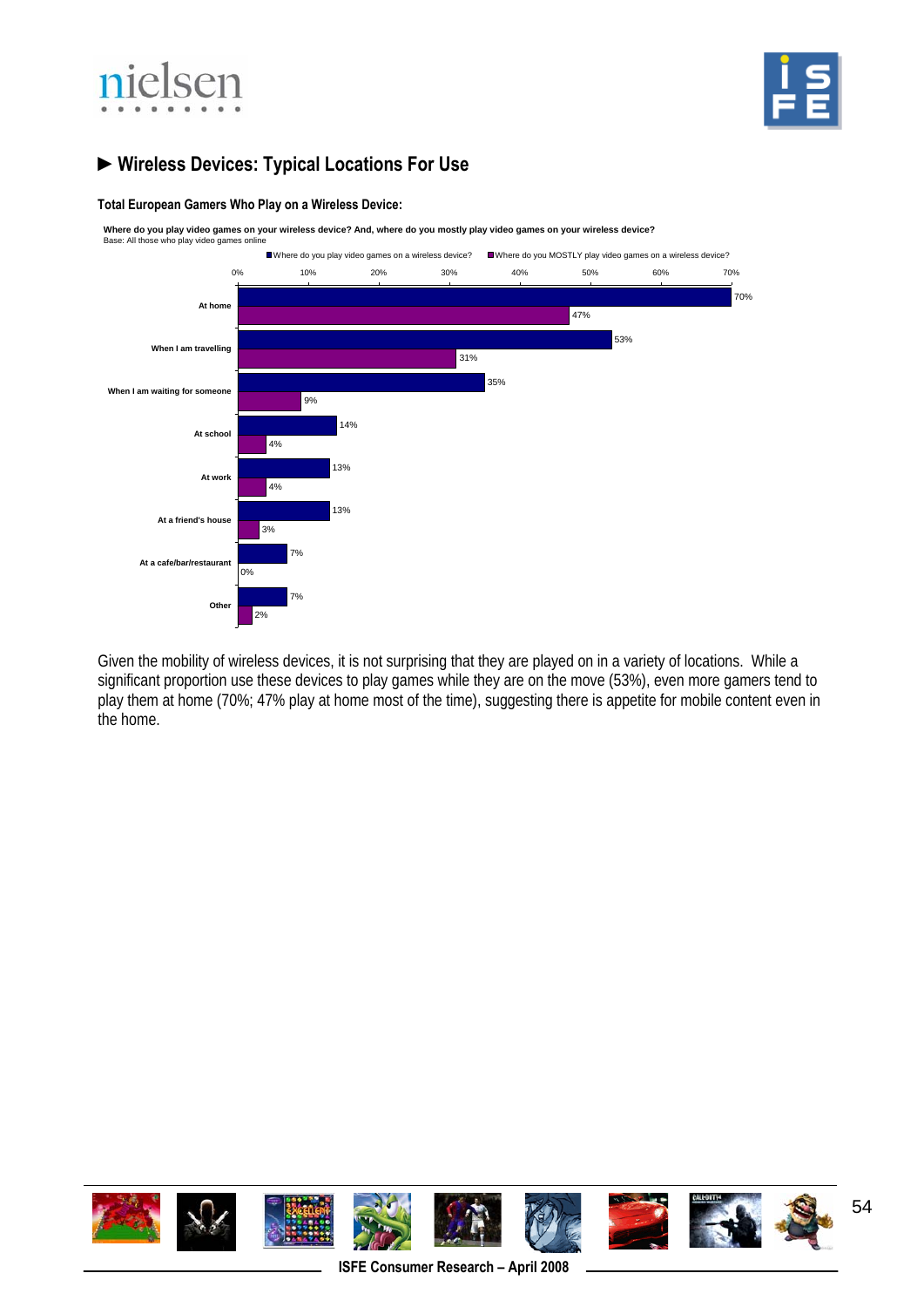



## **►Wireless Devices: Reasons For Playing On Wireless Devices**

#### **Total European Gamers Who Play on a Wireless Device:**

Why do you play video games on your wireless device? And, what is the main play video games on your wireless device?<br>Rese: All those who play video games opline



While the fun nature of video games was cited as the primary motivation for playing games in general, the reasons for playing games on a wireless device have a slightly different focus for these European gamers; just under half (46%) cite boredom or the need to pass time as the main reason for playing games on handheld devices.

Albeit at lower levels, gameplay on mobiles or wireless devices are also played for the fun, challenge and for intellectual stimulation. In order to further develop the appeal of wireless gaming among adult audiences, it seems there is room to promote these value propositions, thereby surpassing its current perception as primarily a time-filler.

The motivations for wireless gameplay, primarily as a productive way to fill time, distinguish it from other gaming experiences (console gaming, PC, etc.), which in turn suggests that different gaming platforms play a complementary role in gamers' lives (as opposed to cannibalizing each other).

NB: It should be noted that respondents under age 16 were not interviewed, and therefore responses should only be taken as representative of an adult audience.



**ISFE Consumer Research – April 2008**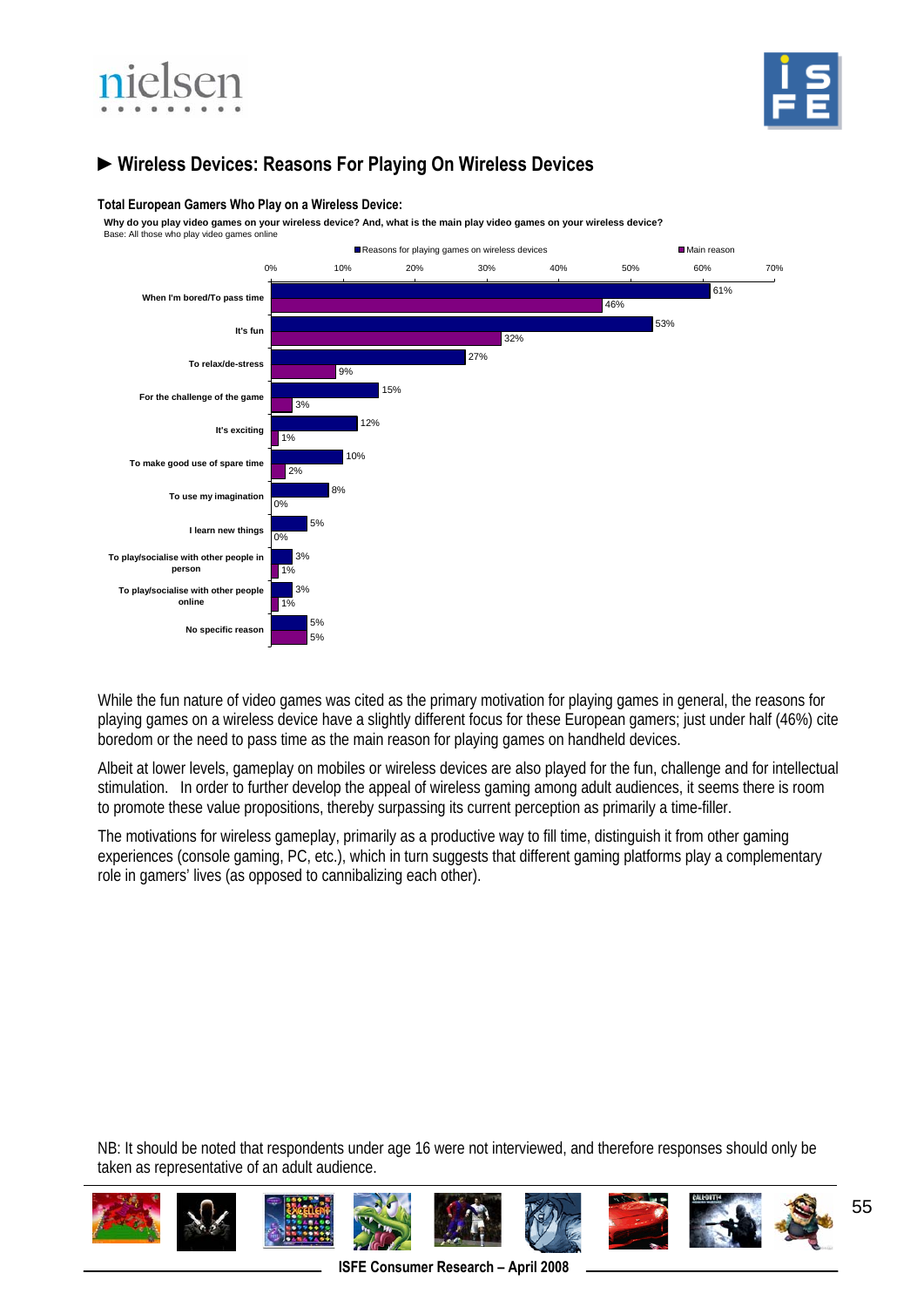



# **►Multimedia: Console Capabilities**

#### **Total European Gamers – Breakdown by Country:**

**Does your games console have multimedia capabilities (e.g. watch DVDs / listen to MP3s / connect to the Internet?**



Nearly eight in ten (78%) European gamers consider their consoles to have multimedia capabilities, peaking in Finland (86%), the UK (83%), and in Norway (83%), while Danish gamers report slightly lower penetration rates for this technology (64% report owning a console with multimedia capabilities).



**Total European Gamers Who Report Owning Consoles with Multimedia Capabilities– Breakdown by Country:**

Among those who report owning multimedia capable consoles, around seven in ten (72%) European gamers are actively using these features, led by gamers in the Eastern European and Baltic Markets (79%-81% in Germany, Poland, the Czech Republic and Latvia).

Further analysis reveals that over half (56%) of all European gamers surveyed use their gaming device for other activities in addition to gaming. If this trend continues, gaming devices appear to be taking a central role in becoming a "one stop" entertainment source, merging video games, DVD, and social interaction in the process.



**ISFE Consumer Research – April 2008**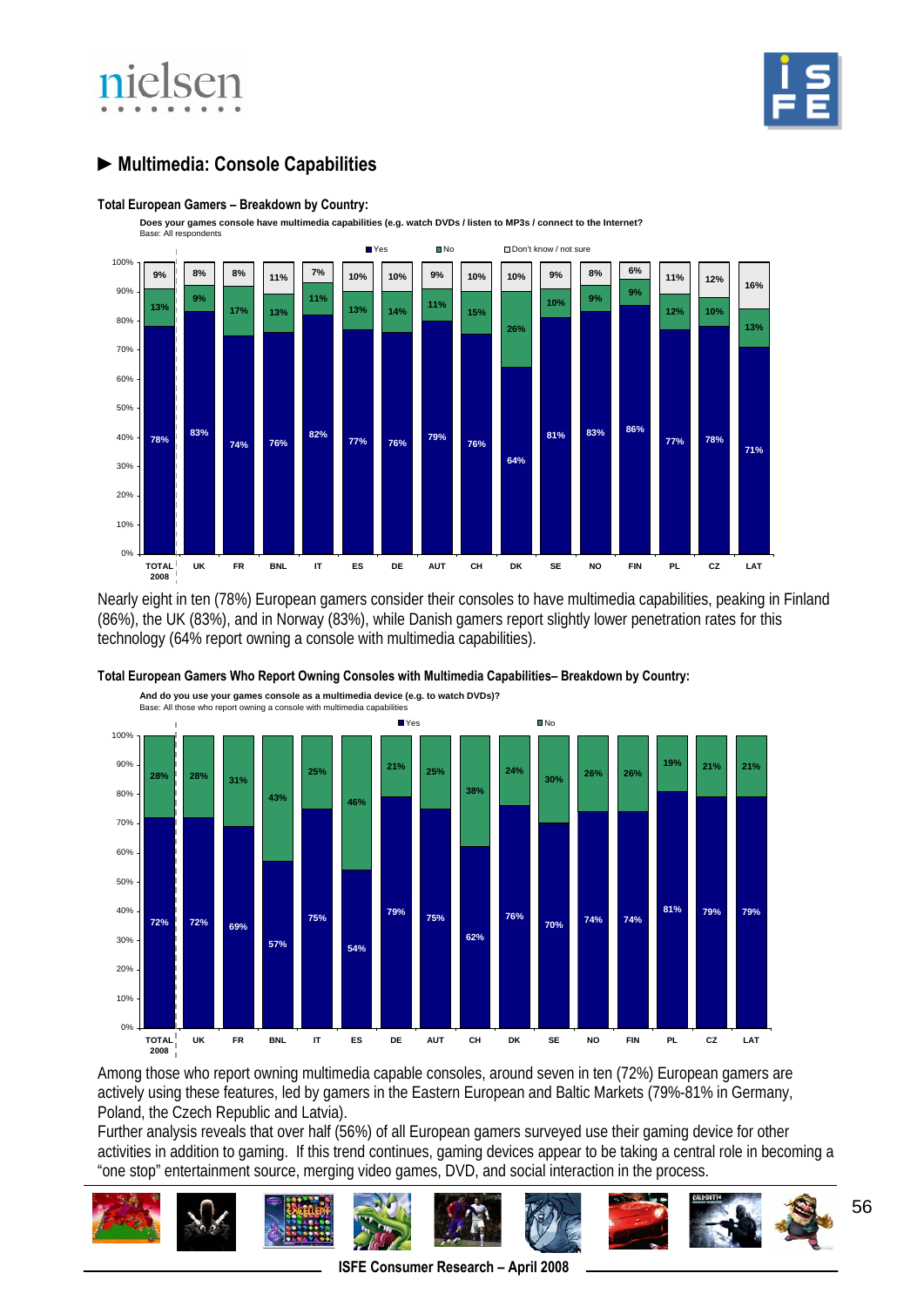



## **SECTION 6: THE PEGI AGE RATINGS AND GAME DESCRIPTOR SYSTEMS**

## **KEY POINTS**

- While six in ten (62%) European gamers claim to be familiar with a European age ratings system, these levels halve when gamers are presented with the name PEGI (32% are familiar). However, while the name holds less resonance for European gamers, importantly the visual marks of the PEGI age ratings system are almost universally recognised (93%).
- Although awareness of the PEGI name still lags behind that of the age rating symbols, there have been some increases year on year (now 35% are aware, up from 29% in 2007), and notably in the markets where PEGI awareness campaigns have run over the past twelve months:
	- o Among the markets where PEGI campaigns ran in 2007/08, France saw the greatest increase in awareness (24% to 39%), although all the countries involved show elevated levels of recognition.
- When considering the PEGI age rating symbols, gamers find them a broadly useful tool (35% 'useful'), however a similar proportion consider them of less use, suggesting that, along with the PEGI name, there may be an opportunity to educate gamers further in terms of how the age ratings system could inform their video game purchases:
	- o The perceived usefulness of the PEGI age ratings system is stronger among parents, with half (49%) reporting to find them a beneficial tool.
- In comparison to the age rating symbols, both familiarity and understanding of the PEGI descriptors for violence, bad language and fear, reaches lower levels among these European gamers:
	- o Half (50%) these European gamers are familiar with the descriptors (vs. 93% for the age symbols), and, consistent with the lack of familiarity, just 24% find their meaning clear.
	- o As the descriptors are often displayed on the reverse of video game packing, they are not necessarily as immediately visible as their age rating counterparts (usually displayed on the front cover), which may impact on awareness. However, parents may be a key group to target moving forward in terms of improving both awareness and understanding, with this demographic registering lower levels of familiarity (43%), but considering the PEGI descriptors to be a relatively useful tool when purchasing games for a child (34%).
- Launched under a year ago, two in ten European gamers (20%) are familiar with the PEGI Online symbol, which denotes license holders committed to a six point PEGI Online Safety Code. The relatively low levels of awareness for this latest addition to the PEGI system, may be a function of both its infancy and a broader lack of familiarity with the PEGI name as a whole:
	- o In line with these findings, just two in ten (18%) currently find the meaning of the PEGI Online descriptor to be clear.

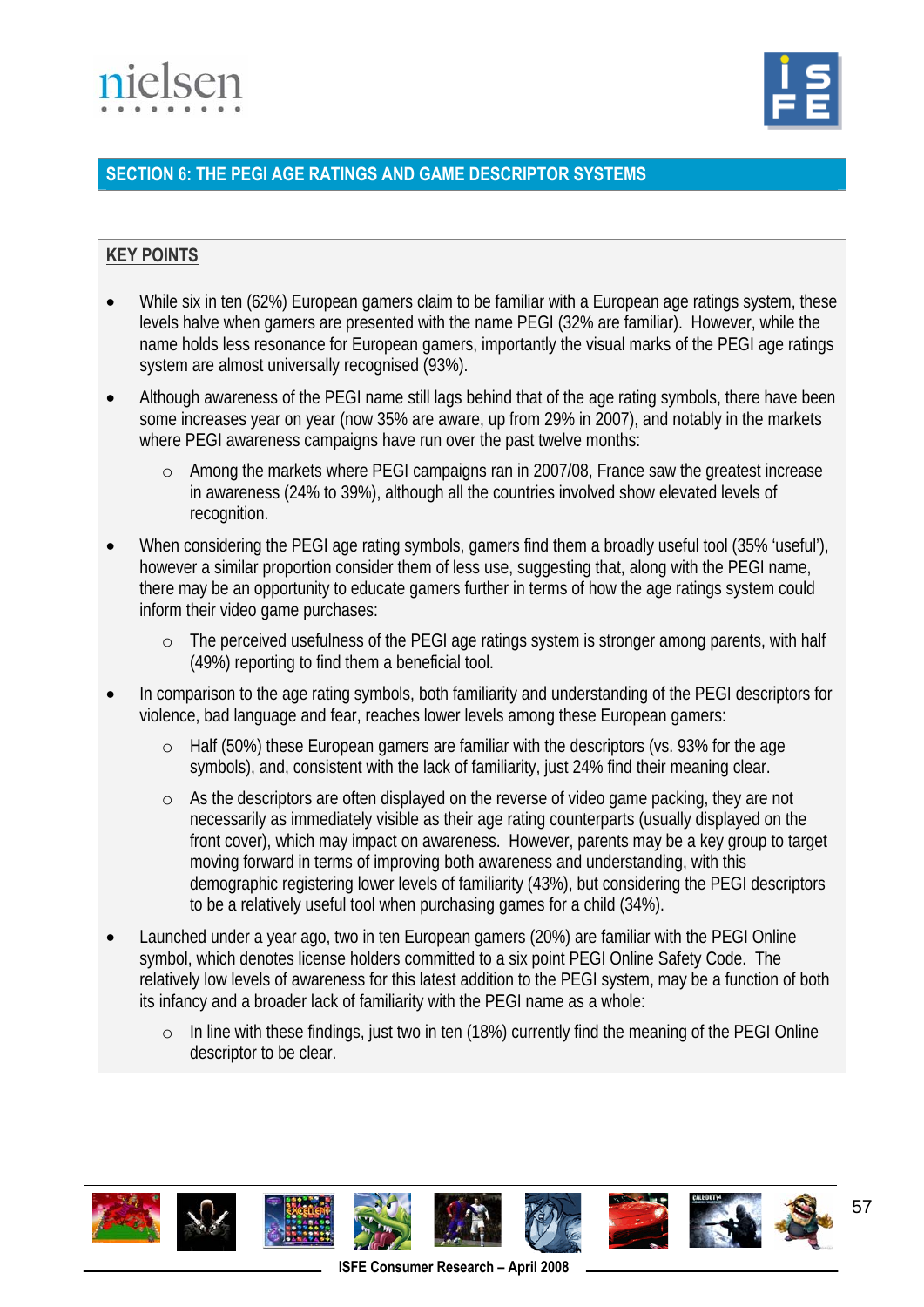



# **►Awareness Of The Age Rating System**

#### **Total European Gamers– Breakdown by Country:**

**As I am sure you know, DVDs and videos have age ratings applied to them. Are you aware, or have you heard of a European age ratings system for video games?** Base: All respondents



Overall, six in ten (62%) European gamers claim to be aware of a European age rating system, rising to three quarters in the UK (74%) and Finland (78%). There appears to be an upward trend year on year, with awareness up to two thirds (65%) in 2008, compared to 59% in the ten markets surveyed in 2007.

Germany, where the PEGI rating system is not currently being utilised, has among the lowest awareness (51%) along with Austria (48%), Denmark (50%) and the Czech Republic (51%).

\*Germany does not currently operate under the PEGI system.

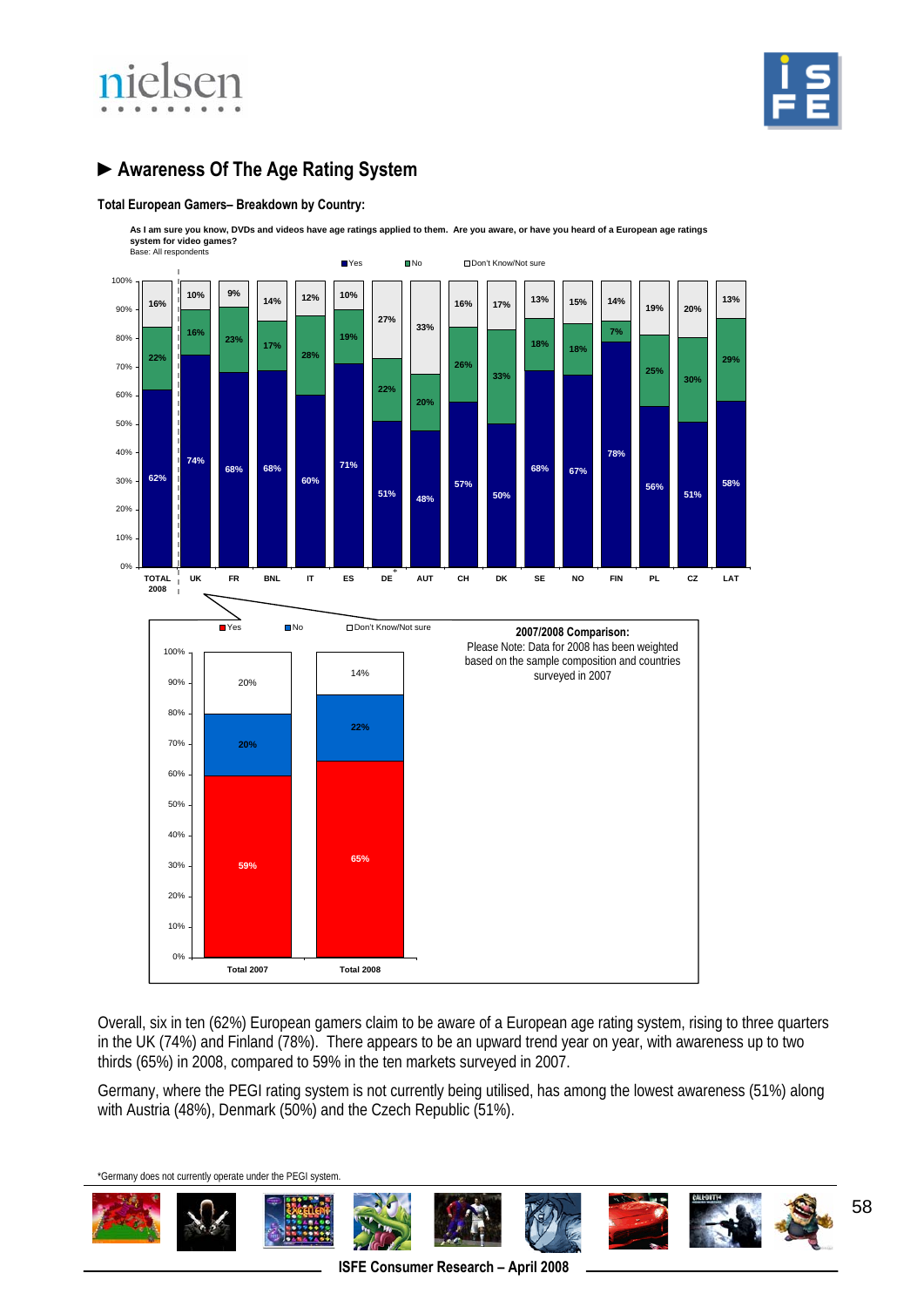



#### **Total European Gamers– Breakdown by Demographics:**



**As I am sure you know, DVDs and videos have age ratings applied to them. Are you aware, or have you heard of a European age ratings system for video games?**

Demographically, younger gamers aged 16-29 are slightly more likely to be familiar with a ratings system (64-65%) than those aged 30-49 (57%-59%). Furthermore, awareness levels skew towards males (65%; 55% among females), and perhaps unsurprisingly to heavy gamers (70%).

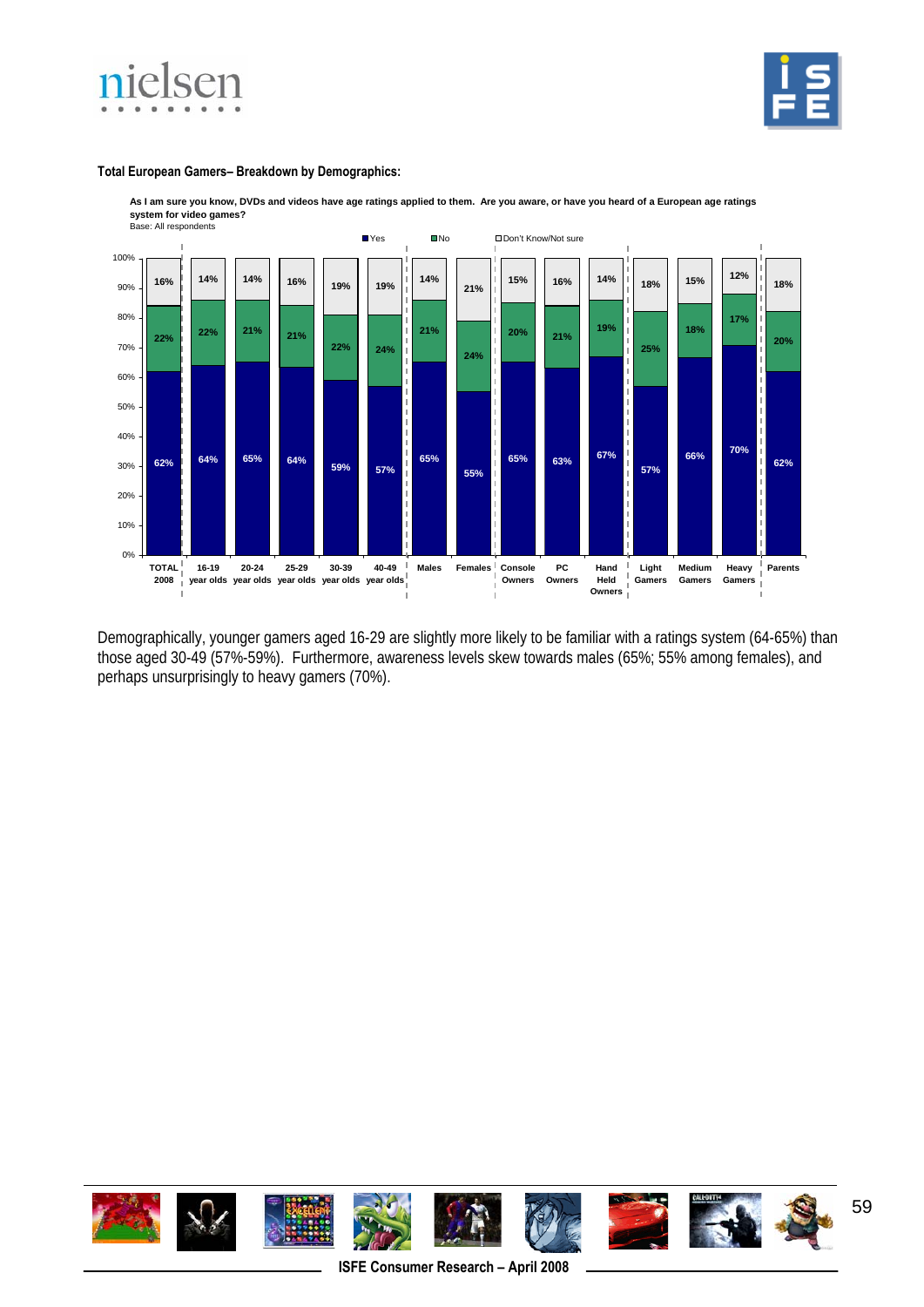



# **►Awareness Of The PEGI Age Rating System**

#### **Total European Gamers– Breakdown by Country:**

**Are you aware, or have you heard of, an age ratings system for video games called PEGI or Pan-European Game Information?**





While six in ten (62%) European gamers claim to be familiar with a European age ratings system, recognition of the PEGI ratings system by name is lower; a third (32%) claim to be familiar with the PEGI system, with half (50%) reportedly unaware of PEGI. However, there have been some increases year on year, with awareness of PEGI now standing at just over a third (35%) in 2008, versus three in ten (29%) in 2007.

Among the markets where PEGI campaign ran in 2007/08 (see above graph), France saw the greatest increase in awareness of the PEGI rating system over last year (24% to 39%), although all countries involved show elevated levels of recognition.

\*Germany does not currently operate under the PEGI system.

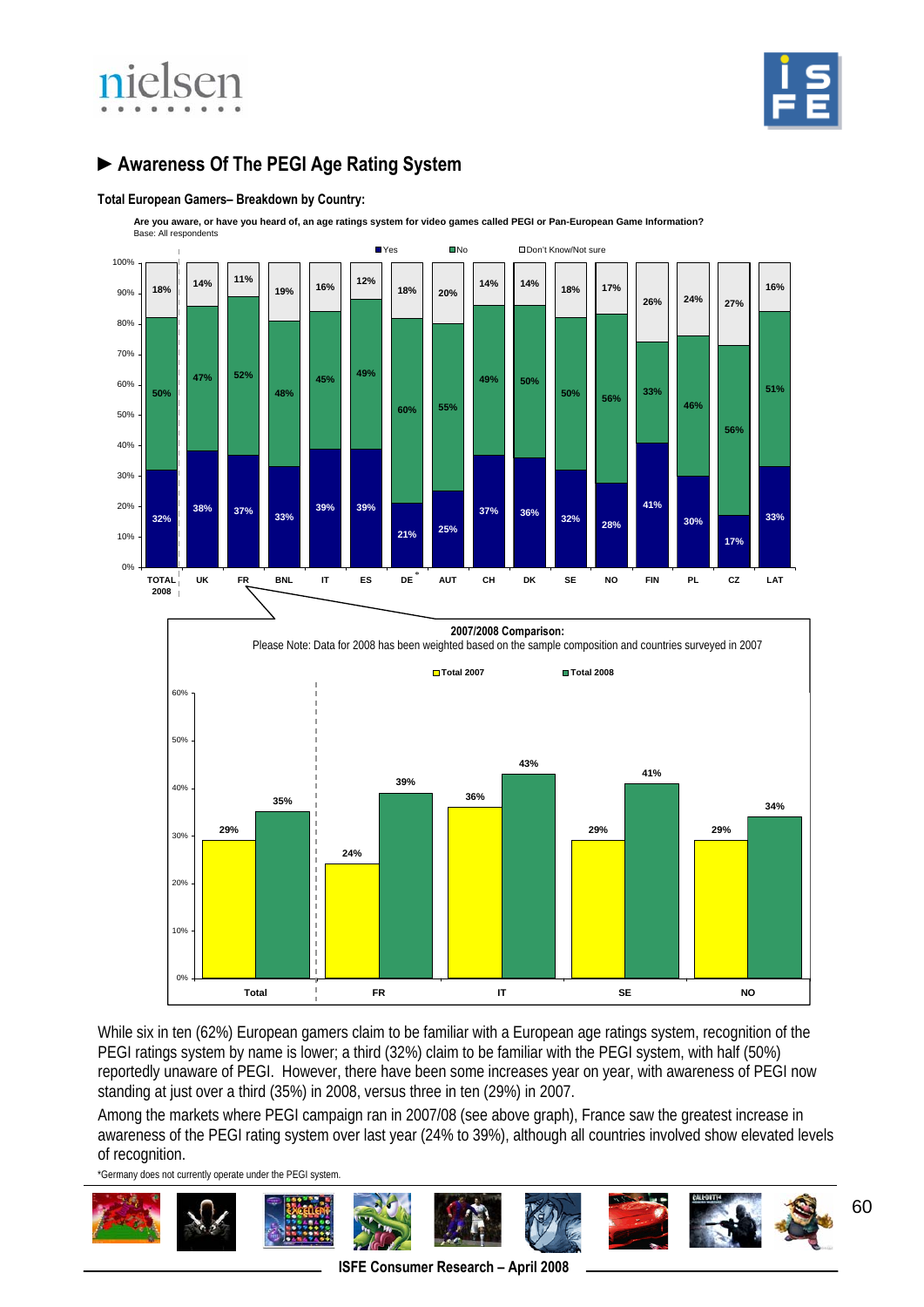



As with knowledge of a ratings system, awareness of PEGI specifically is relatively high in the UK (38%) and Finland (41%), as well as Italy and Spain (39% each). Although PEGI is not widely used in Germany, two in ten (21%) German gamers claim to be familiar with the system.





Awareness of the PEGI name is led by males (37% vs. 22% among females), while levels of familiarity among parents are on par with the European total (30% vs. 32%).

While teens lead awareness (38%), familiarity with the PEGI name decreases with age, dipping to 25%-29% among gamers aged 30+, suggesting that alongside parents, there is some room to boost awareness across the board and particularly among older gamers.

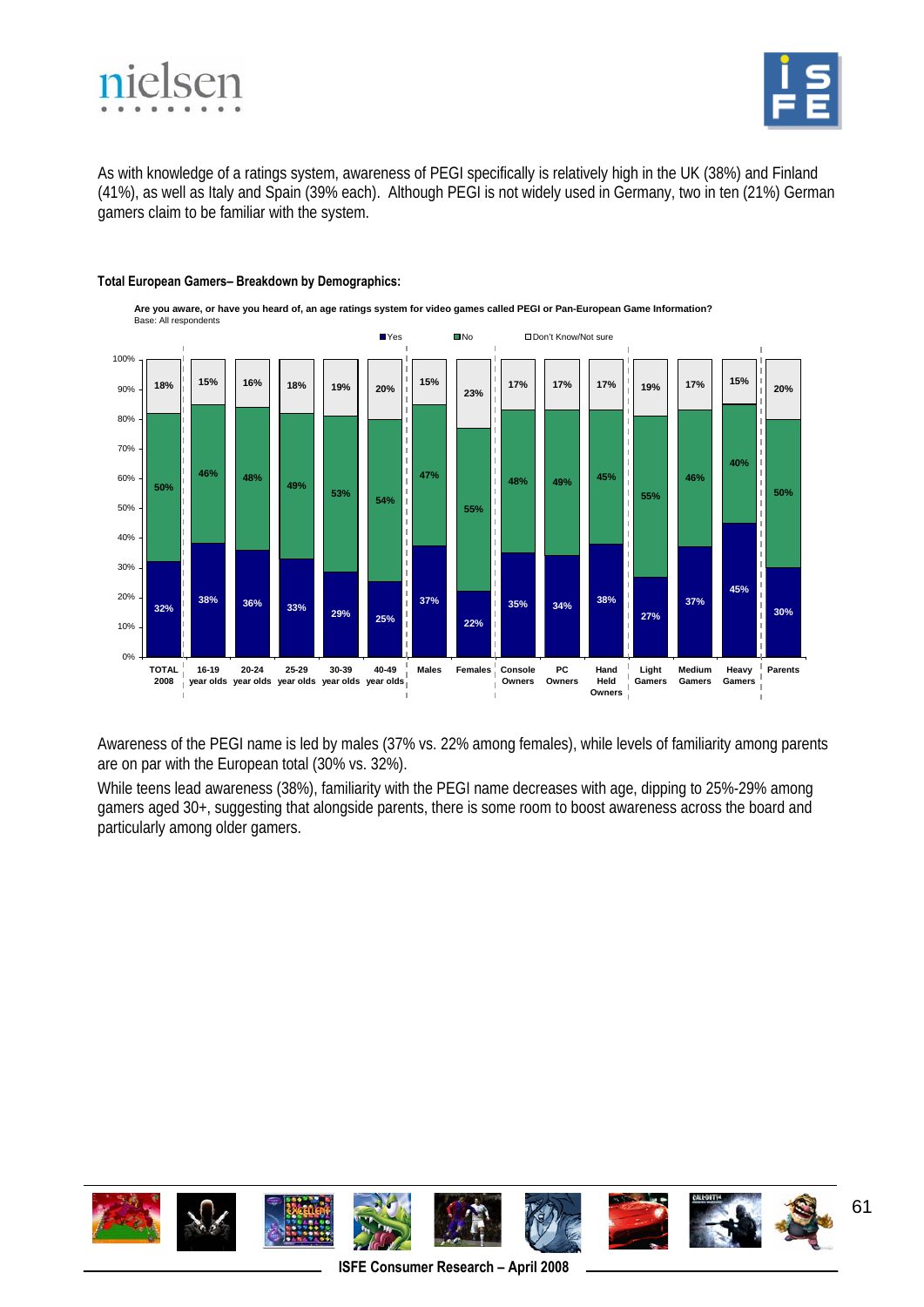# nielsen



# **►Familiarity With The PEGI Age Rating Symbols**



**Total European Gamers– Breakdown by Country:** 

**Are you aware or have you ever seen the following symbols?**



When prompted with the PEGI symbols, recognition is near universal (93%), demonstrating that while respondents don't necessarily know PEGI by name, the visual marks of the PEGI age rating system appear very well known across Europe.

Although the PEGI symbols are not widely used in Germany, eight out of ten (82%) German gamers recognise the symbols.

\*Germany does not currently operate under the PEGI system.

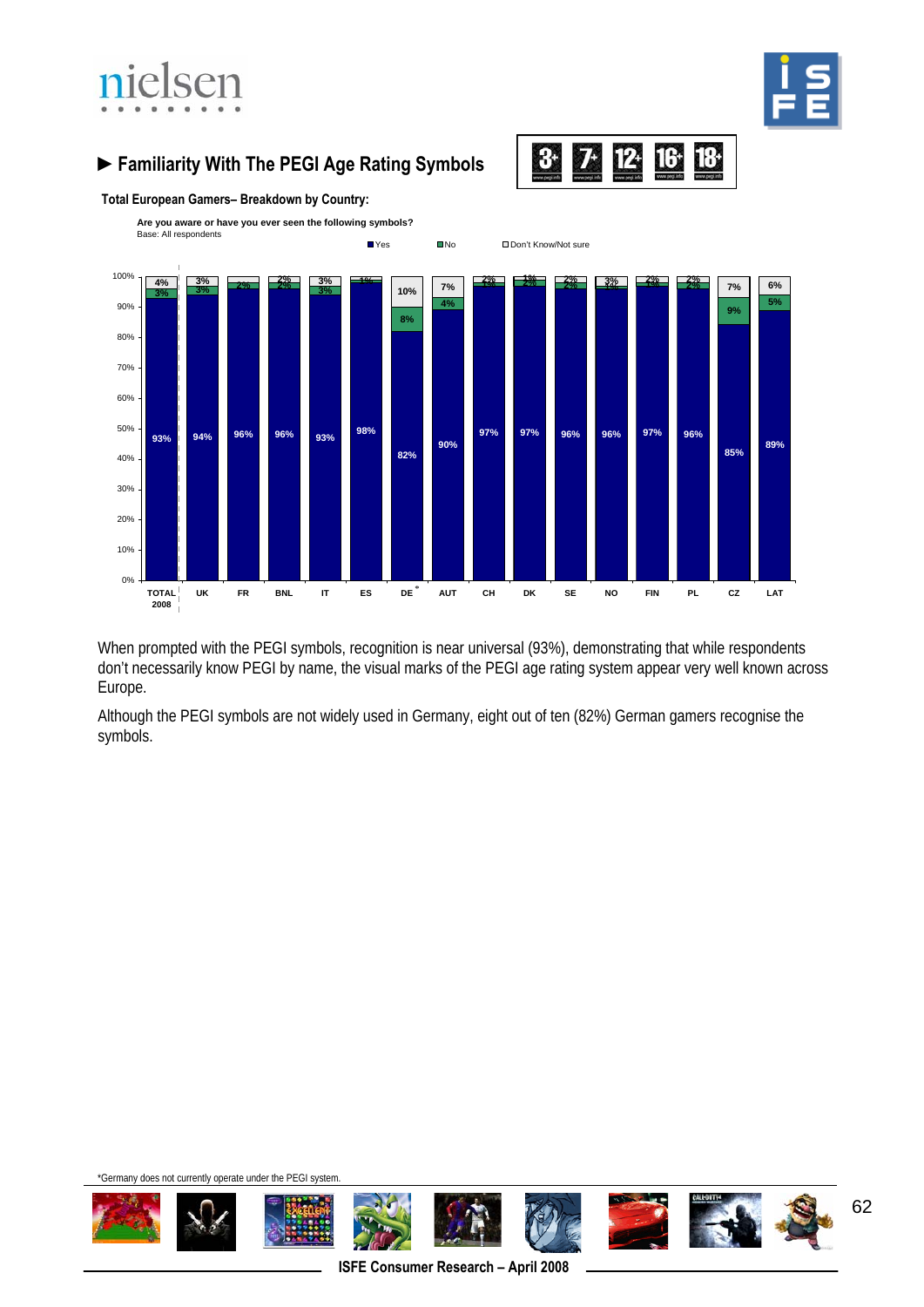



# **►Usefulness Of The Age Rating System**

#### **Total European Gamers– Breakdown by Country:**



**To what degree would you say that these symbols are useful in deciding whether to buy a video game?**

On a five point scale, one in three (32%) select the midpoint, maintaining that the PEGI symbols are 'quite' useful when deciding to purchase a game, consistent with the 2007 findings (31% in 2007). Furthermore, in excess of a third (36%) feel the symbols are of more value ('extremely' plus 'very' useful).

Another third (33%) are more negative ('not very' useful plus 'not at all' useful), suggesting that there is opportunity to educate consumers on the ways that age ratings can help to inform their video game purchases.

Denmark (41% 'not very' plus 'not at all' useful), Norway (50%) and Latvia (57%) are the least likely to describe the symbols as useful when making a purchase, while Italy (51%) and Finland (49%) lead in terms of finding the PEGI symbols 'extremely' or 'very' useful.

Again, despite the fact that the use of the PEGI symbols is not widespread across Germany, these German gamers do appear to find them a useful tool (42% 'useful').

\*Germany does not currently operate under the PEGI system.

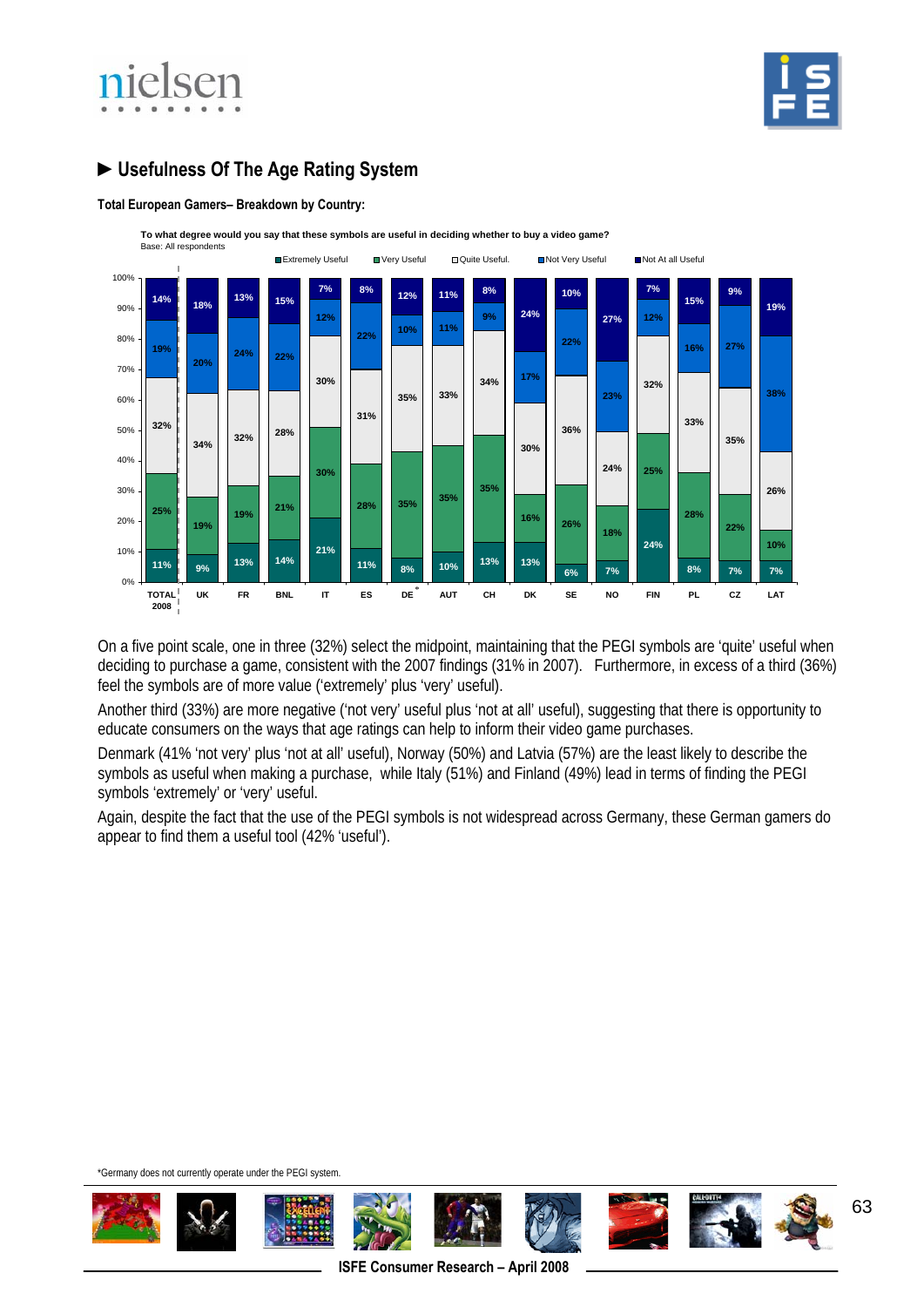



### **Total European Gamers– Breakdown by Demographics:**



**To what degree would you say that these symbols are useful in deciding whether to buy a video game?**

Demographically, females tend to feel that the age ratings are more helpful (45% 'extremely' plus 'very' useful' vs. 32% among males). Additionally, parents in particular find the ratings system to be a helpful tool (49% 'extremely' plus 'very' useful) in their purchase decision making. Further analysis of parents reveals that the perceived usefulness of the PEGI symbols does not vary by child age (50%-52%).

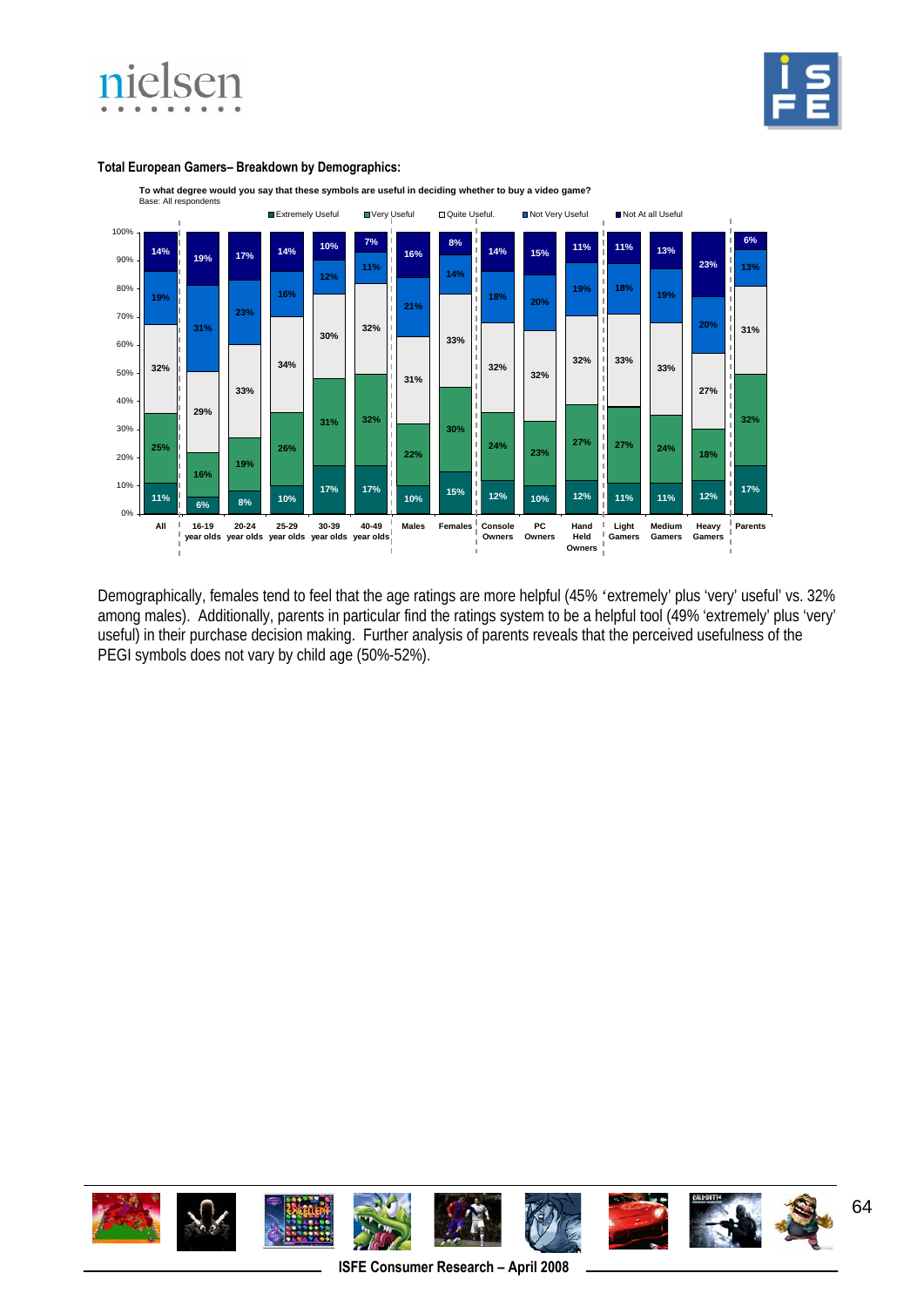



# **►Awareness Of The PEGI Descriptors For Violence, Bad Language and Fear**





**Total European Gamers– Breakdown by Country:** 

**54% 28% 18% UK FR BNL IT ES DE AUT CH DK SE NO FIN PL CZ LAT 2007/2008 Comparison:** Please Note: Data for 2008 has been weighted based on the sample composition and countries surveyed in 2007 80% 60% 70% **67% 57% 54% 62% 54% 57% Total 2007 Total 2008**

As seen in 2007, recognition of the PEGI descriptors for violence, bad language and fear falls well below the near **NO** 30% 40% 20%  $0<sup>0</sup>$ 10% **Total FR IT SE**

**43%**

**47% 46%**

universal awareness levels for the age rating symbols (50% are familiar with the PEGI descriptors vs. 93% who recognise the age symbols when prompted).

Awareness is greatest in Benelux (69%), followed by Norway (61%), Finland (60%) and Poland (59%). In comparison, Germany (31%), where the descriptors are not currently used as standard, Austria (33%) and the Czech Republic (25%) trail the other countries.

Consistent with the increased levels of familiarity with the PEGI name in the markets where PEGI campaigns were conducted in 2007/08 (shown in inset graph above), there is also an upward trend in terms of familiarity with the descriptors, with France showing the greatest lift (62% vs. 47% in 2007).

\*Germany does not currently operate under the PEGI system.

50%

**46%**

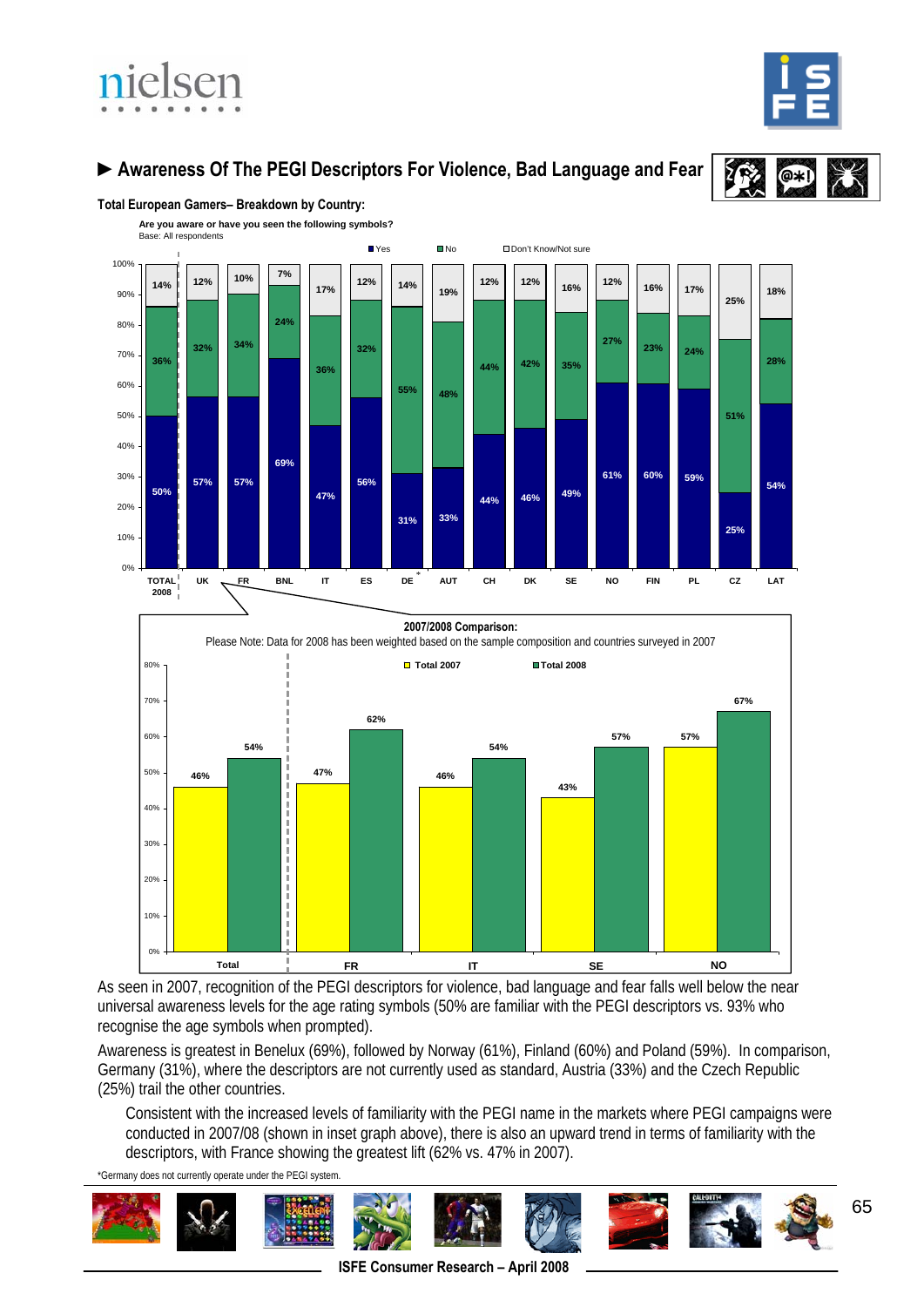





#### **Total European Gamers– Breakdown by Demographics:**

As seen with the PEGI name, knowledge of the PEGI descriptors decreases with age, peaking among teens 16-19 (67%) and tapering off with age (40-49 showing the least familiarity at 34%).

Familiarity among parents falls below that of European gamers overall (43% vs. 50%), and this group may be a key target in terms of improving awareness and understanding of the descriptors moving forward.

The descriptors' placement on the reverse of game packaging may contribute to the lower familiarity levels in comparison to the age symbols (which are usually presented on the front cover); however, the lower levels of familiarity seen among those 30 years and older (including parents) suggest a knowledge gap among this potentially critical audience.

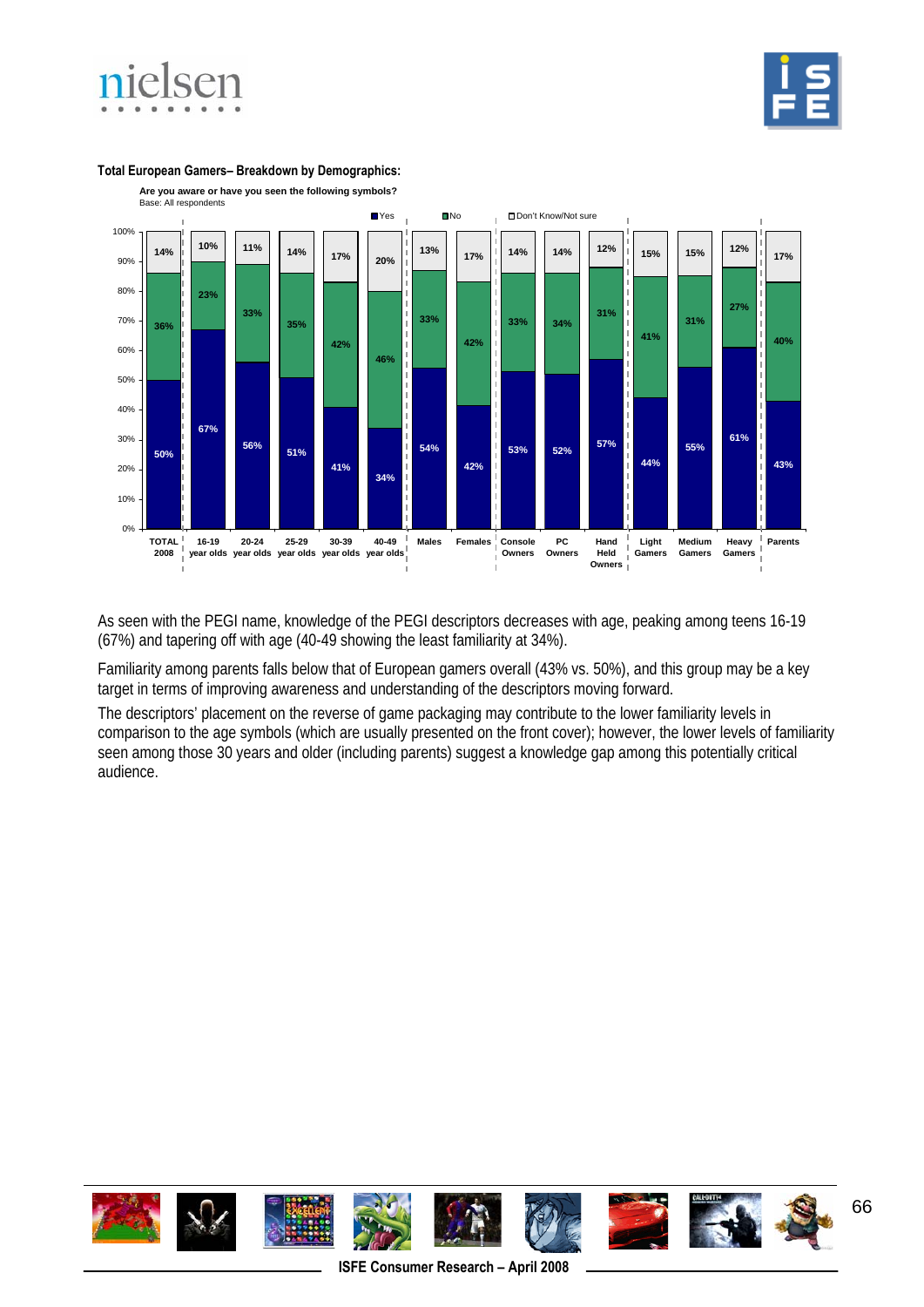



## **►Meaning Of The PEGI Descriptors For Violence, Bad Language And Fear**

#### **Total European Gamers– Breakdown by Country:**

**Thinking about whether it is clear what these symbols mean, on a scale of 1 to 5 where 1 is extremely clear, and 5 is not at all clear, how clear is the meaning of these symbols?**



Overall, respondents do not appear to find the meaning of the descriptors for violence, bad language and fear particularly clear. Nearly half (46%) rate them 'not very clear' or 'not at all clear' on a five point scale, suggesting there is some degree of ambiguity for gamers.

About a quarter feel that the symbols are clear (24% 'extremely clear' plus 'very clear'), rising to 41% in Benelux, 35% in Norway and 35% Finland.

\*Germany does not currently operate under the PEGI system.

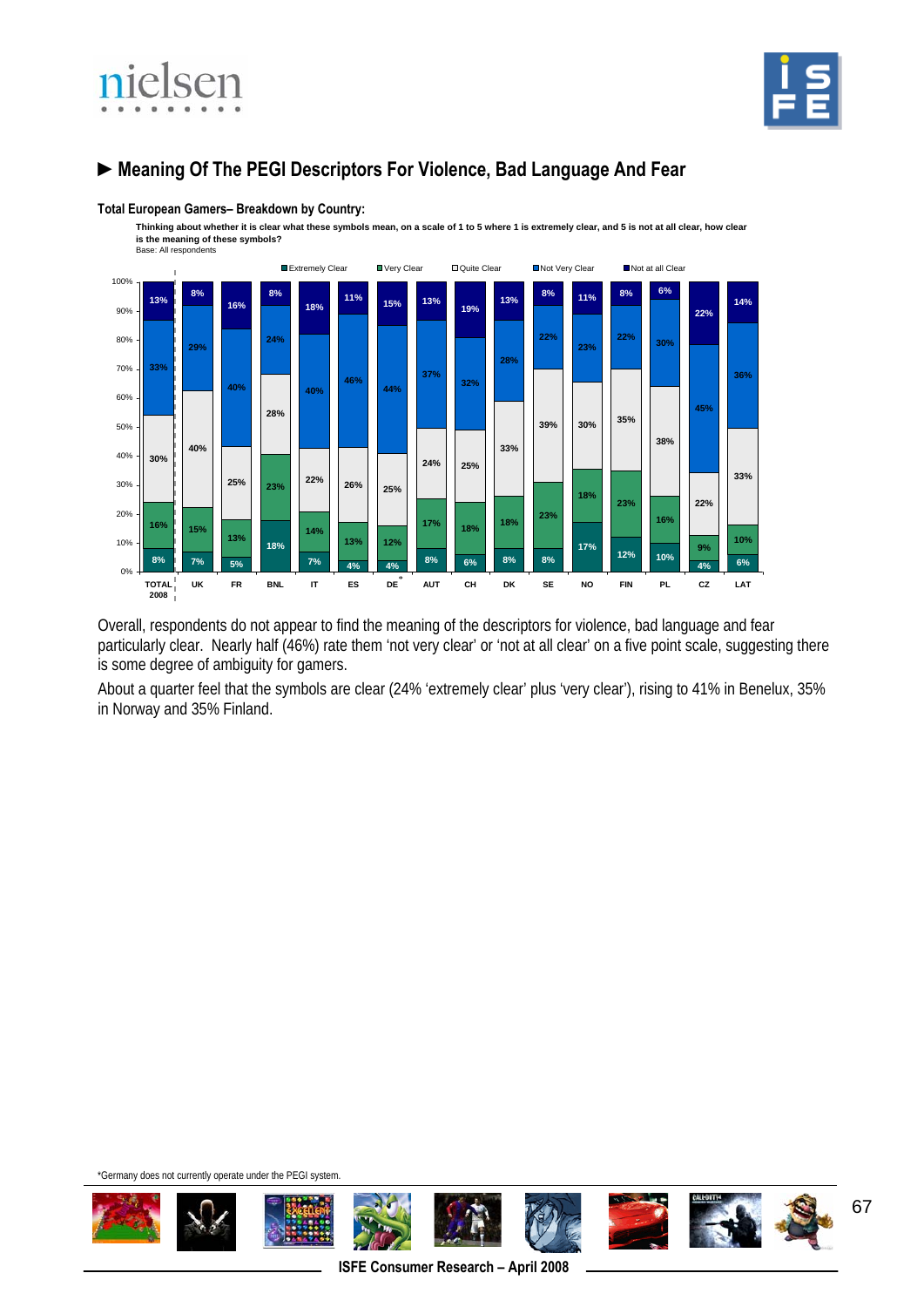



#### **Total European Gamers– Breakdown by Demographics:**

**Thinking about whether it is clear what these symbols mean, on a scale of 1 to 5 where 1 is extremely clear, and 5 is not at all clear, how clear is the meaning of these symbols?** Base: All respondents



There is little variation by age or gender in terms of the perceived clarity of the PEGI descriptors for violence, bad language and fear. Teens are marginally more likely to find their meaning clear (29%), while just a quarter (24%) of parents clearly understand their meaning, suggesting that efforts to improve understanding among parents may be beneficial.

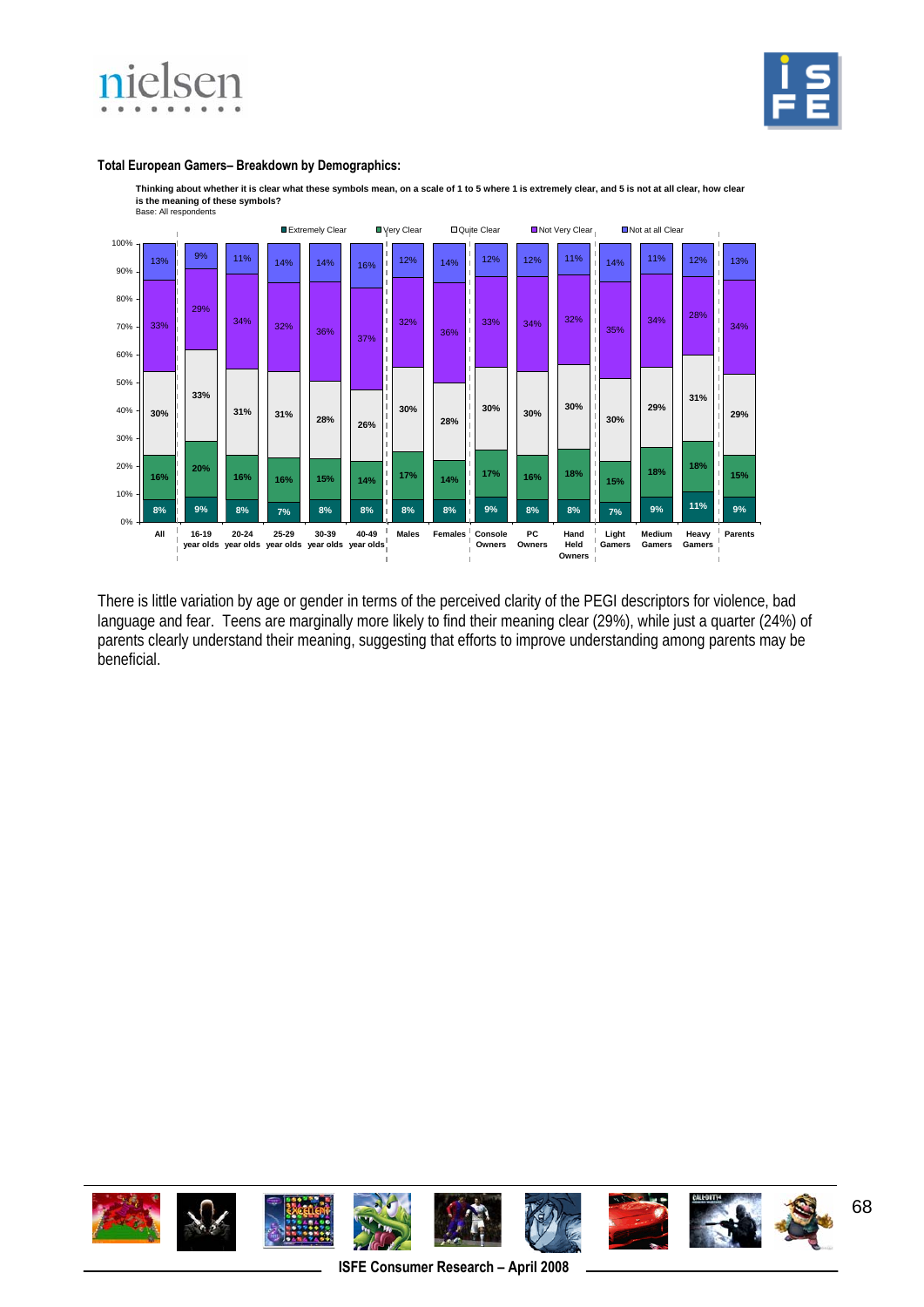



## **►Usefulness Of The Symbols When Purchasing A Video Game For A Child**

**Total European Gamers– Breakdown by Country:**



In line with the relatively low awareness and perceived ambiguity of the PEGI descriptors among these European gamers, only three in ten (30%) regard them as useful ('extremely' plus 'very' useful) when shopping for video games for children. Conversely, four in ten do not consider the symbols to be a useful tool in their decision-making process (42% 'not very' plus 'not at all' useful).

There are variations in perceived usefulness by territory; gamers in Finland (48%) are the most likely to consider these descriptors helpful when buying games on behalf of a child, while gamers in the Czech Republic and Germany (which does not currently utilise the system) are the least likely to find them helpful (19-21%).

\*Germany does not currently operate under the PEGI system.

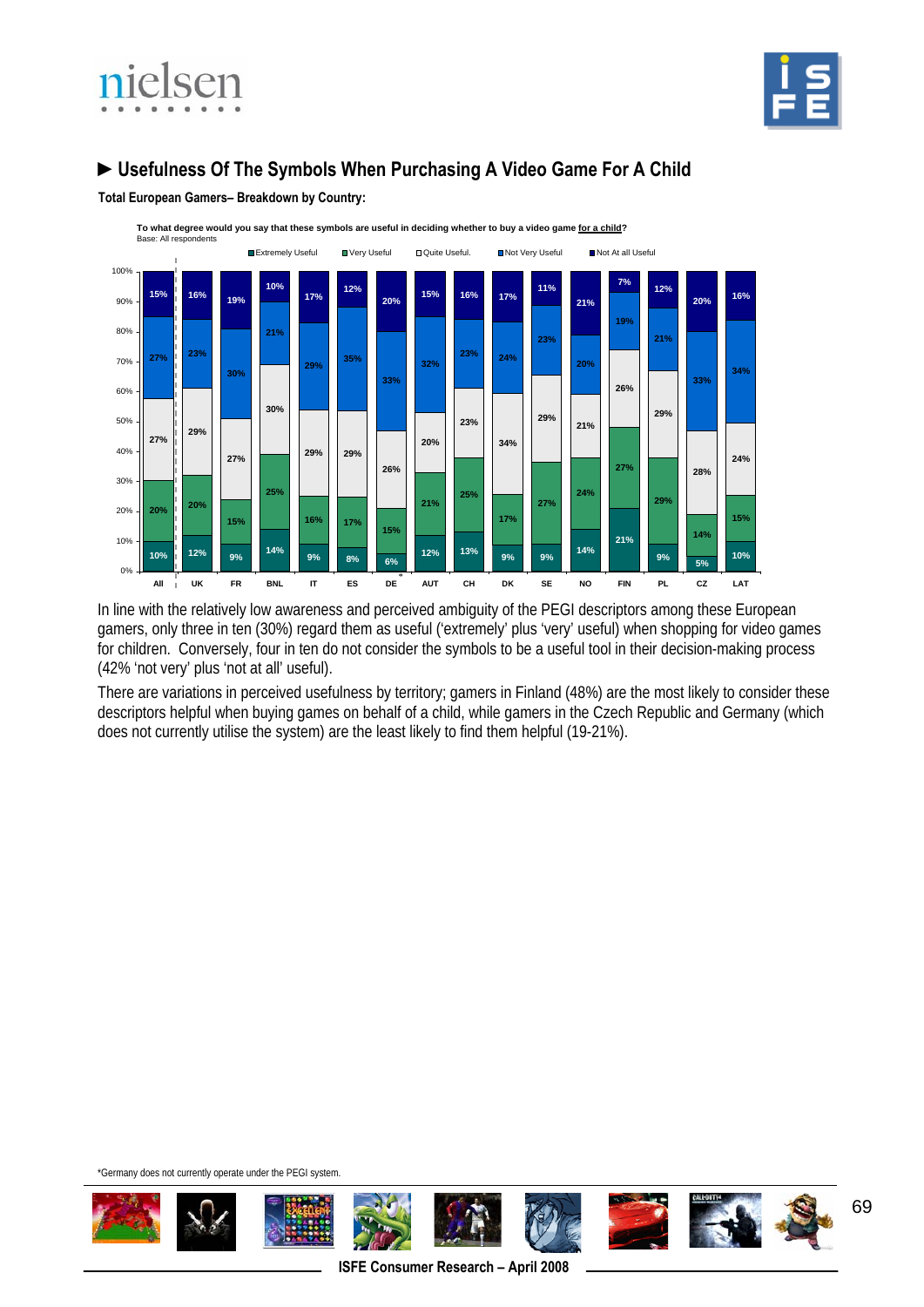



## **Total European Gamers– Breakdown by Demographics:**



**To what degree would you say that these symbols are useful in deciding whether to buy a video game for a child?**

There is little variation in the perceived usefulness among the subgroups, with parents finding the descriptors just a touch more useful than overall (34% vs. 30% 'extremely' plus 'very' useful).

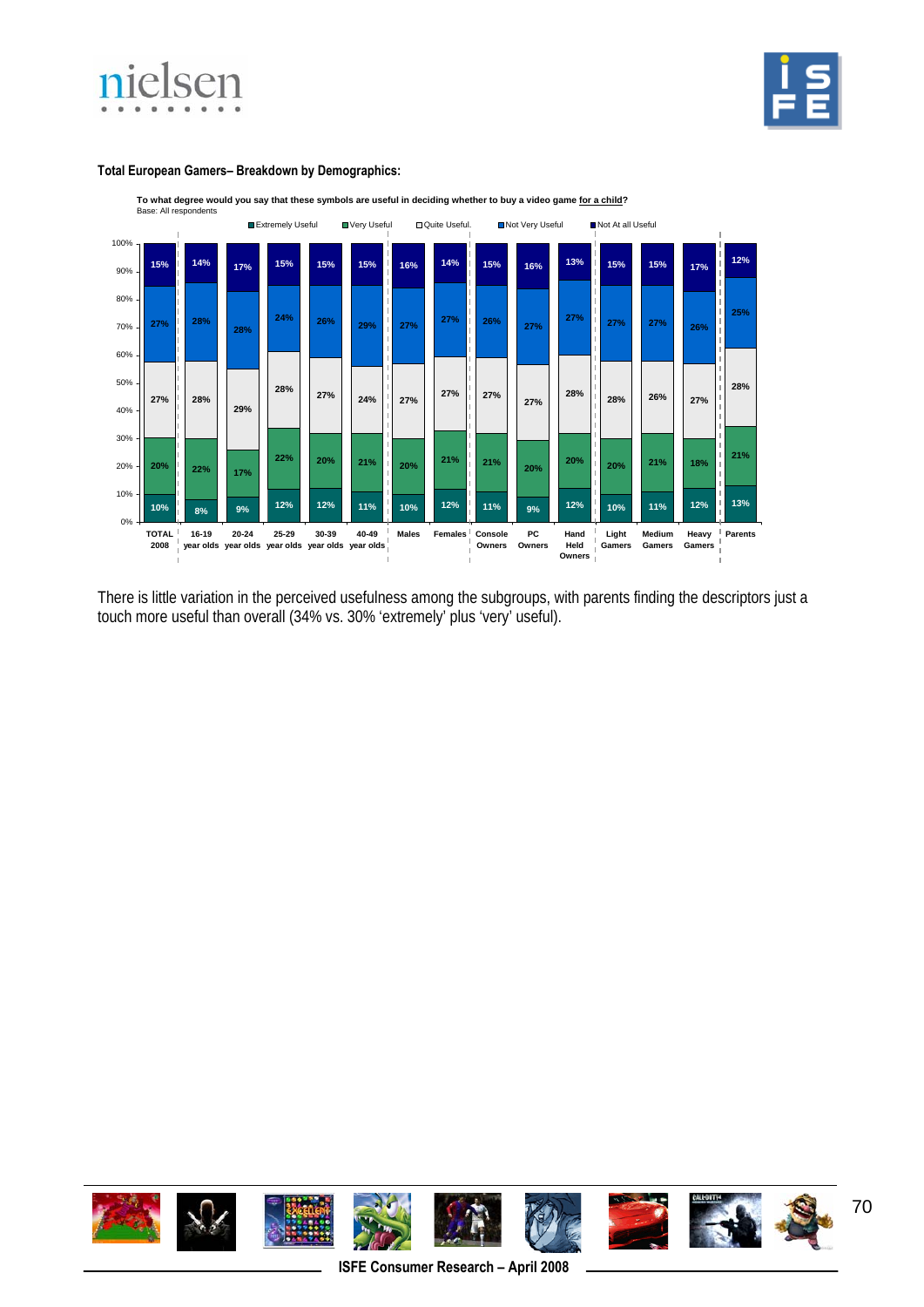# nielsen







### **Total European Gamers– Breakdown by Country:**

**THES NO** DON'T KNOW/NOT SURE **Are you aware or have you seen the following symbol?** Base: All respondents



One in five (19%) European gamers are familiar with the PEGI Online symbol. Just launched in 2007, the relatively low levels of awareness for this latest addition to the PEGI system may be a result of both its infancy and a broader lack of familiarity with the PEGI name as a whole. Gamers in Finland (27%) and Italy (25%) register slightly higher levels of awareness, while gamers in Germany (12%; PEGI is not widely used in this market) and Austria (13%) are the least familiar.

\*Germany does not currently operate under the PEGI system.

#### **Total European Gamers– Breakdown by Demographics:**



Awareness of the PEGI Online mark peaks among teens (23%) and heavy gamers (26%), consistent with these groups' higher levels of familiarity with both the PEGI name and PEGI descriptors for violence, bad language and fear.

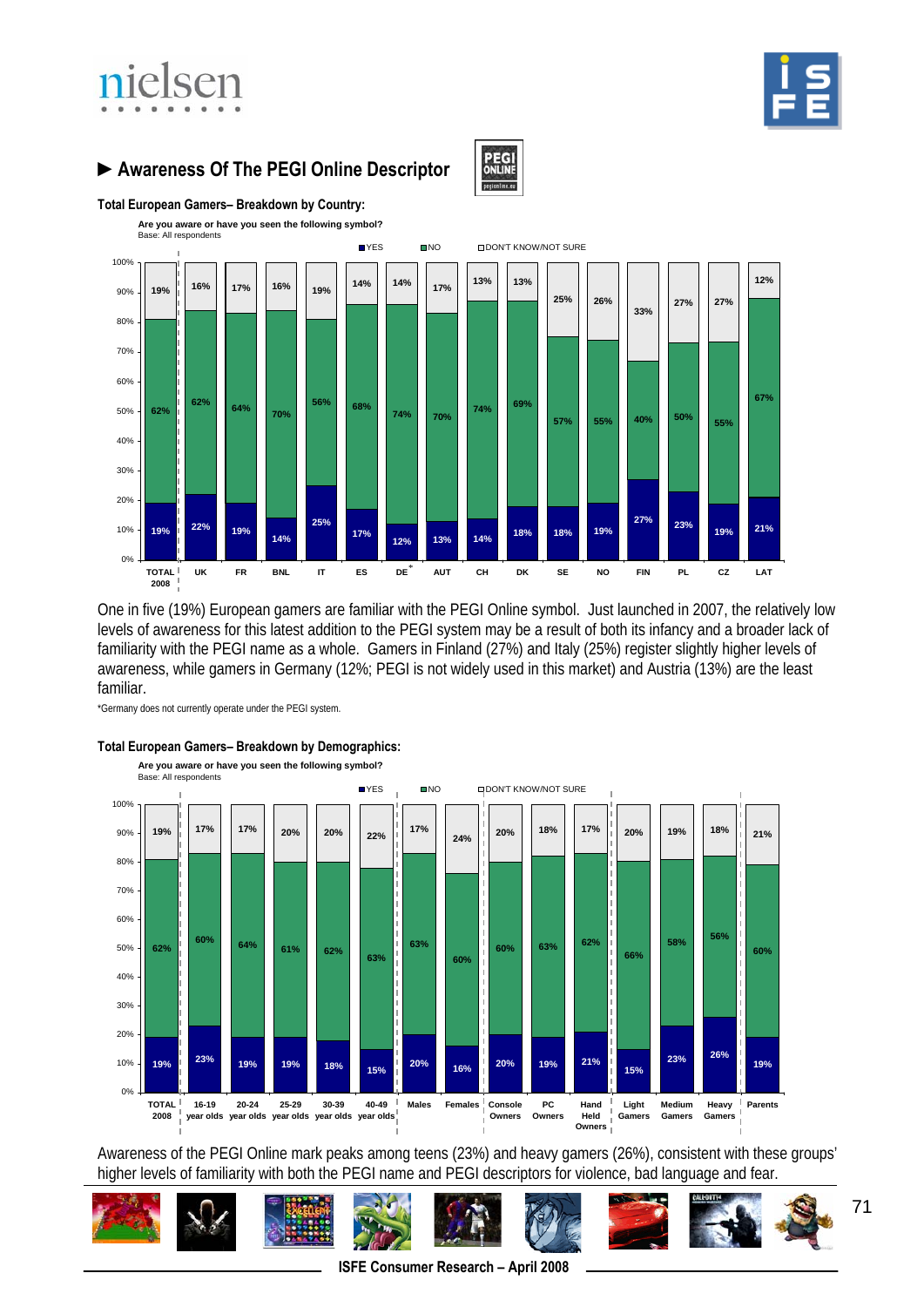



## **►Meaning Of The PEGI Online Descriptor**

#### **Total European Gamers– Breakdown by Country:**

**Thinking about whether it is clear what this symbol means, on a scale of 1 to 5 where 1 is extremely clear, and 5 is not at all clear, how clear is the meaning of this symbol?**



In line with the relatively low levels of awareness, there appears to be a relatively high degree of ambiguity surrounding the PEGI Online descriptor among these European gamers; while 18% consider its meaning to be clear ('extremely' or 'very' clear), 61% feel it is unclear ('not very' plus 'not at all' clear). \*Germany does not currently operate under the PEGI system.



**Total European Gamers– Breakdown by Demographics:** 



**Thinking about whether it is clear what this symbol means, on a scale of 1 to 5 where 1 is extremely clear, and 5 is not at all clear, how clear** 

The perceived clarity of the PEGI Online descriptor is relatively uniform among 16-29 year olds (20% 'extremely' plus 'very' clear), but drops off further among 30-49 year olds (14-15% clear).

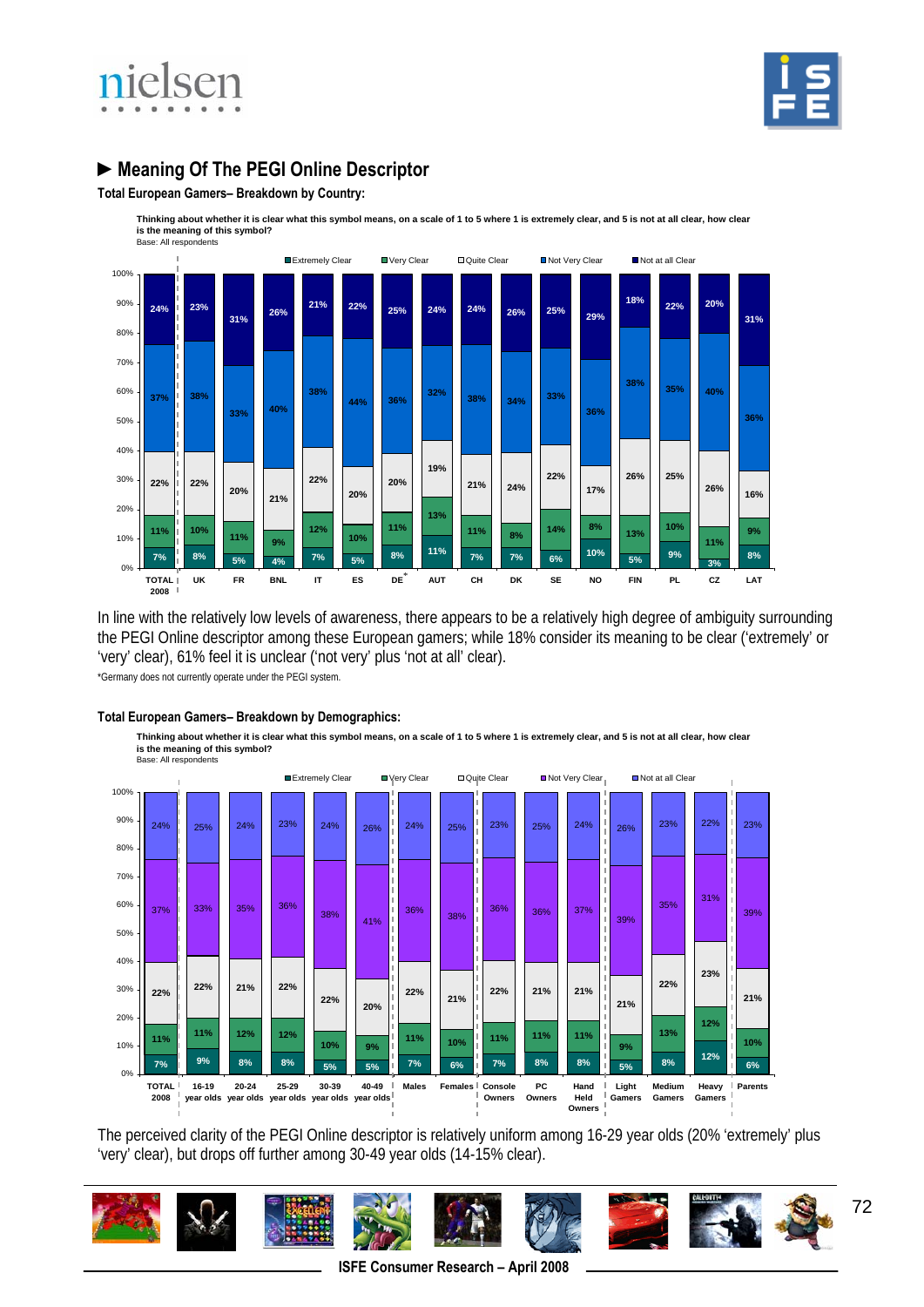



## **►Awareness Of The PEGI Website**

### **Total European Gamers– Breakdown by Country:**



Overall, just one in ten (10%) European gamers are familiar with the PEGI website. Awareness peaks in the Eastern European and Baltic states of Poland (15%) and Latvia (19%), but dips to one in twenty (5%) in Germany (where PEGI systems are not adopted as standard), Austria, Switzerland and Demark.

### **►Filing a Complaint**

### **All European Gamers– Breakdown by Country:**



Should the need arise, one in ten (10%) European gamers believe they know how to file a complaint against a video game age rating, reaching slightly higher levels in Latvia (17%) and Italy (16%).

\*Germany does not currently operate under the PEGI system.

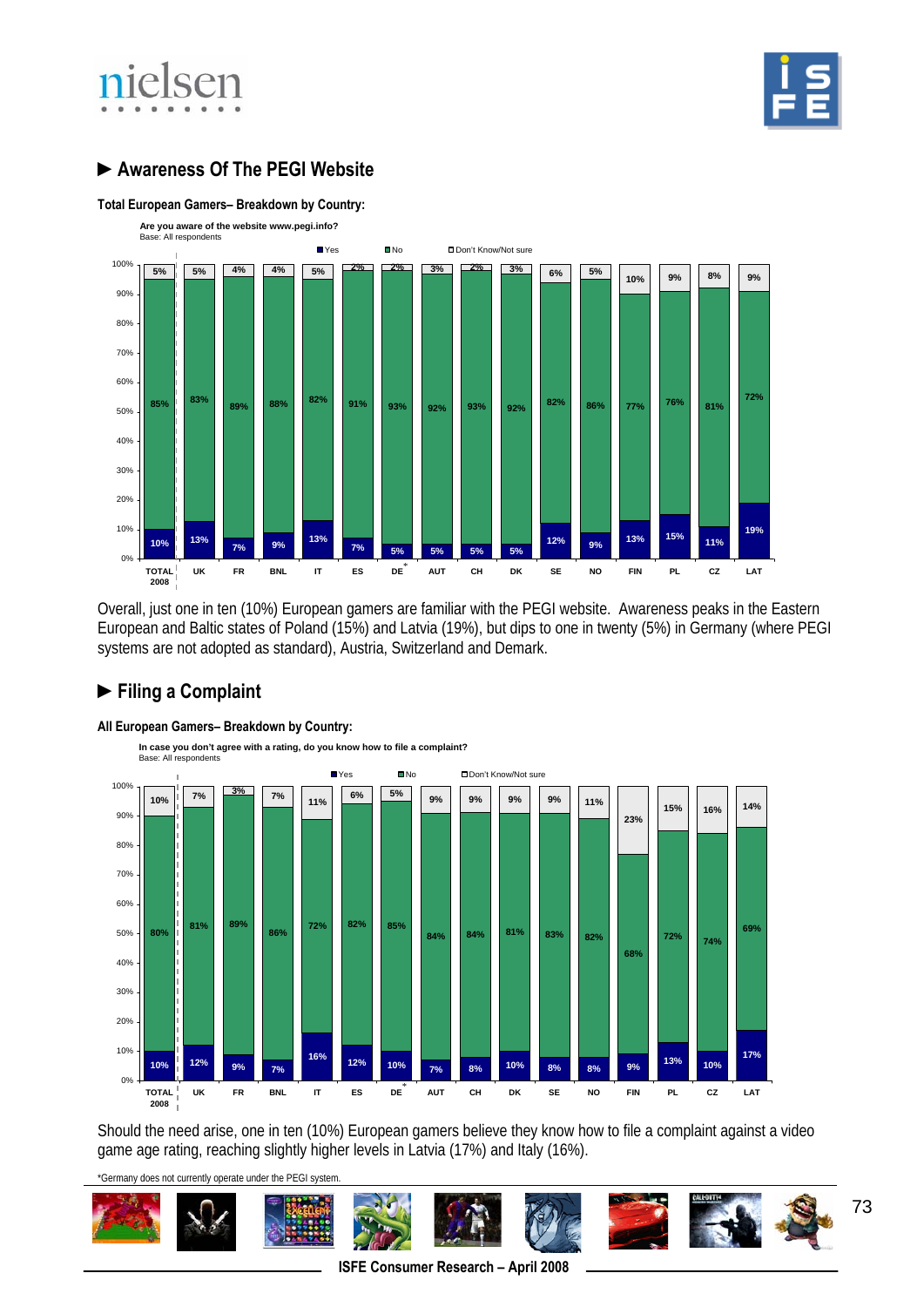



## **SECTION 8: APPENDIX – DEMOGRAPHIC INFORMATION**

### **►Profiling Gamers: Income**

#### **Total European Gamers:**

**In which of the following brackets does your annual household income (before taxes) fall? IN EUROS** Base: All respondents



These European gamers represent a broad cross section of income levels, from relatively low household incomes (under €12k per annum; 13%) to over €70k per annum (4%).

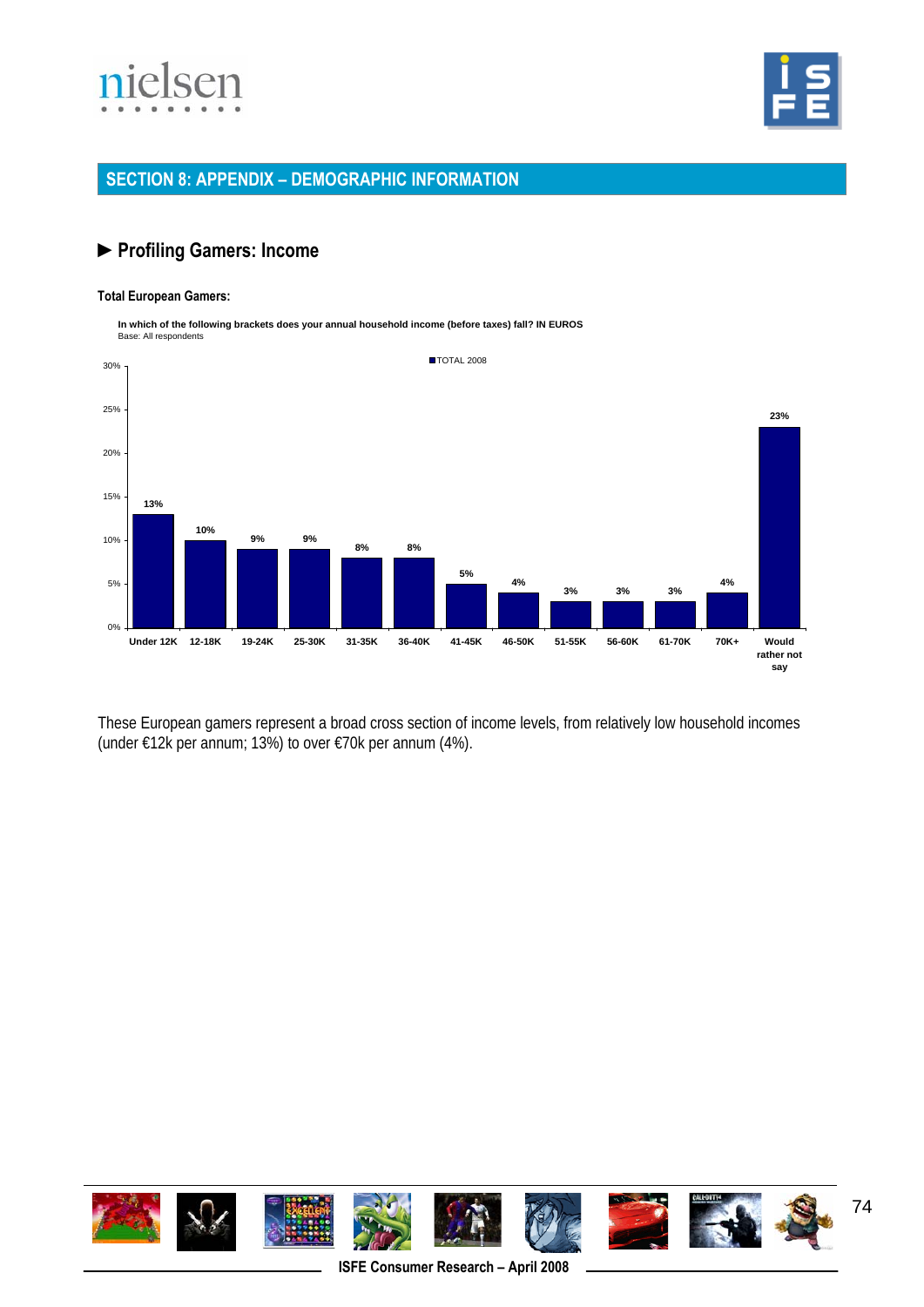



# **►Profiling Gamers: Education**

#### **Total European Gamers:**



Similarly, when asked about their education, gamers across Europe have achieved a range of qualifications, with younger respondents often still completing their school education, while older respondents have a greater range of qualifications behind them (from achieving a school leavers qualification to going on to postgraduate study at university).